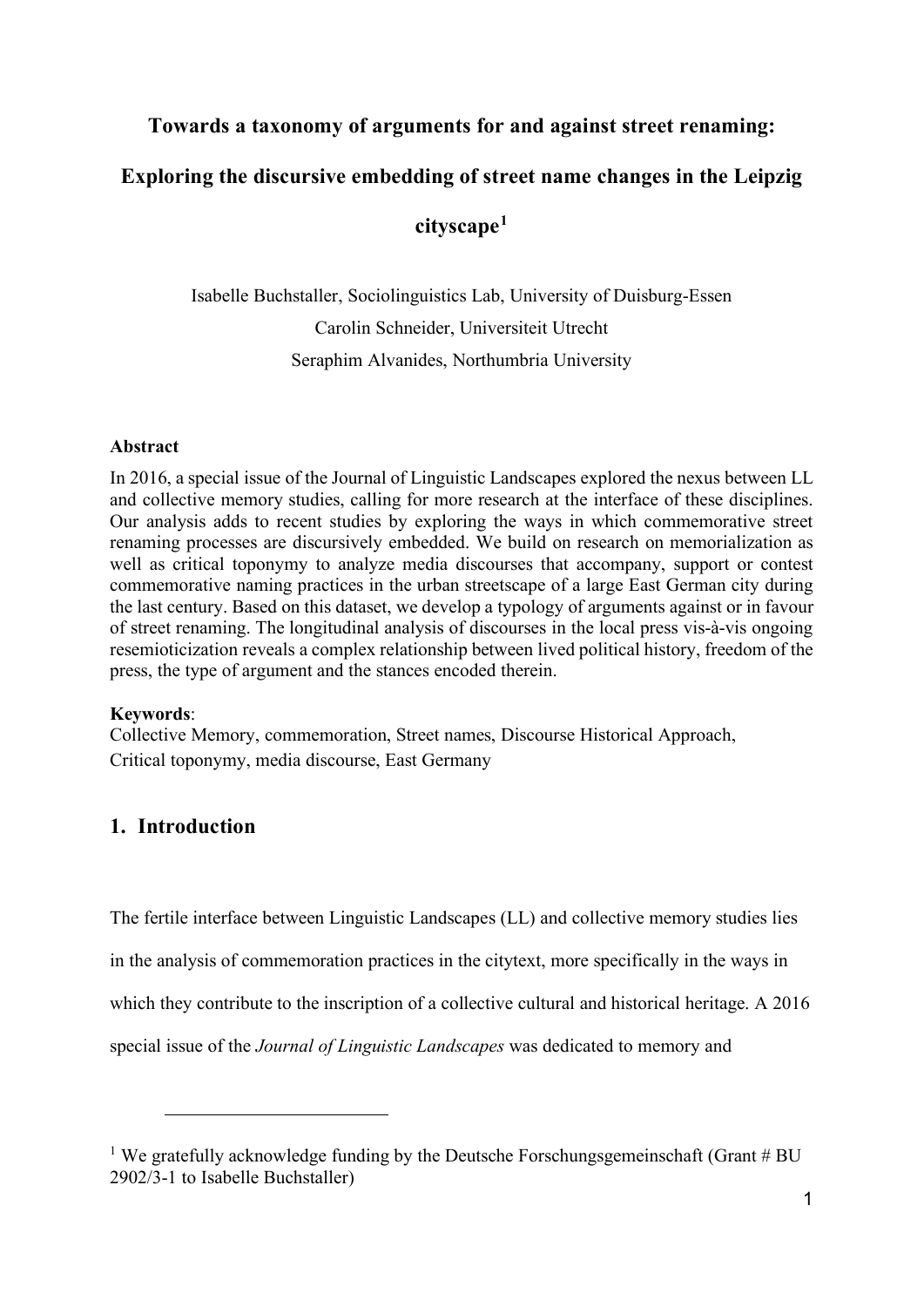memorialization (Ben Rafael and Shohamy 2016). Blackwood and Macalister's (2019) edited volume focused especially on the role of multilingualism in memory formation while the most recent issue of the *Linguistic Vanguard* edited by Fabiszak and Buchstaller (2021) further develops the nexus between naming practices in the LL and regime-specific commemoration. Our article contributes to this thrust of analysis by exploring discourses in the local press that surround changes in commemorative street naming.

Critical toponymy has brought to the fore the symbolic power of naming practices to insert various types of *Weltanschauung* into public textuality. Research in this field focuses on the overt display of a diverse set of ideologies to support hegemonic "power relations, public memory [and] identity formation" (Azaryahu 2012: 388; Berg and Vuolteenaho 2009; Berg and Kearns 2009; Tufi 2019). By inscribing and effectively canonizing events, people, and places as traces of the national past that are commemorated in the citytext, naming practices support the hegemonic socio-political order. Case studies in post-communist cities such as East Berlin, Bucharest, Budapest, Moscow, Kyiv, Pristina and Warsaw have illustrated the resemioticization processes that swept the citytext as a result of power shifts and ideological reorientation (Azaryahu 1997; Foote, Toth & Arvey 1999; Light 2004; Karolczak 2005; Sloboda 2009; Azaryahu 2012; Borowiak 2012; Majewski 2012; Pavlenko 2010; Palonen 2018 *inter alia*).[2](#page-1-0) LL research, while not traditionally focusing on naming practices (but see Edelmann 2009 and Tufi 2019), has developed largely in parallel with critical toponymy, exploring a variety of practices for constructing and contesting power

<span id="page-1-0"></span> $2$  Research on post-colonial societies similarly explores the processes via which semiotic traces of the colonizers are replaced in the public narrative (Guissemo 2018, Jenjekwa and Barnes 2018 *inter alia*)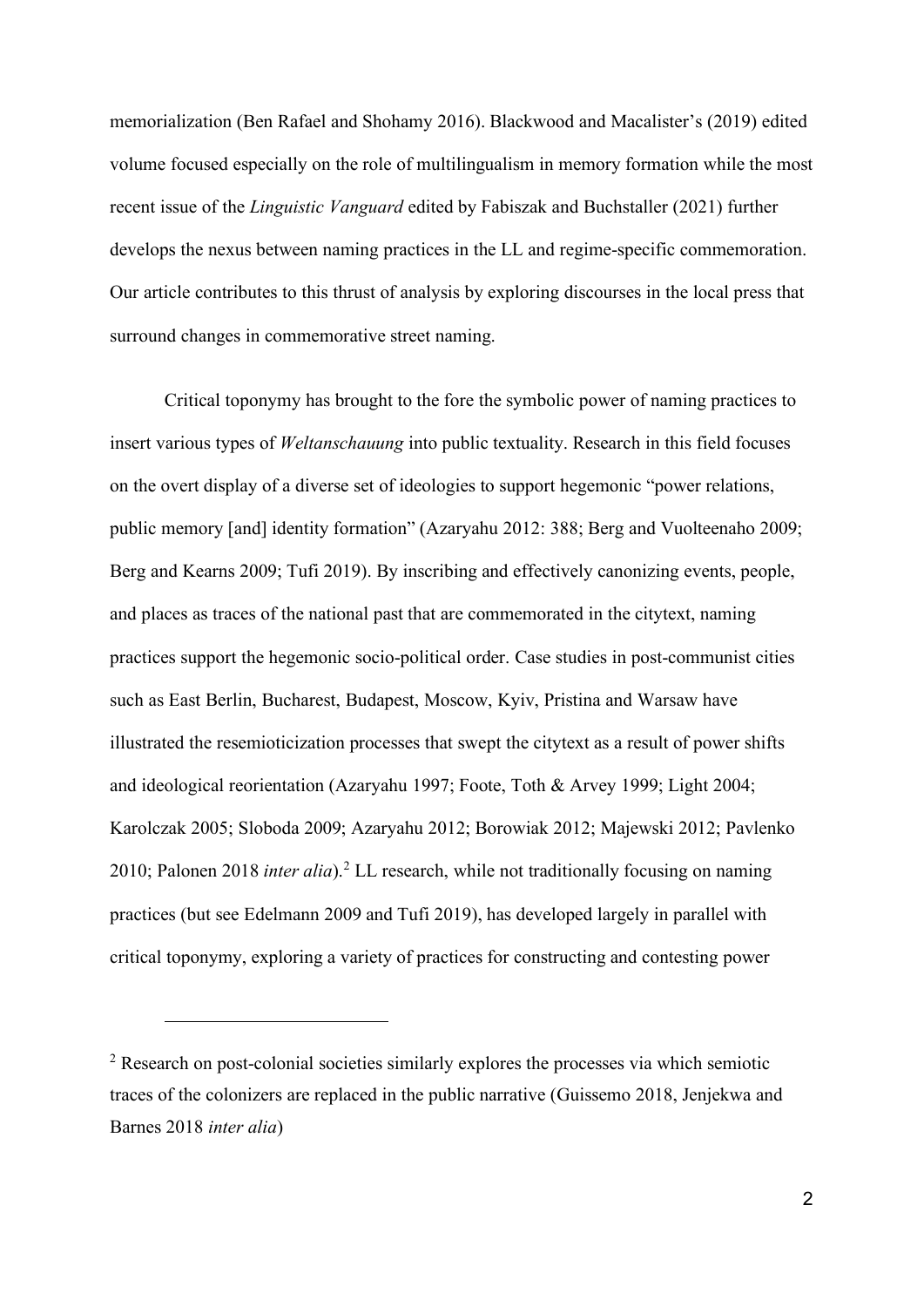relations across, often contested, urban space. As Van Mensel, Vandenbroucke and Blackwood (2016) observe, the field has recently broadened its remit to explore affective geographies and the hegemonic power of memory formation (Ben Rafael and Shohamy 2016; Wee 2016; Wee and Goh 2016).

Memory studies add an explicitly historical angle to the analysis of naming practices, putting the spotlight on those aspects of public space that serve the conservation of collective memory, including cultural and political histories and traditions. In this line of research, the citytext, and especially the memorialization therein, is interpreted as the selective memory of a society (Jałowiecki 1985:132), a "memoryscape" (Harjes 2005: 149). Due to their indexical historicization, toponyms "represent ... the social and power relations through which [different types of collective] identities" are being formed and sustained (Listewnik 2021; Berg and Vuolteenaho 2009). Therefore, public top-down denomination strategies that form "site[s] of memory" (Winter 1998:102), such as *Stalinstraße* ('Stalin street) or *Platz der kommunistischen Jugend* ('square of communist youth'), are interpreted as geolinguistic signposts of a hegemonic narration based on collective memory (see the papers in Traba & Hahn 2012-2015).

In view of the indexical role of street name choices in supporting structural power, collective memory researchers have recently queried how such commemorative processes are discursively embedded (Fabiszak and Ruby 2021; Listewnik 2021). Given that debates about memorialization practices co-shape historical discourses (Czepczyński 2008: 50; Tufi 2019; Bendl 2019), researchers in all disciplines have argued for the need to document the voices that are supportive of or indeed challenge toponymic choices during regimes that are differentiated by their ideological orientation. To date, the few studies exploring the discourses that accompany the expression of broader political agendas in the citytext tend to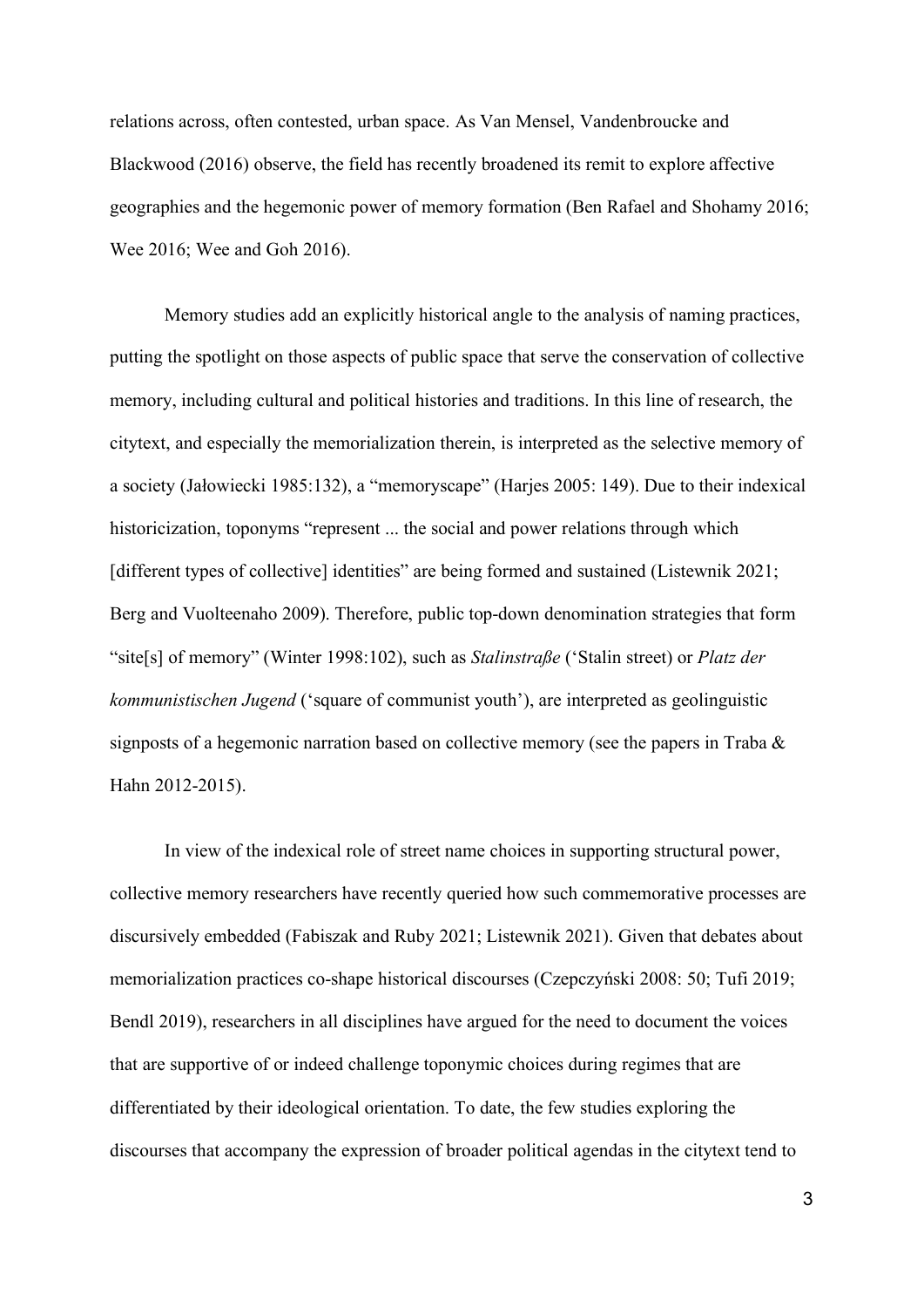be exploratory in scope, historically narrow and/or focusing on opposition to and protests against renaming (Rubdy and Ben Said 2015; Lou 2016; Light and Young 2018). Even fewer propose taxonomies of arguments levelled towards street renaming that would allow comparative research across the individual socio-political context (Pöppinghege 2012; Buchstaller, Alvanides, Griese and Schneider 2020). Our article contributes to this nascent field of research by developing a typology of argumentative reactions, both sympathetic and critical, towards street name changes. We report on the media discourses that accompany, support or contest commemorative naming practices in the urban streetscape of a large East German city during the last century. More specifically, we investigate the arguments levelled for and against consecutive waves of commemorative street renaming in the newspaper of Leipzig (pop. 560.000) between 1916 and 2018.

## **2. The historical and geographical context of commemoration**

Frequent changes in state ideology make East Germany a paradigm case for the study of transformations in representational politics. As illustrated in Table 1, the rapid turn-over of forms of government means that consecutive eras are characterized by antithetical statesanctioned political ideologies and commemorative priorities (Assmann 2010; Vuolteenaho & Puzey 2018). Halbwachs (1925) refers to such changes as the social frame of reference of memory, which provides the criteria according to which values, persons, events or places are deemed worthy of inscription and – qua commemoration – stand for the society and the ideals they represent (see also Tufi 2019).

Table 1. Historical political-ideological eras as implemented in the present article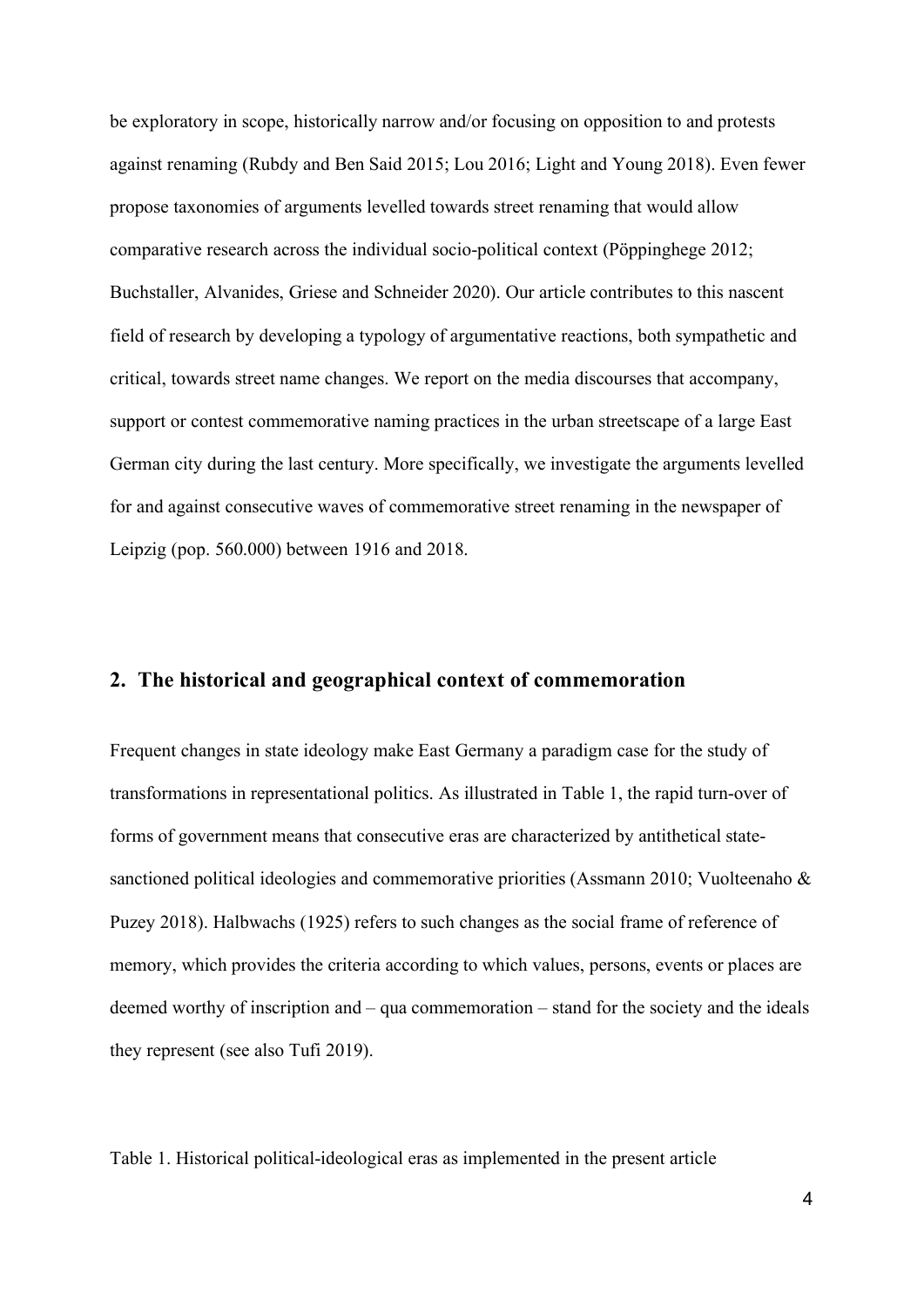#### **Timeline State ideology defining the political era historical event delimiting end**

1914 to end of 1918 empire, World War I armistice agreement, 11. November 1918 1919 to start of 1933 Early democracy of the Weimar Republic Hitler assumes total power, 30. January 1933 1933 to mid-1945 Nazi dictatorship and WWII Germany surrenders, 8. May, 1945 1945 to end of 1989 Socialist regime fall of the Berlin wall, 10. November 1989 since 1990 Unified democratic Germany ongoing

# **point in East Germany[3](#page-4-0)**

Consecutive waves of official state ideology in East Germany have resulted in changes in the way collective memory is inscribed in the semiotic landscape via top-down public acts of memorialization (Assmann 2010). An example from street renaming in Leipzig is the change of *Südstraße* ('south street') to *Adolf-Hitler-Straße* in 1933 and finally to *Karl-Liebknecht-Straße* in 1945. As this example illustrates, commemorative renaming practices on the one hand memorialize (partisans of) a given state ideology while at other times purge bygone eras and inconvenient referents (Fabiszak and Rubdy 2021; Tan and Purschke 2021). The fact that different aspects of history are encoded in naming preferences – and are replaced across time – illustrates the subversive potential of streets to create a naturalized public narrative implanted into collective memory (Fairclough 2003). As Tufi (2019: 238) has argued "within a dynamic view of memory as performative cultural practice, … street names can be seen as memory acts …. constituting fluid memorial intertext". From this perspective, textual renewal

<span id="page-4-0"></span><sup>&</sup>lt;sup>3</sup> The dates given here are a simplification of a much more complex timeline of historical events. For example, soon after Germany's surrender, the Potsdam Conference from July/August 1945 designated the territory that later became the GDR as the Soviet occupation zone. The *German Democratic Republic* was not officially formed until the constitution of the provisional government on  $7<sup>th</sup>$  October 1949. The time zone given here thus covers Soviet occupation as well as the USSR-controlled GDR regime. Similarly, while the fall of the Berlin Wall occurred on 10<sup>th</sup> November 1989, the treaty that ratified the unified country did not come into effect until 3rd October 1990.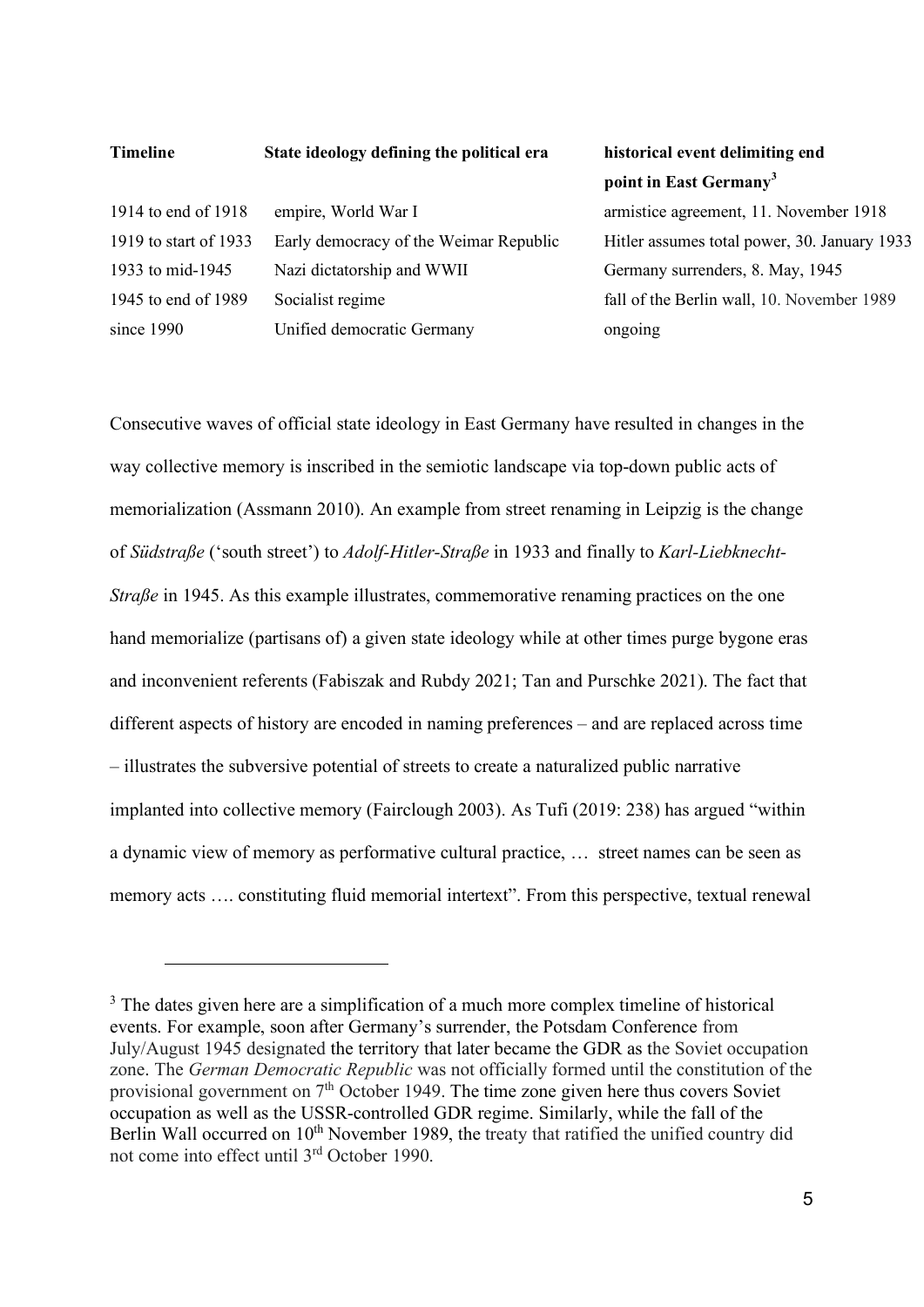in public space can not only be seen as a repository and a "barometer" (Kaltenberg-Kwiatkowska 2011:165) of political changes. What is more, odonymic turnover is recruited as a powerful tool for the construction of successive hegemonic, publicly enforced memorializations of national identity. Research on politically-ideologically motivated (re)naming practices therefore needs to consider commemoration in a "time-space matrix of … historical periods" (Azaryahu 1997:480).

But while we know a lot about the commemorative priorities that predominate at various junctures of renaming the past, we lack research that puts these developments into a longer historical context. Pavlenko and Mullen (2015, see also Bendl 2019) have called for LL research to broaden its remit to the investigation of textual choices through the temporal axis, especially across several political-ideological transformations. The present paper takes a longitudinal perspective to public commemoration by documenting the ongoing debates that surround changes in state-sanctioned commemoration in the Leipzig streetscape throughout the last century. Notably, commemorative renaming is ongoing. In line with the increasing pushback against the normalization of white hegemonic masculinity, in recent years Leipzig has seen its fair share of discussion regarding the canon of commemoration.

# **3. The city of Leipzig as a case study**

With a population of 587.857 inhabitants, Leipzig is a mid-size city in the state of Saxony in the East of Germany. While not the state capital (which is Dresden), Leipzig is famous for its trade fair, which has a history going back to the  $12<sup>th</sup>$  century, and it prides itself as a city of culture and learning. Many famous musicians, including Johann Sebastian Bach, Gustav Mahler, Robert Schumann and Felix Mendelssohn-Bartoldy were active in Leipzig; Richard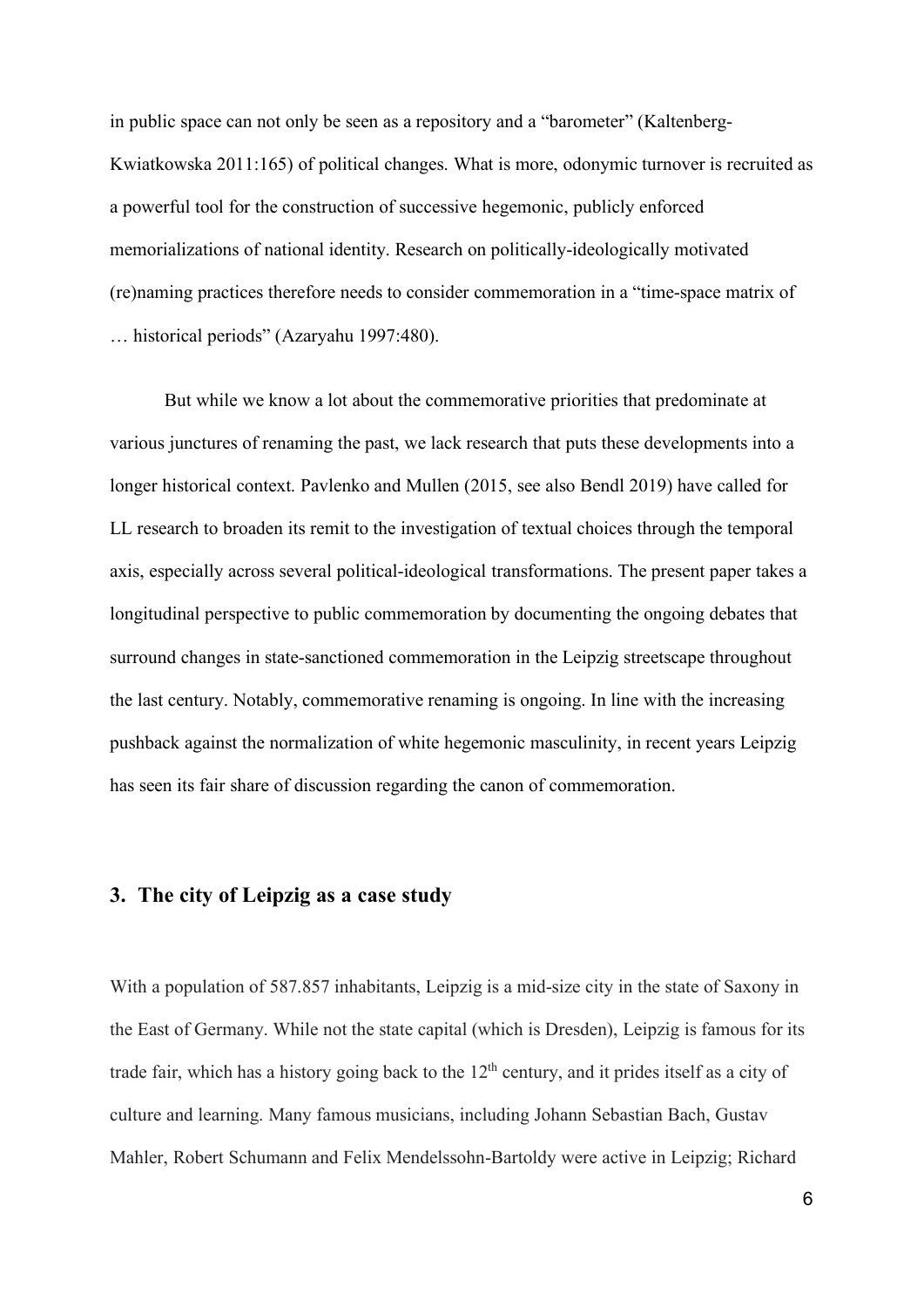Wagner was born and started his musical education in the city. Until WWII, Leipzig was also "the center of publishing, book production, and [printing] ... Among the most prominent business were publishers like … Brockhaus, Reclam …. The Duden … and 90% of sheetmusic and scores worldwide were printed here" (Verheyen 2019). The strategy of encoding the names of artistic geniuses whose oeuvres were created or being put in print in this very city goes back to the Weimar Republic and follows a well-known strategy for "commercializ[ing] … public place-naming systems" (Rose-Redwood 2011: 34).

Leipzig's intellectual pre-eminence is also scientific in nature. Leipzig University, founded in 1409, is the second oldest German university and many Nobel Prize winners and universal geniuses have studied, taught or done research here. Encoding their scientific reputation in public textuality (*Leibnizstraße*, *Heisenbergstraße,* etc.) is a strategy to market over 500 years of scientific tradition, advertising Leipzig as "a centre of science" (https://tinyurl.com/2p8uwnmx) with a "strong international reputation for outstanding achievements" (https://www.kongresshalle.com/leipzig/science/). The commodification of street names thus contributes to the branding, selling and thereby legitimising of marketdriven memorialisation in urban toponymy.

Finally, Leipzig is famous for its role in the events that led to the end of the GDR (known in German as *die Wende* 'the turn') and thus German Reunification. It was here that weekly prayer meetings spilled into massive demonstrations and protest marches which were broadcast around the world. The *Nikolaikirche* (Nikolai church) in Leipzig city center and a focal point of dissent, has become the key symbol of the Peaceful Revolution of 1989.

## **4. Commemoration, memory formation and regime change**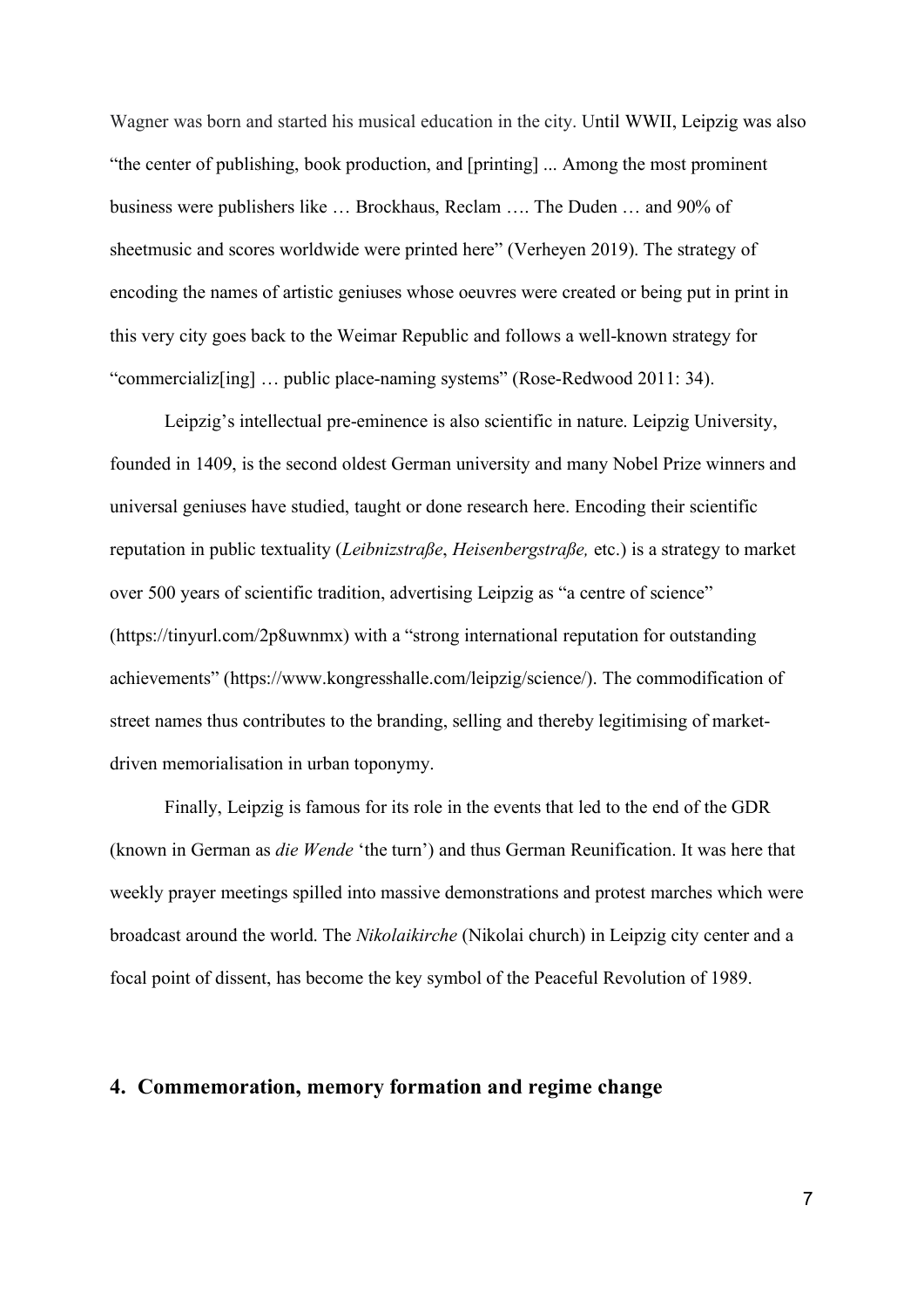Our starting point is that commemorative (re)naming is an exercise in collective memory formation. While commemorative practices can take the form of tangible objects (monuments, museums, street names), as well as intangible practices (anniversary ceremonies, speeches, reenactments, see Assmann 2010; Drozdzewski et al. 2016; Kosatica 2020), all forms of memory formation aim to construct a sense of continuity of a particular group identity through a historical narrative that is encoded for all to see (Zerubavel 2003). Top-down commemorative naming practices reify and normalize the memory of the sociopolitical order and/or shared identity they represent; "whether they remind us of activities since disappeared, whether they commemorate important events in our history or pay homage to exceptional people, [such] … names are fraught with significance" for collective history (Moszberger, Rieger, Daul 2002:5, our translation).

Public commemoration via street naming thus becomes a form of top-down construction of a hegemonic image of the past and present, a process referred to as the creation and maintenance of an invented tradition (Hobsbawm and Ranger 2015) of imagined communities (Anderson 2006). Memory researchers thus consider commemorative denomination "implants of memory" (Golka 2009:161; Fabiszak & Brzezińska 2016). As Tufi (2019:244) argues, and we agree, such *lieux de mémoire* (see Nora 1989, consider also Harjes' 2005: 149 "memoryscape") mark the nexus between identity and memory, contributing to "the linking with and legitimization of national discourses".

While commemorative denotation is thus a fundamentally ideological practice of memory making, tapping into hegemonic notions of a common glorified past, commemorative **re-**naming can be recruited as a powerful mechanism to over-write memory during times of political transformations (Assmann 2016:22; see Mitchell 2003). Postcolonial and post-communist struggles over public naming in particular shows the vigor with which such narrative enactment in the citytext is linked to changes in nationhood, identity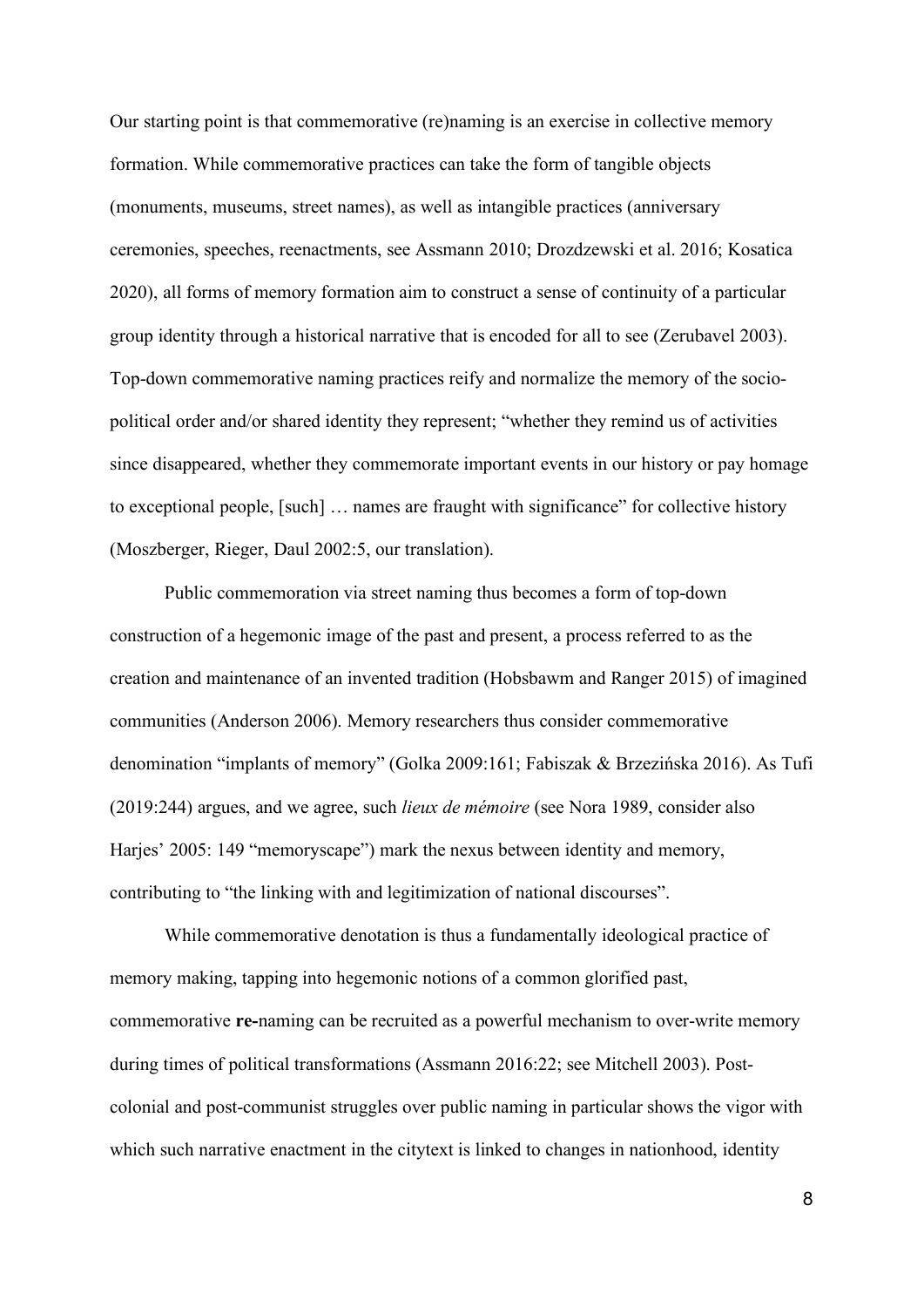formation and (counter)memorialization (Duminy 2018; Jenjekwa and Barnes 2018; Fabiszak and Rubdy 2021 *inter alia*). A pertinent example of semiotic obliteration at a turnover in political Weltanschauung is Directive 30, signed into effect by the Allied forces on May  $13<sup>th</sup>$ 1946, which enforces the "Liquidation of German Military and Nazi Memorials and Museums" (Legal division 1946):

"Every existing monument, poster, statue, edifice, street or highway marker, emblem, tablet, or insignia, of a type the planning, designing, erection, installation, posting or other display is prohibited by Paragraph I of this Directive [… which preserves and keeps alive the German military tradition … or commemorates the Nazi Party … or is of such a nature as to glorify the incidents of the war] … must be completely destroyed and liquidated by 1 January 1947... throughout the German territory"

Similarly to other processes of semiotic reversal, commemorative **re**-naming should thus be interpreted as an attempt to purge referents indexing the political Weltanschauung of a previous regime. As such, it functions as a powerful mechanism to obliterate "the discredited past from the public sphere, demonstrat[ing] the end of [one regime] … and the beginning of a new era." (Arazyahu 2012:387). As Lefevbre (1991:54) famously stated, politicalideological renewal is not completely effectuated until its semantic traces in urban textuality are eradicated. It is such acts of toponymic censure that have led researchers in collective memory studies to argue that commemorative renaming at the cusp of regime changes should be treated as an exercise in active forgetting (Assman 2010) or repressive erasure (Connerton 2008).

Following Järlehed's (2017) call to concentrate on the social semiotic analysis of particular genres, our paper explores the ways in which reversals in the official citytext are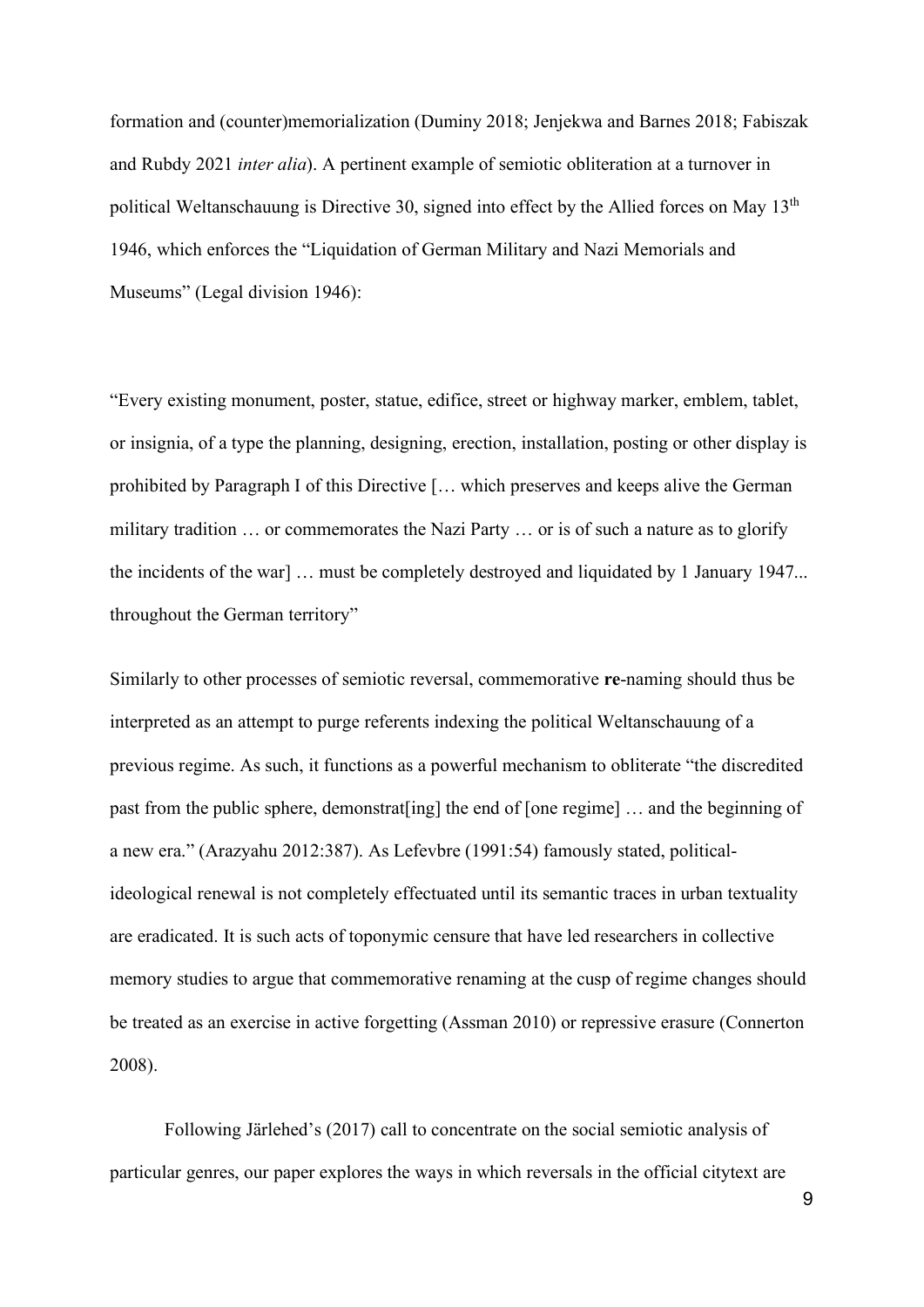framed by argumentative discourses in the public sphere (see Fabiszak and Rubdy 2021). We focus on the voices in the local press that seek to affirm or challenge public acts of identity formation in the East German city of Leipzig. The analysis is inspired by research on the relationship between top-down street renaming as indicative of changes in "ideologies about history" and the "narratives of other actors in place ... that connect" with such reversals (Bendl 2019:268-9). Two previous taxonomies of arguments towards street renaming provide the starting point for our work. [4](#page-9-0) Pöppinghege (2012) focuses on reasons against renaming in the Western German area of Westphalia. [5](#page-9-1) Buchstaller et al. 2020 apply this taxonomy to a small East German town, Annaberg-Buchholz (population 22.248). They find that pragmaticadministrative, including practical (cost, orientation, administration and orientational) arguments are the largest group of discourses about street renaming in the local press. A further important argument against street renaming is the avoidance of disgruntlement and potential future complaints by citizens (see also Light and Young 2018). The dearth of didactic arguments and historisicing discussions led the authors to hypothesize that, having experinced successive regime changes has made East Germans acutely aware of the fact that the sedimented citytext is a palimpsest of, sometimes antithetical, versions of history, none of which are ideologically neutral (see Tufi 2019). Unsurprisingly, discourses centering around the ideological instability of street names play an important role in argumentative strategies against street renaming in Annaberg-Buchholz.

<span id="page-9-1"></span><span id="page-9-0"></span><sup>4</sup> While Light and Young (2014, 2018) and Buchstaller 2021 do not offer an inventory of the arguments levelled for and against a certain reference in the cityscape, they explore the ways in which inhabitants as cocreators of meaning resist top-down hegemonic toponymy (including inertia, vandalism, grassroots campaigns lobbying for certain street names etc.).  $5$  The geographical scope (Westphalia is in the far West of Germany) and lack of stringent quantification makes Pöppinghege's taxonomy (which includes functionalist (practical), traditionalist, didactic, categorial, historical-factual and autonomy-related arguments) a useful but not necessarily comparable starting point for our analysis.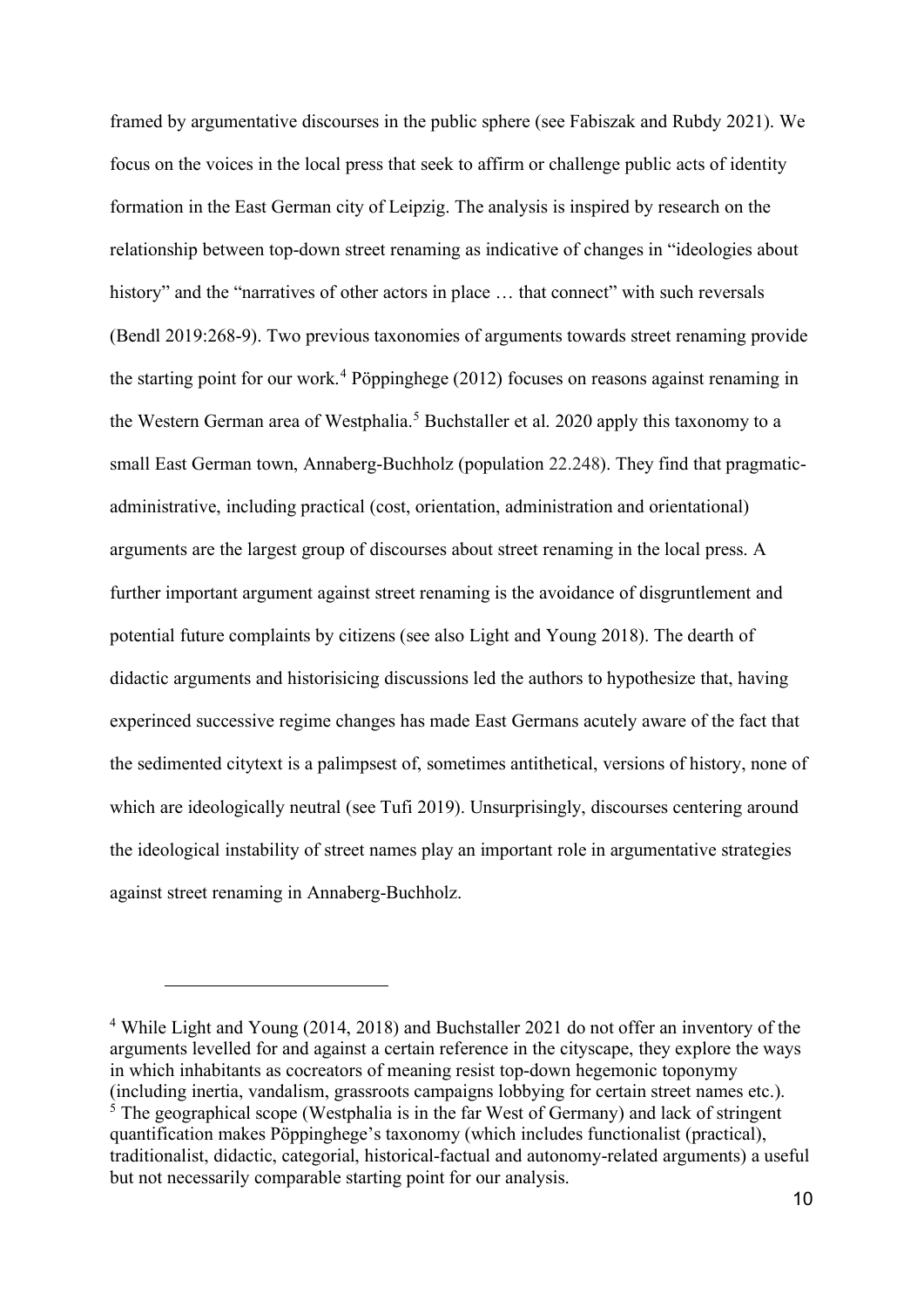The present paper explores arguments for and against street renaming as they are levelled in the local press in the large city of Leipzig over a longitudinal timespan of 100 years (see Tufi 2019 for an analysis of the "hypertext" in the Sardinian city of Alghero). Our project goes beyond previous categorizations in two crucial aspects: (i) our typology includes arguments for and against odonymic change and (ii) we quantify the occurrence of different stances across argument type, stances encoded therein, and time. The overall objective of our project is thus to develop an empirically-based, systemic and inter-operable taxonomy of discourses underpinning and contesting changes in the "ideological robe of the city" (Zieliński 1994). Such a taxonomy informs our understanding of the continuously negotiated spatial expression of collective memory in the citytext. More specifically, it provides a systematic classification system to the complex narratives via which "landscape and identity, social order and power" have been linked to memory formation across the past hundred years in East Germany (Rubdy 2015:2).

#### **5. Data sources**

Following Tufi's assessment that "street-name signs …. provide spatial anchoring to narrated events" (2019:245) across time, we included press coverage for a 102-year time frame covering the four consecutive eras that are characterised by antithetical political Weltanschauung. For the years 1916-1997 articles were retrieved manually from the physical archive of the Bibliotheca Albertina (Leipzig University library), which hosts the records of the *Leipziger Volkszeitung* (LVZ). This excludes the time between March 2, 1933, when the LVZ was banned by the Nazis, and May 19, 1946, when the new editorial office and printing pant were reinstated. While Leipzig did have a Nazi-friendly newspaper during the  $3<sup>d</sup>$  Reich, the *Leipziger Neueste Nachrichten*, almost all copies of this newspaper in the city library were destroyed during a fire as a result of bombing on February 4, 1943. In consequence, we were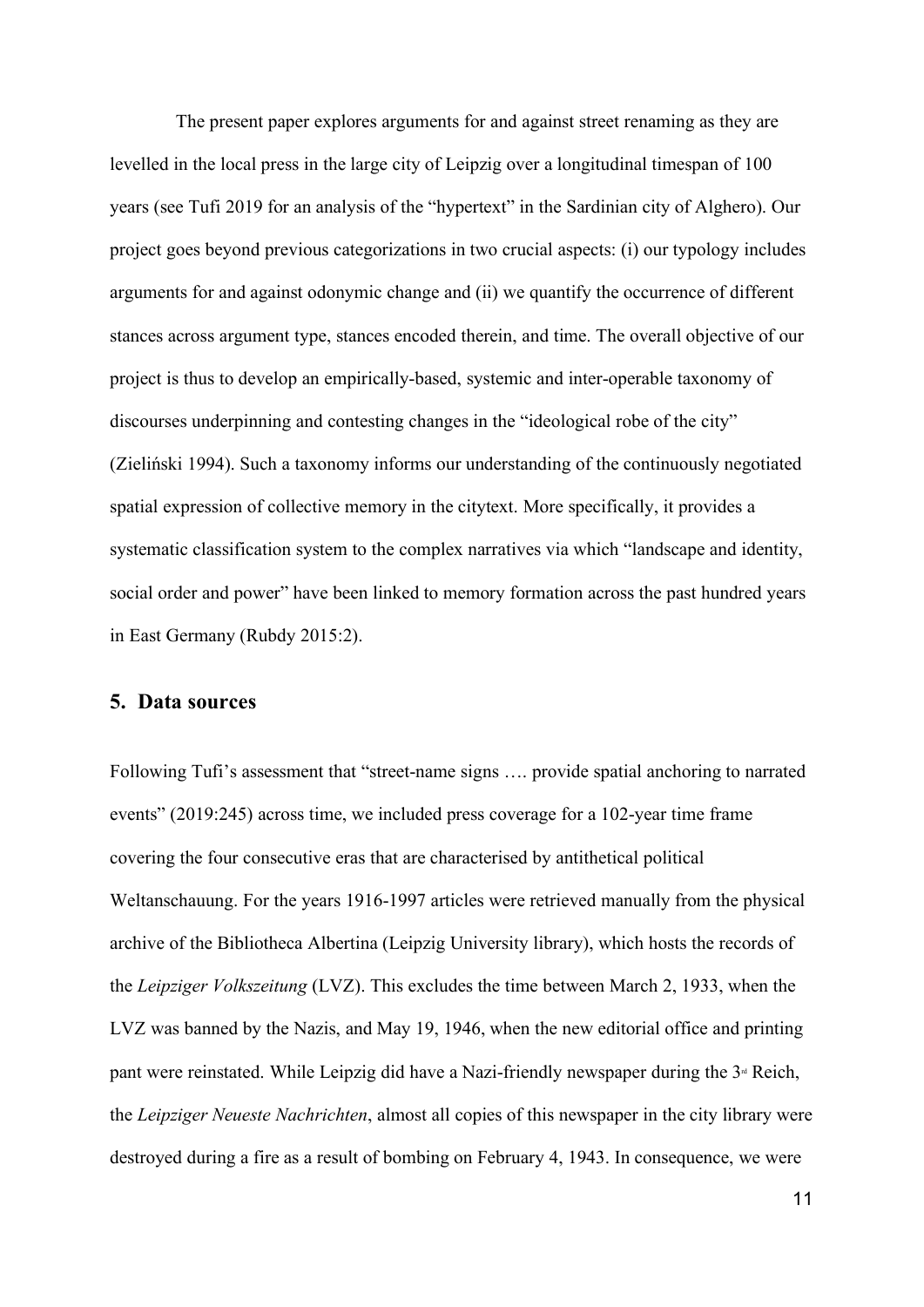not able to retrieve any newspaper articles discussing street renaming during the Nazi era. For articles from 1997-2018, we rely on the online archive of the newspaper *Leipziger Internetzeitung (LIZ)* and the digitalized archive of the LVZ in the *Sächsische Landesbibliothek* (SLUB).

For a systematic and consistent corpus compilation of our media corpus, we searched the press archives (both physical and digital) by combing through the newspapers three consecutive days after the official date of the city council's resolution on a particular street name change. We also included any coverage that was either announced within this timeframe for later publication (such as when calls for opinions from readers resulted in letters to the editor, or when we found announcements that a certain issue would be elaborated in a future issue, such as the beginning of a series on street name changes, etc.). The rare coverage published prior to the official name change (such as op-eds and idea contests on how to rename streets), was also included, provided they were referenced within the three-day timespan.

Overall, this search of press coverage for the city of Leipzig resulted in a total of 234 items. We excluded false hits, such as articles dealing with newly built streets, coverage on construction zones situated in particular streets etc. (n= 47).

As can be seen in Table 2, this procedure left us with 87 articles, announcements, and opinion pieces which met the criteria relevant for our study plus 33 small scale notifications. Small-scale notifications never contain any arguments for or against street renaming, being merely informative in nature. Argumentation is thus restricted to newspaper articles, larger announcements, letters to the editor and op-eds (for all of which we use the cover-term "articles"). In an attempt to normalize for intensity of arguments, we divided the number of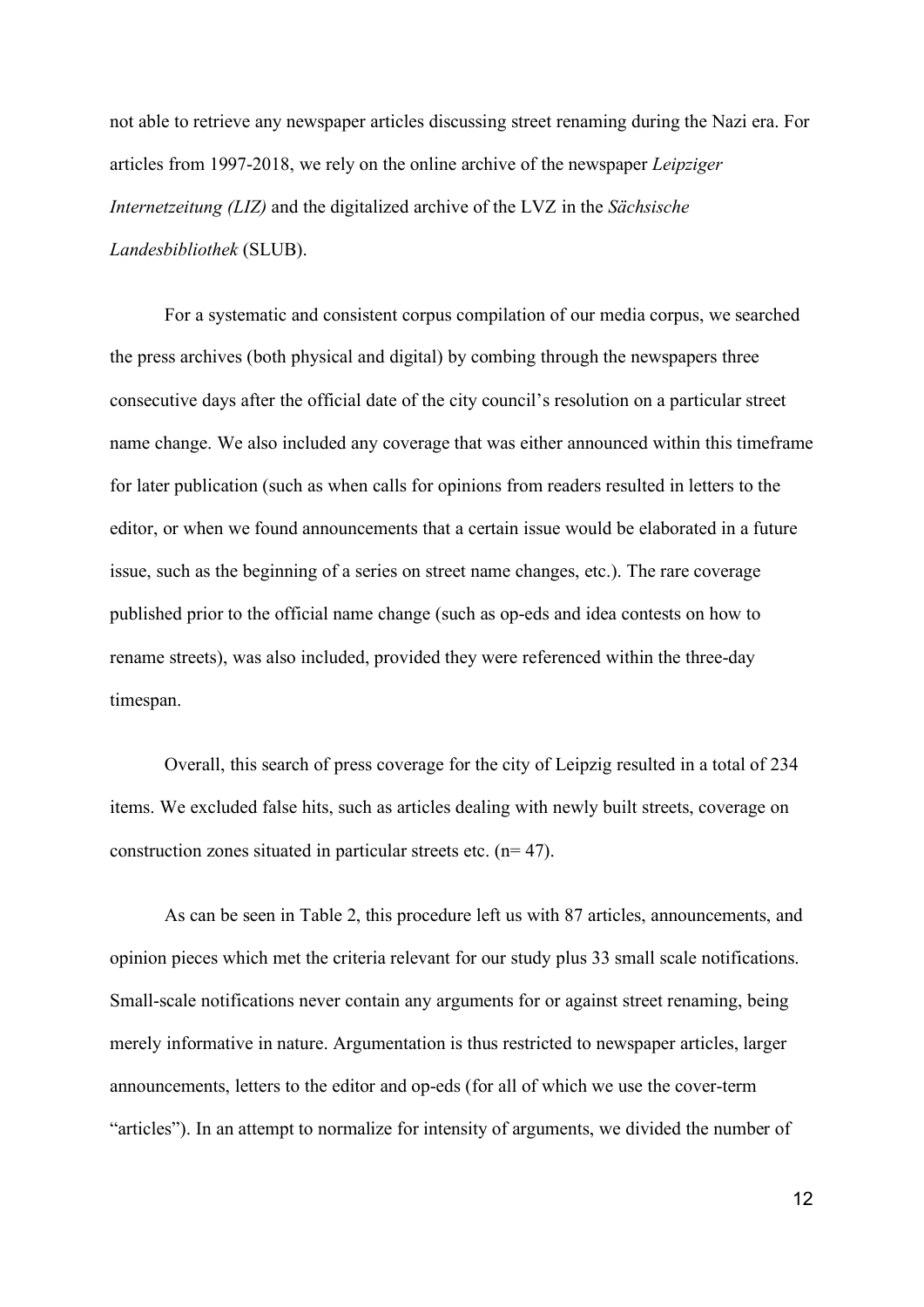arguments by the average number of words contained in different types of genres. The outcome of this normalization is shown in the columns of the right in Table 2.

| <b>Type</b>              | N   | $\frac{0}{0}$ | Wordcount |  |  |
|--------------------------|-----|---------------|-----------|--|--|
| Announcement             | 5   | $4.2\%$       | 498       |  |  |
| Article                  | 69  | 57.5%         | 250,000   |  |  |
| <b>Opinion Piece</b>     | 13  | 10.8%         | 4,301     |  |  |
| Small scale notification | 33  | 27.5%         | 7,679     |  |  |
| Total                    | 120 | 100%          | 262,478   |  |  |

Table 2: Numerical overview of the press corpus

Altogether, this corpus contained 210 arguments expressing a variety of perspectives and stances on street renaming. As we will discuss in more detail below, given the uneven size of our press corpus across the time-line, the lion's share of discourses on the topic can be found in the post-Wende era (since 1989) with 73 arguments in favour and 120 against renaming (total  $n=193/210$ ).<sup>[6](#page-12-0)</sup> Using content analysis, we identified themes that underlie the arguments expressed in these articles. To this aim, all arguments were classified into broader categories as well as more specific instantiations (see Listewnik 2021 for a similar strategy). The following sections present a typology of the discourses surrounding street renaming in our Leipzig media corpus split up by their stance towards street renaming (pro vs. contra). Arguments used as illustrations were translated into English by the second author and checked by the first author. As a second step, we briefly explore the occurrence of these arguments by the historical-political era in which they occurred.

<span id="page-12-0"></span><sup>&</sup>lt;sup>6</sup> We discuss the availability of archival sources throughout the time span in more detail below.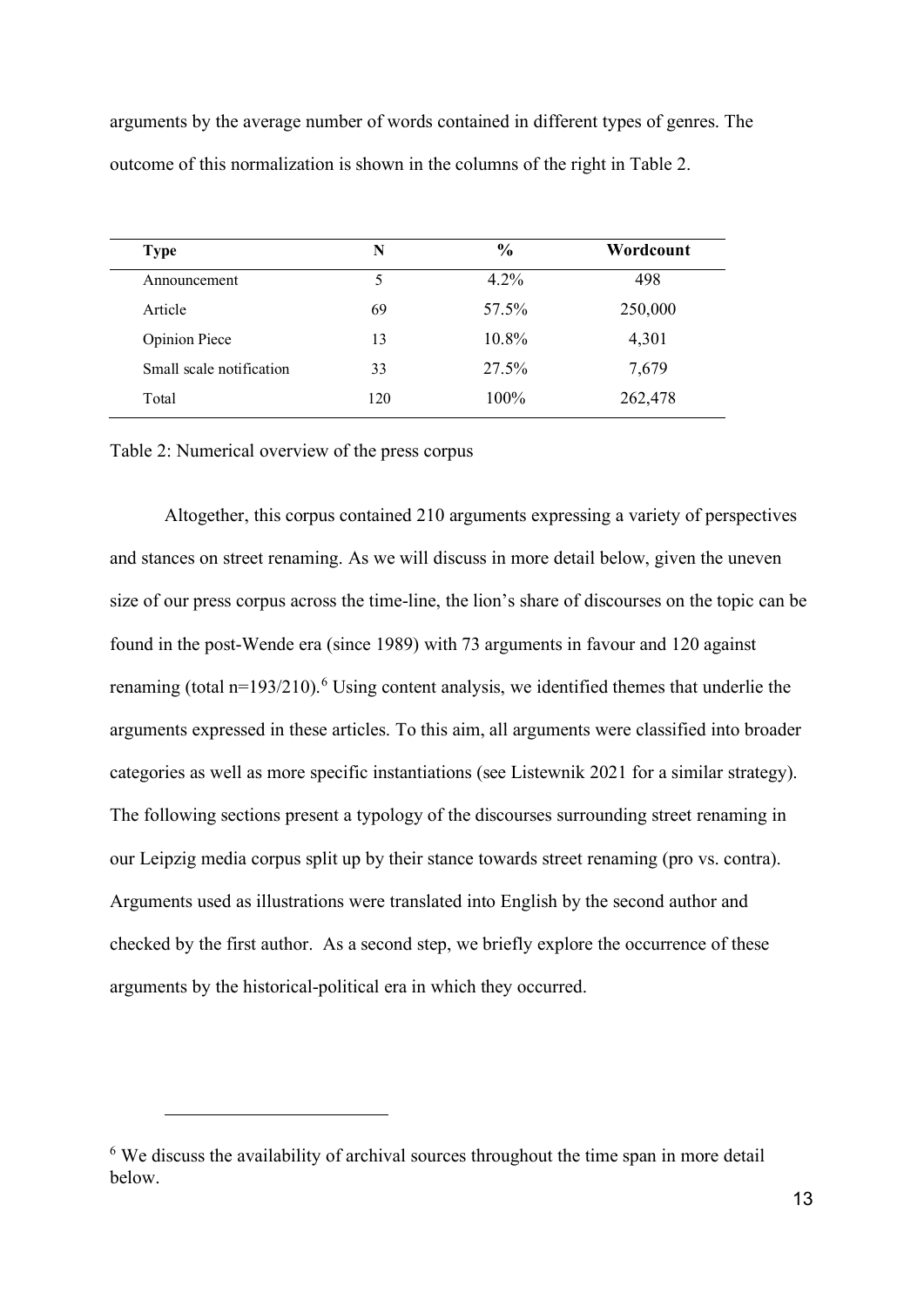### **6. Developing a typology of discourses surrounding street renaming**

As we noted above, the total number of arguments  $(n=210)$  is more than twice that of the number of articles (n=87), since many articles contain several arguments. This is illustrated in example (1), in which a resident optician argues against the renaming of *Karl-Liebknecht-Straße* by adducing two mutually supportive arguments (cost and orientation) both of which fit into the category 'practical concerns'.

(1) Optician Klaus Buggenhagen, who has been based in Karl-Liebknecht-Straße for 40 years ...., fears not only the cost of renaming but also orientational difficulties: "Many people will no longer be able to find us." (LVZ, 13.11.2002)

Note in this respect that our analysis needs to fundamentally disentangle the intention lying behind the act of street naming (which might or might not have been ideological in nature, see Fabiszak et al. 2021) and the extent to which the media discourses that accompany this change in the citytext refer to and topicalize these ideological motives. In example (1), the proposed renaming of *Karl-Liebknecht-Straße* refers to an ideologically motivated act: the purging of odonymic traces indexing socialist-communist Weltanschauung of the previous GDR regime. The letter to the editor on the other hand refers to a fundamentally nonideological rationale for opposing this renaming: the potential practical repercussions of such a change in city textuality. And while non-ideological arguments can of course be used to camouflage underlying ideological points of view, discourse analytic methodology encourages us to differentiate between arguments that refer to the political-ideological motives driving street renaming as opposed to those which adduce other arguments, including practicality (Fabiszak and Rubdy 2021).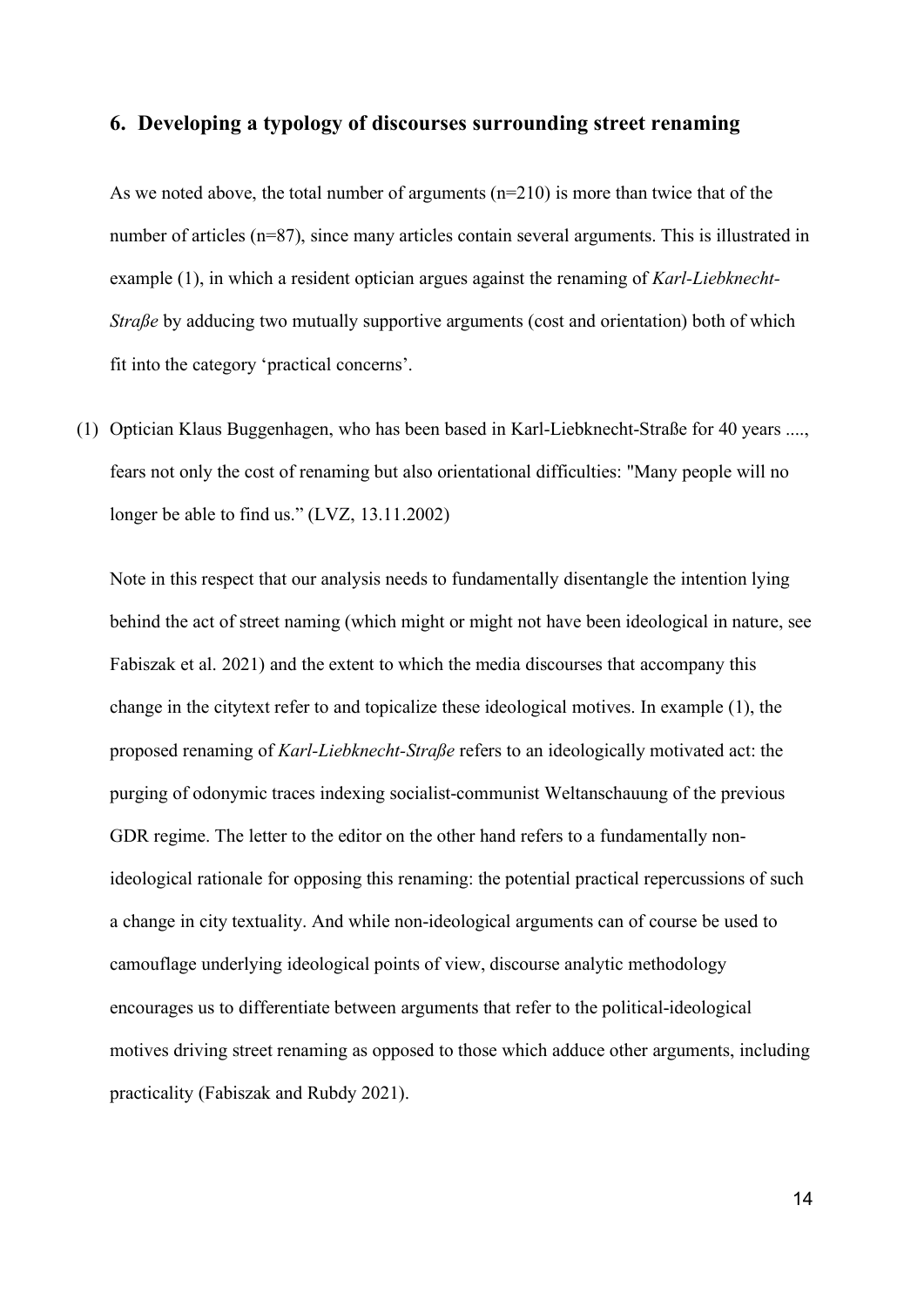#### **Historical-preservational arguments (n=20)**

Historical-preservational arguments, while not particularly frequent (see also Buchstaller et al. 2020 for the much smaller Annaberg-Buchholz), can be found in all historical eras for which we have media data. During the Weimar Republic and the GDR such voices tended to be in favour of marking historical semantics that is not ideologically tied to the current political Weltanschauung (2a) or indeed to any self-presentational goal. Post-Wende we mainly find arguments to the effect that street names are an archival record of the city and should thus not be tampered with (see 2b). What this naive reading of commemoration misses is the fact that memorialization tends to be selective, strategic and hegemonic in nature, recruited to index officially sanctioned identity and ideology through historicization (Scollon & Scollon 2003; Pöppinghege 2012; Molden 2015; Assmann 2016; Tufi 2019). As we pointed out above, the relative scarcity of such historical-factual arguments suggests that frequent regime changes in recent East German history has sharpened peoples' awareness of the fact that history is not ideologically neutral (see Vuolteenaho and Berg 2009; Buchstaller et al. 2020).

- (2a) Furthermore [it was decided] to name the current *Hallische Straße Am Hallischen Tor* … to take into account the historical significance of this locality, where the old *Hallische Tor* stood. (LVZ, 08.06.1921)
- (2b) No street name should be erased from the historic inner city. (LVZ, 09.10.2004)

#### **Moral-ideological arguments (n=95)**

The largest category of discourses about street renaming in our Leipzig media corpus consists of a cluster of six sub-types which address the fact that certain referents – such as personages,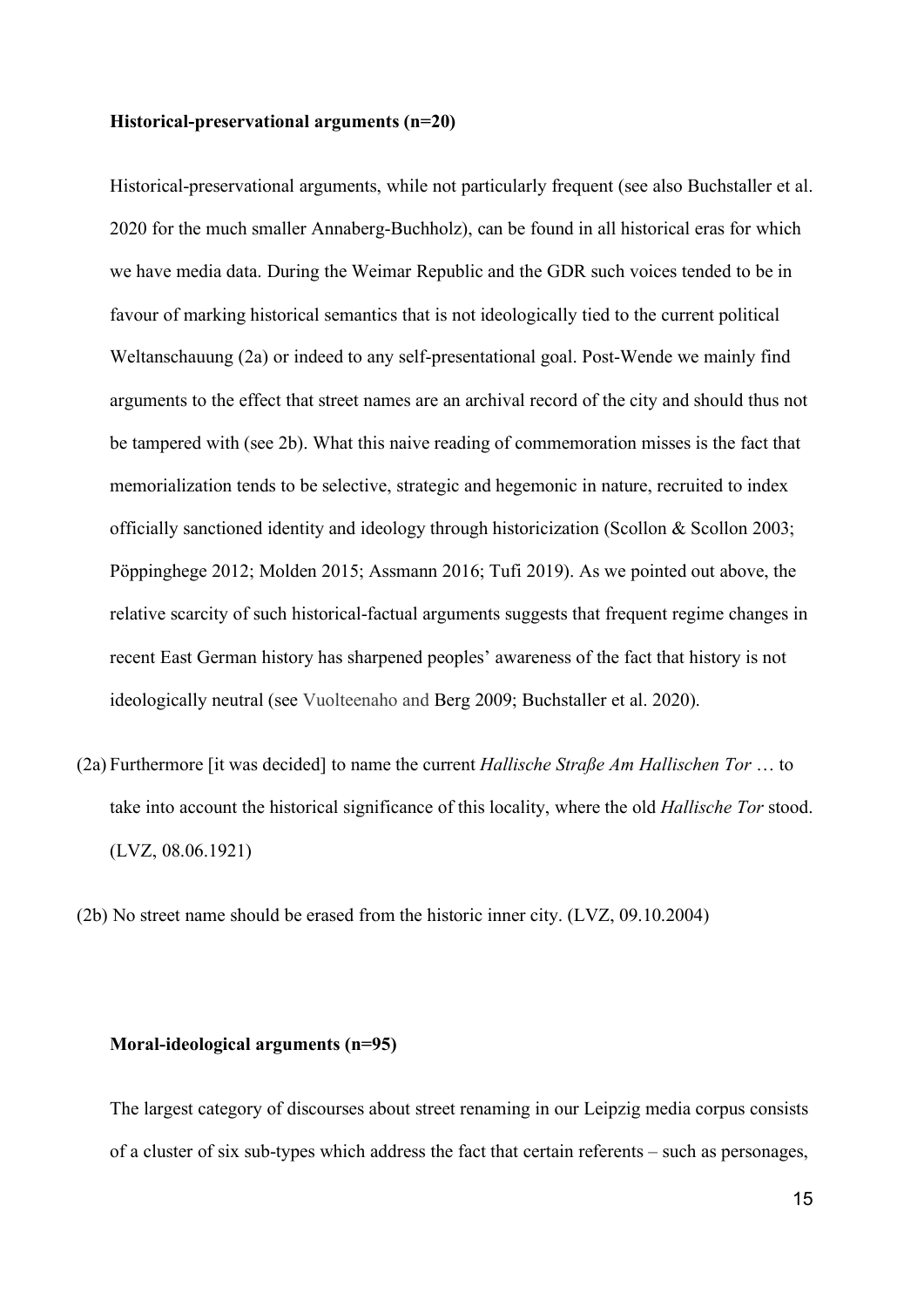values, dates, and places – index and perpetuate aspects of collective memory. The arguments in this category, which occur across all political eras for which we have data, focus on and make overt the indexicality of the street name by referring to its role as supportive of a hegemonic self-presentational narrative that serves (aspects of) the status quo. What unites these arguments is thus that the link between name choice and collective memory is made explicit and used as an argument in favour ( $n = 45$ ) or against ( $n = 50$ ) commemoration.

#### Indexing of officially sanctioned identity and ideology  $(n=33)$

These arguments address odonymic choices as carriers of system-specific political-ideological Weltanschauung in the LL. Numerically, the category is slightly biased towards arguments in favour of giving space to such referents (n=21, see 3a). Notably, arguments against indexing officially sanctioned identity and ideology in the streetscape usually refer to changes in political ideology (n=11, see 3b) and occur uniquely in the post-Wende era.

- (3a) Here, a city society programmatically shows its colors for example, when old functionaries, sovereigns and field marshals are suspended, and reformers and resistance fighters are honored in their place. Or people who - like the soldier Raymond J. Bowman - stand for the liberation of the city from the Nazi regime. (LIZ, 08.03.2017)
- (3b) "Ernst Thälmann was not a saint, he made mistakes and corrected himself, and he was cruelly killed by the Nazis", Grosser said. "He also deserves to be respected by us like any other noncommunist resistance fighter. A reversal (to the old name) would be a wrong political sign especially now that the brown riff-raff is starting to band together again and a ban of the NPD is seriously discussed". (LVZ, 15.12.2011)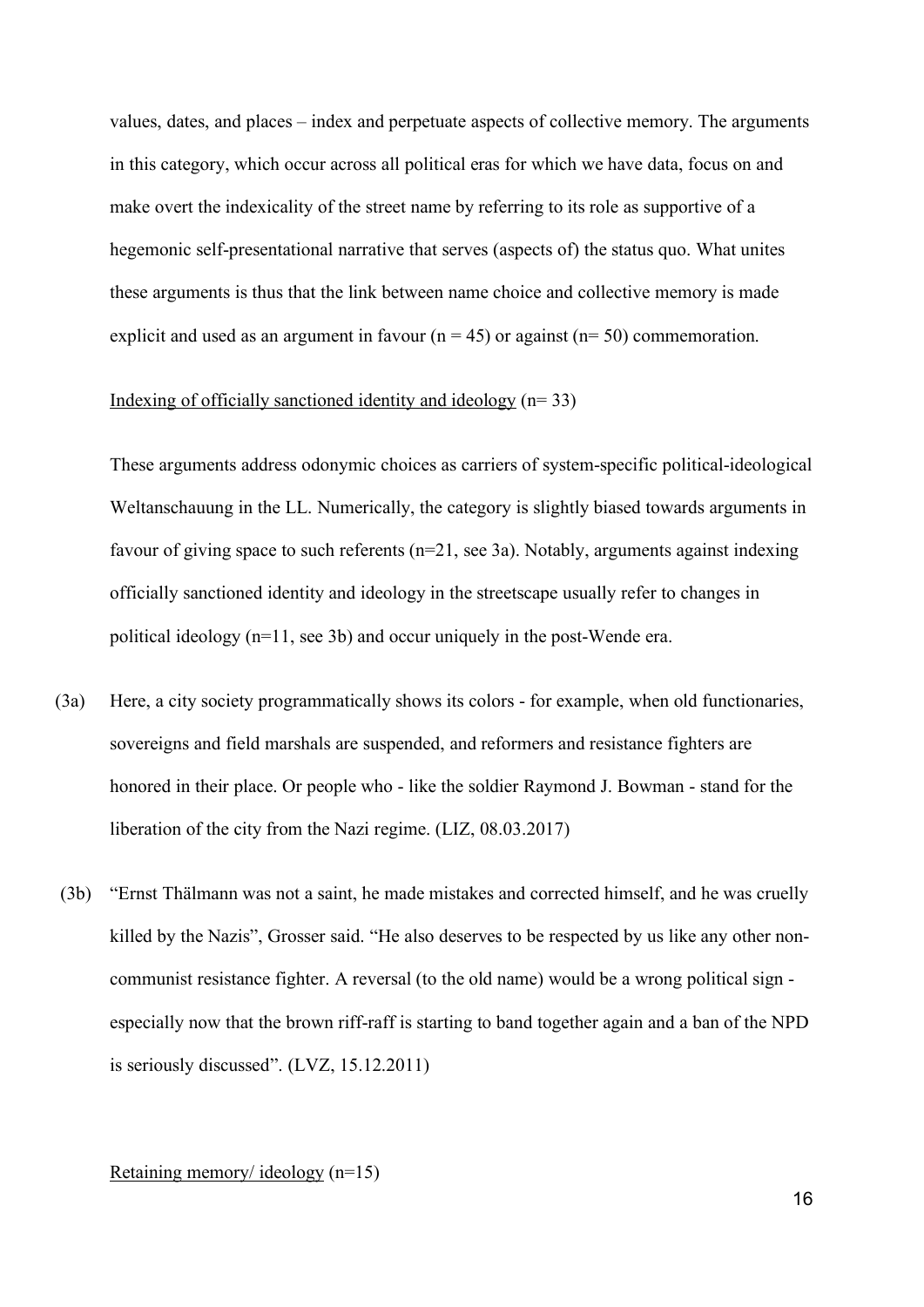Arguments to preserve the memory of a certain referent and thus to retain its ideological force categorically oppose renaming. One well documented example is the public push-back on plans to rename the square honouring *Wilhelm Leuschner*, a social-democratic politician who was sentenced to death for his opposition to the Third Reich. Seven articles and a letter to the editor argue against renaming this street, citizens started an initiative to petition and a Facebook survey by the LVZ sparked more than 3000 readers to vote against a name change (cf. LVZ, 11.10.2011). The main argument found in this group of discourses, illustrated in (4), is that failure to retain Leuschner's name in the Leipzig street scape would result in a fading of his memory.

(4) […] Wilhelm Leuschner Square at this location simply belongs to the city. "After the renaming, Leuschner would completely disappear from perception," fears Arnold. (LVZ, 11.10.2011)

#### Reversing the erasure of memory ( $n = 6$ )

Discourses in this category not only make a case for the alignment of toponymic semantics with the current political Weltanschauung. More specifically, they advocate reconnecting with the past by reverting to a previous referent that is indexing ideologies they consider more aligned with current commemorative priorities but which had been decommemorated by a previous regime. Such arguments are illustrated in example (5).

(5) The reversing of the name [to its original] of Ludwig Beck Street (formerly Saefkow Street), Hoepner Street (formerly Wilhelm Florin Street) and Witzleben Street (formerly Walter Stoecker Street) yesterday also honored …. other participants in the July 20, 1944 resistance [against the Nazis]. (LVZ, 21.07.1997)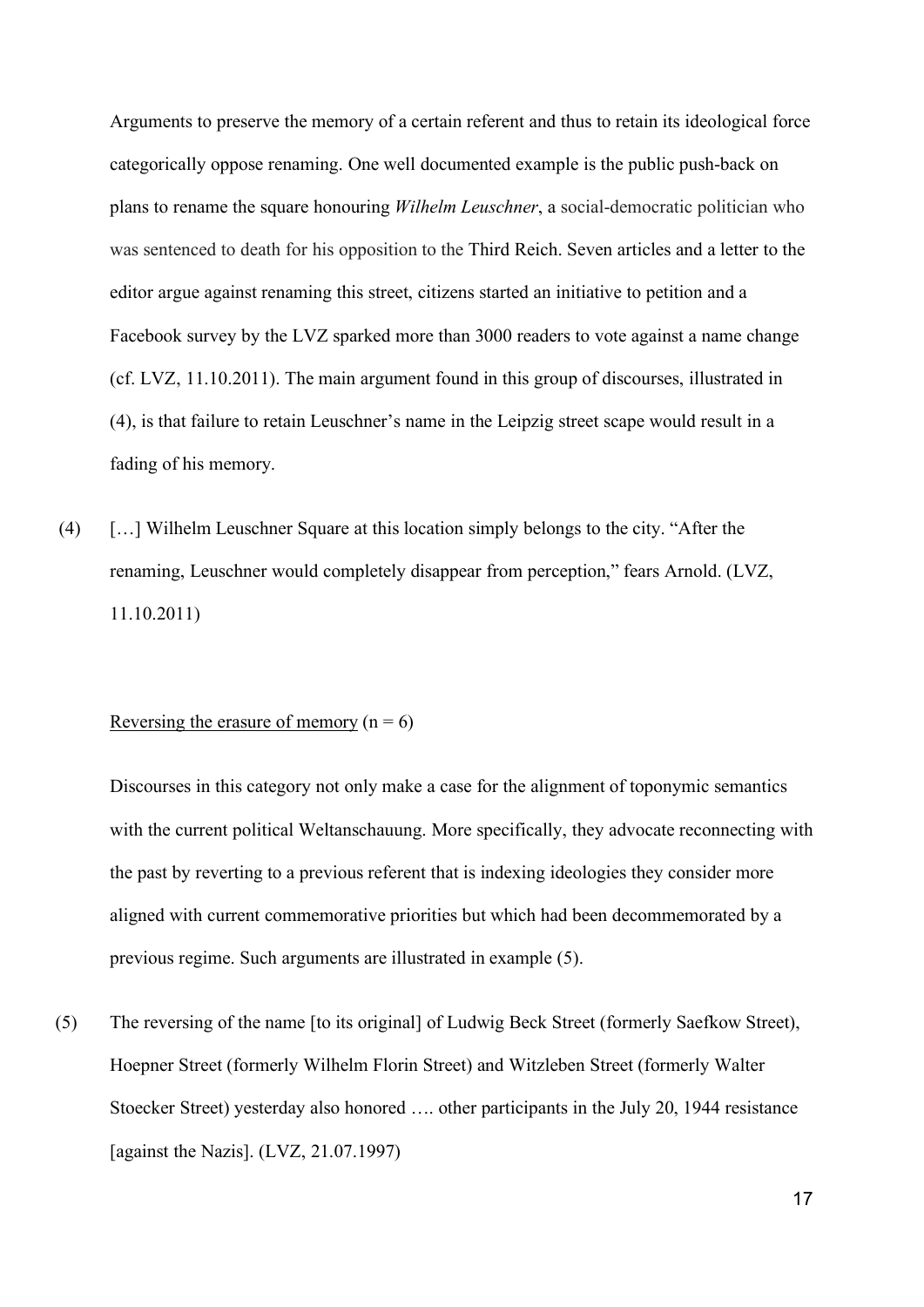Arguments in favour of reversing the erasure of memory always co-occur with arguments regarding the indexing of or indeed re-alignment with the (cultural or political) Weltanschauung (see above). Hence, as so often when creating systems of categorizations, we need to contend with the fact that individual texts fit several nodes in our classification. As we pointed out above, our solution to this issue was to code individual press articles for all arguments contained therein, resulting of a ratio of about 2:1 in terms of texts vs. arguments.

#### Institutionalization of cultural memory  $(n=17)$

Collective memory studies interpret commemorative practices as serving the identity formation of a specific group. Street names in particular function as geolinguistic signposts of a self-presentational narration (cf. Traba & Hahn 2012-2015; Tufi 2019). Critical toponymy research has pointed out that tapping into marketable imaginaries is one of the major yet under-explored "strategies for branding, selling, legitimising, and characterising" urban toponymy (Madden 2018: 1611).

Leipzig's strategic street naming highlights the advertising potential of public placenaming systems as part of marketable public memory formation, boasting a musicians' quarter as well as a publishers' quarter (Rose-Redwood 2011: 34, see also Rose-Redwood, Vuolteenaho, Young and Light 2019). The arguments in this category react to the encoding of cultural memory (n=12 in favor and n=5 against). The text in (6) argues in favour of naming a street after the famous conductor *Kurt Masur*, which contributes to the strategy of encoding Leipzig's artistic tradition in its streetscape as part of an image management and branding strategy that relies on its identity as a city of culture.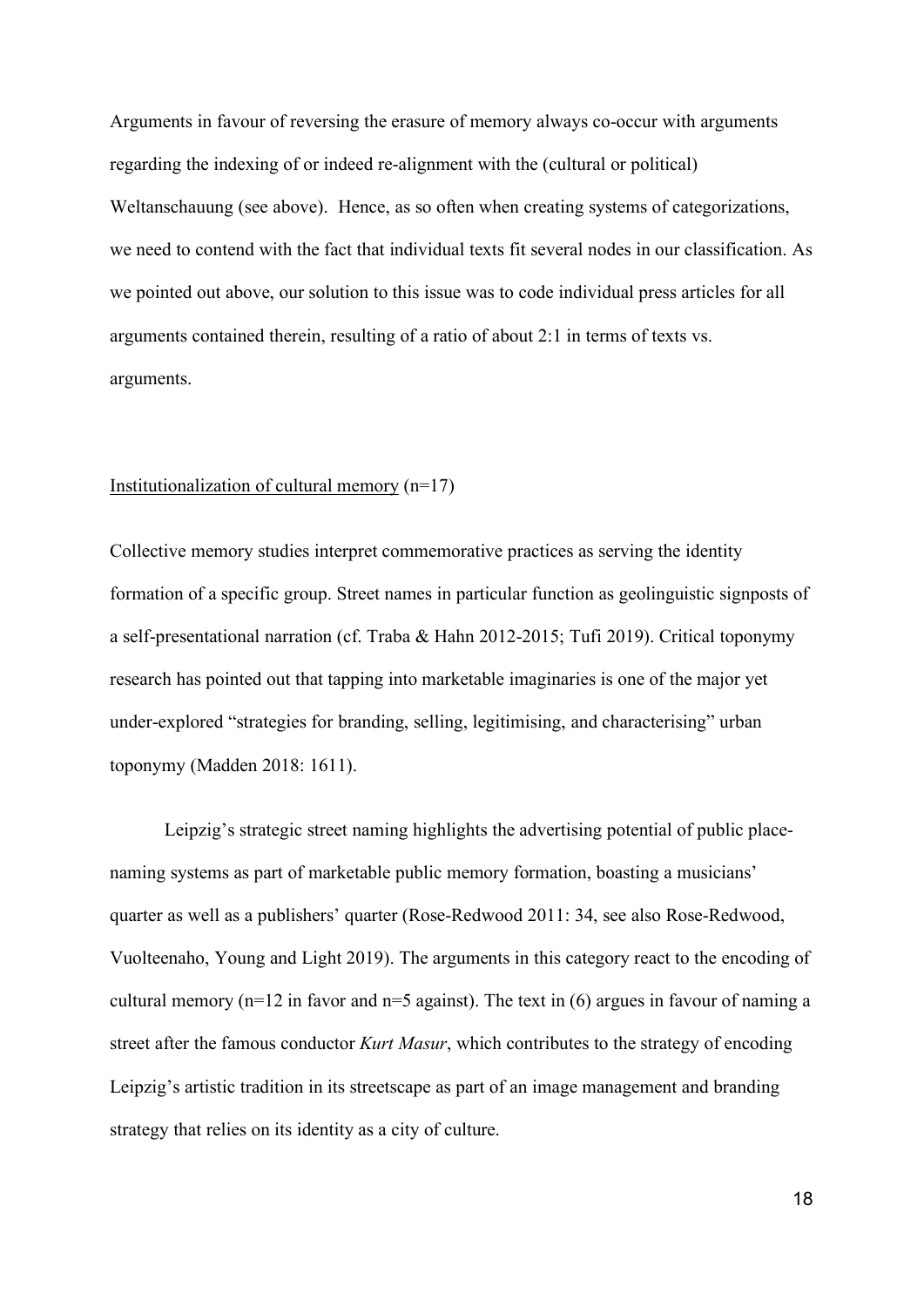(6) As conductor of the Gewandhaus Orchestra, Kurt Masur had a decisive influence on the musical and social life of our city. Under his leadership, the Gewandhaus Orchestra has continued to develop into a unique and unmistakable musical address and has expanded its worldwide reputation […]. Kurt Masur is an important artistic personality who deserves to be honored in Leipzig with a street name in a prominent place.  $(LIZ, 09.06.2016)^7$  $(LIZ, 09.06.2016)^7$ 

#### Over- and underrepresentation of groups and individuals  $(n=15)$

In this group, we find arguments which assert that certain groups, individuals, or events have not found enough representation – or indeed have been over-represented – in the city text, often in proportion to other groups. Example (7a) instantiates this type of discourse. The leader of the Christian Democratic Party (CDU) contends that the council overseeing Leipzig street naming ought to consider giving more space in the city text to commemorate resistance fighters of the Nazi era, especially when compared with the ample encoding of those opposing the communist regime.

(7a) There is already an Olbrichtstraße and a Stauffenbergstraße there. "But that's not enough, given the historical significance of July 20, 1944 - especially since names from the communist resistance predominate to a disproportionate extent," says party leader Wojcik. (LVZ, 26.06.1993)

<span id="page-18-0"></span> $<sup>7</sup>$  Quite apart from Masur's reflection on the musical and social life of Leipzig (and thus as</sup> part of the branding of Leipzig as a city of culture), this commemoration is also based on his involvement in negotiating peaceful demonstrations in October 1989, which is critical for a city that markets itself as the 'Wendestadt' (city which brought about the 'Wende', as discussed above).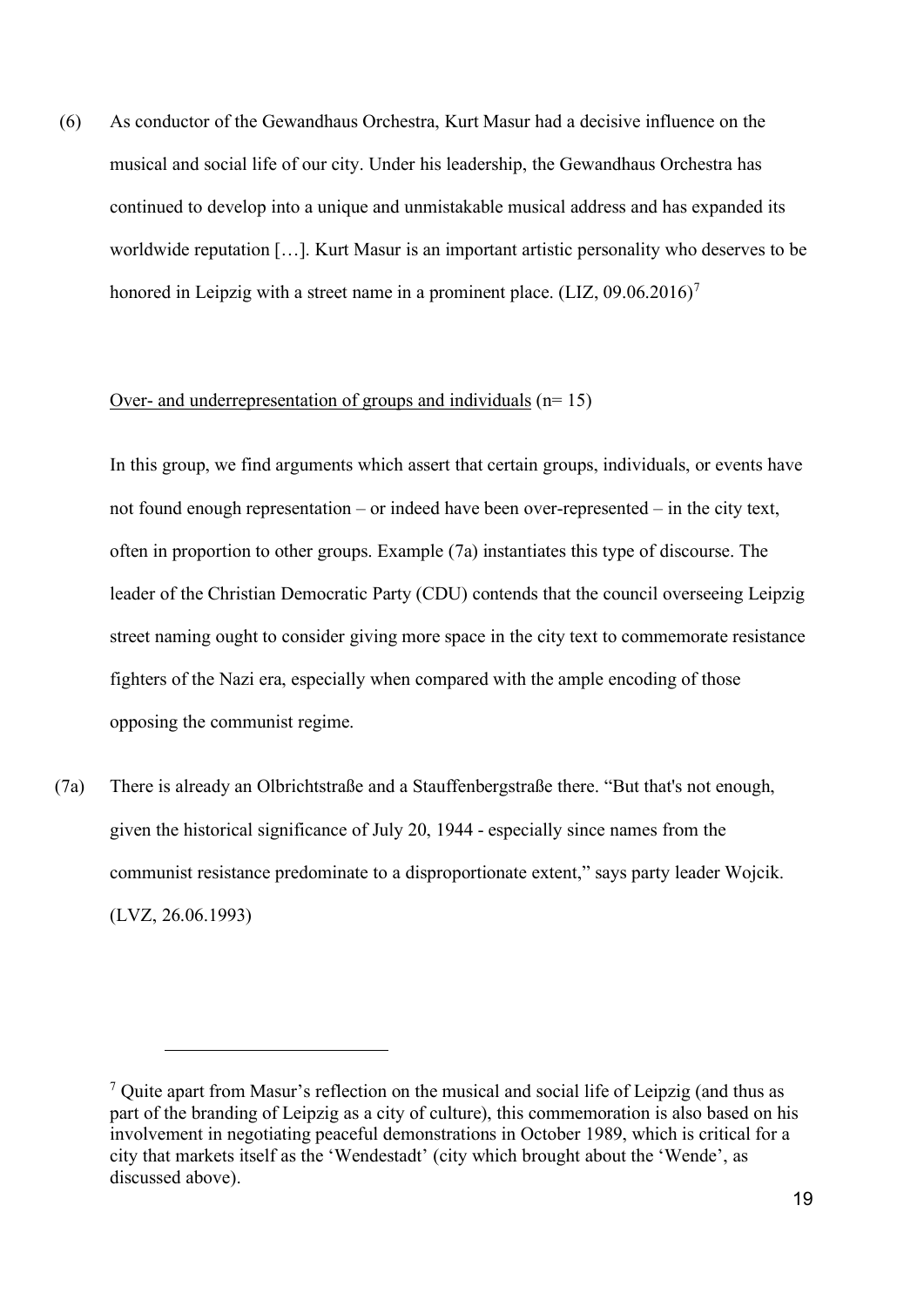While we find five cases instantiating arguments in favour of renaming a street to commemorate an underrepresented referent, the majority of arguments in this category are against renaming (n=9). Such is the case for Clara Zetkin, the peace activist and women's rights advocate, who is amply commemorated in the Leipzig streetscape (a monument and a cluster of city parks are named after her). Example (7b) criticises the loss of the historic name *Scheibenholz* (Holz = 'lumbers' belonging to the noble family *Scheibe*) designating the horse racing track and adjacent green space to yet another memorial for Clara Zetkin.

(7b) Nevertheless, two culturally and historically important names have fallen by the wayside. On the one hand, …. the horse racing track in Scheibenholz and thus the traditional and wellknown name Scheibenholz will be sacrificed to the memory of Clara Zetkin, after whom a street is named and who is commemorated by a monument in Johannapark. (LVZ, 16.04.2011)

#### Legimitization of instigators of change  $(n=10)$

This cluster of arguments is categorically against odonymic reversal, in this case on the grounds of a perceived lack of moral legitimization of the instigators of street name changes. As Mitchell (2003:443) aptly points out "the capacity for … remembrances to be [introduced and] sustained is vastly dependent on the … power of the groups who produce and maintain them". Counter-hegemonic discourses contest such structural power and/or question the moral legitimacy of those choosing and effectuating commemorative narratives in the streetscape. As illustrated in example (8), in our Leipzig data-set, the writers of such arguments acknowledge that the agents of change (usually the city council) have the legal rights to alter street denotation, while challenging the moral authority of such top-down naming policies.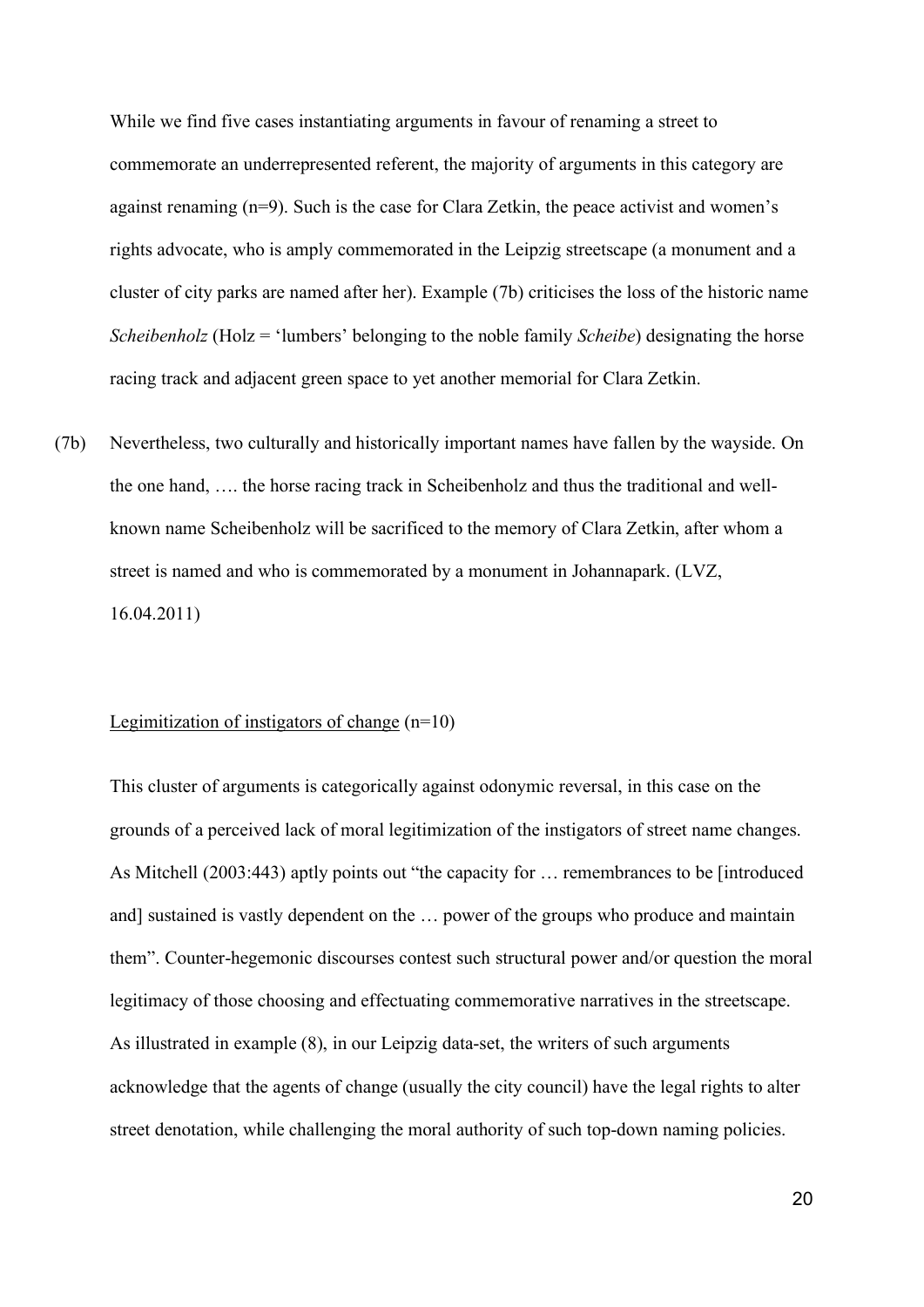(8) Completely incomprehensible is the stubborn and arrogant manner in which the city council and administration stuck to the renaming of Grenzstraße to Ludwig-Erhardt-Straße, to the detriment of the famous Louise Otto Peters. (LVZ, 19.12.2000)

#### **Practical concerns (n=68)**

Practical concerns make up the second largest group of arguments regarding street renaming. Most frequently, these discourses contain stances that are fiercely opposed to odonymic change, referring to the burden such toponymic reversal would constitute for individual citizens, businesses, city districts but also for the town as a whole (n=47). However, we also find some cases where practical concerns warrant changes in the city text  $(n=21)$ . Overall, the cluster of arguments in this category can be grouped into six subcategories, dependent on the type of imposition constituted by the new or old name.

 $Cost (n=13)$ 

The cost of changing street signs is a frequently voiced argument against street renaming (consider also example 1). In one case, however, the absence of the usual costs related to renaming is mentioned as an argument in favour of a change in denomination (example 9).

(9) And inconveniences like address changes do not exist either. The designated green area does not affect any residents; therefore, changes of address which could be perceived as a burden do not arise. (LIZ, 18.12.2013)

## Administrative burden (n=16)

One of the main arguments against street renaming is the administrative burden on businesses and private citizens situated on a particular street to change addresses, the onus on the city to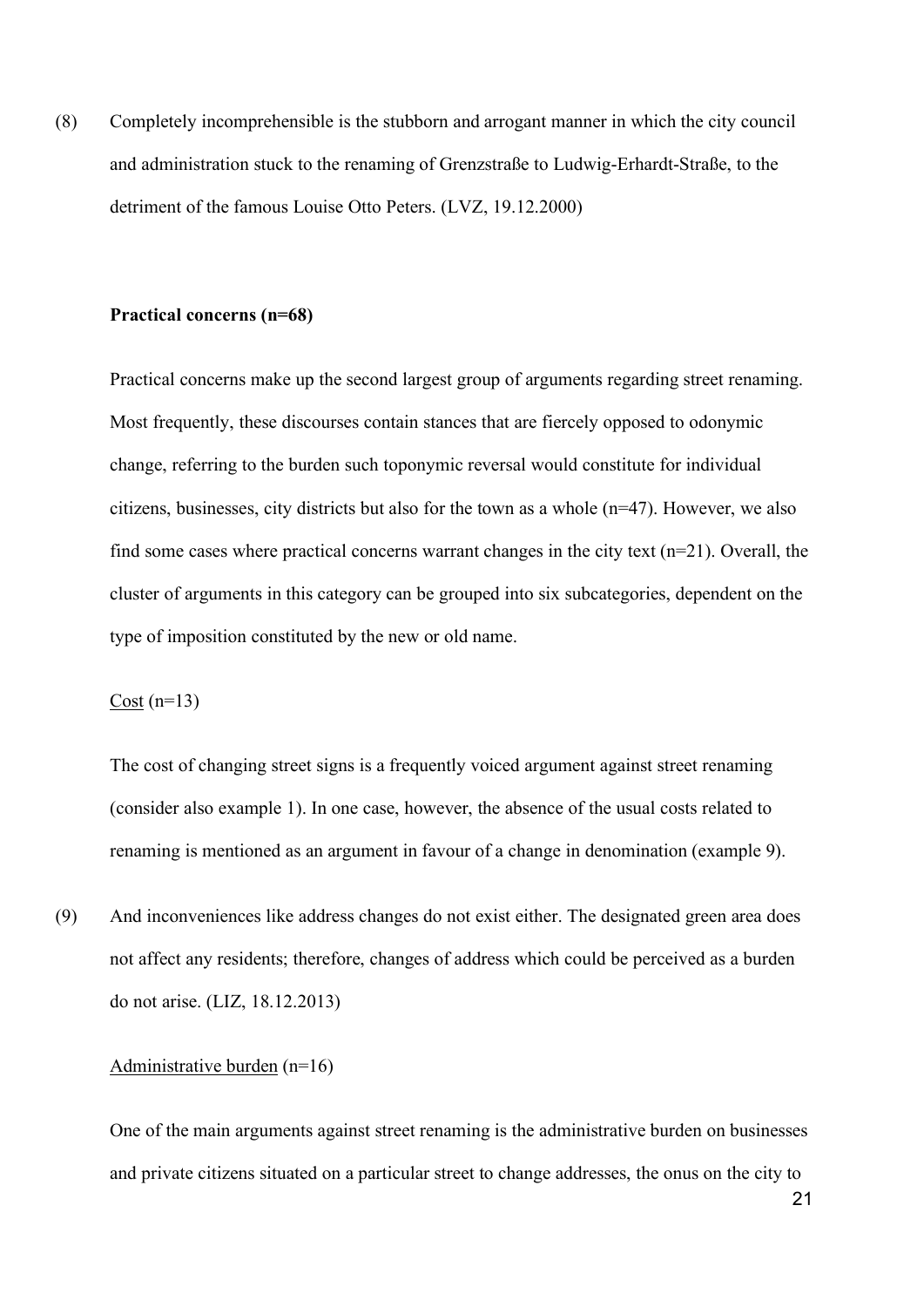update official documents, city maps, information materials as well as the added nuisance for the postal services. This is illustrated in example 10.

(10) "[commemorative renaming] is at our expense," says Anke Löser, whose florist shop is now no longer on Beethovenstraße. "It means new stamps, new letterheads. My husband, who has his advertising agency next door, had to contact 300 customers about the change." (LVZ, 18.06.2003)

## Orientational aspects (n=20)

Since street names function as orientational signposts, the avoidance of confusion makes up a non-negligible portion of the practical concerns voiced against street renaming (n=9). While discourses relating to orientational aspects can already be found in the Weimar Republic, such arguments tend to be particularly relevant after city expansions, when the incorporation of smaller local authorities result in the doubling of street names, giving rise to arguments  $(n=10)$  in favour of resolving this ambiguity (see 11a). As example (11b) illustrates, some articles pitch practical arguments opposing street renaming against ideological ones which favour the purging of a referent indexing the ideology of the previous regime.

- (11a) Every citizen has a right to a distinctive address. (LVZ, 07.12.2000)
- (11b) Matthias Wadewitz is also in favor of retaining the previous street name, which has now become so ingrained in everyone over time: "After all, everyone can relate to Karl-Liebknecht-Straße and knows where it is." (LVZ, 13.11.2002)

Avoidance of disgruntlement and potential future complaints (n=3)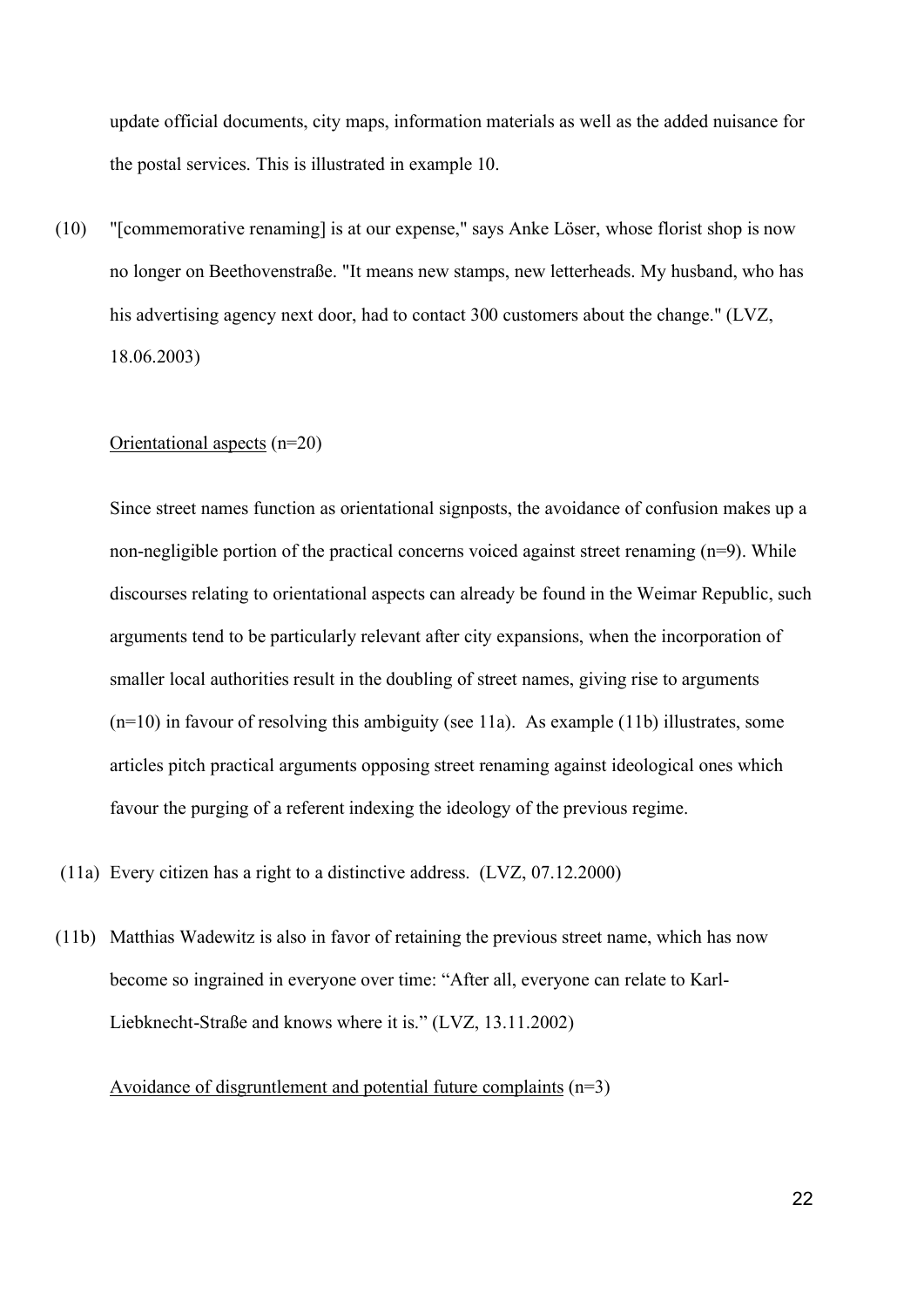Complaint letters, citizen-led surveys and letters to newspapers bring to light the powerful voices of individuals, businesses, or neighborhood groups in resisting or indeed insisting on change on public toponymy (Duminy 2018, Buchstaller 2021). These statements of discontent (about the renaming process, the new/old street name or the specific referent being commemorated) sometimes include suggestions for alternative candidates who are deemed more suitable for this honour. Interviews with East German city administrators reveal that they are astutely cognizant of the power of such bottom-up movements (see also Buchstaller et al. 2020).<sup>[8](#page-22-0)</sup> This awareness is shown in example (12a), which suggests that renaming streets referencing natural phenomena are less likely to trigger complaints than those whose referents are highly ideological (prototypically personae indexing the Weltanschauung of a particular political regime). Example (12b), which refers to the avoidance of renaming the long shopping street *Karl-Liebknecht-Straße*, reveals the overlap with arguments relating to cost and administrative burden such a renaming would entail.

- (12a) it will hardly hurt anyone if park avenues or neighborhoods named after planets are replaced with other names. (LVZ, 18.05.1994)
- (12b) …the irritation is far less than with the earlier idea to rename Karl-Liebknecht-Straße with its many stores. (LVZ, 18.06.2003)

Linguistic reasoning (n=8)

<span id="page-22-0"></span><sup>&</sup>lt;sup>8</sup> While avoidance discourses are mentioned rather frequently in the interviews we have conducted with city officials, representatives of cultural institutions, the tourist industry, and street name activists, the quantitative representation of these discourses in the Leipzig Press organs is surprisingly low.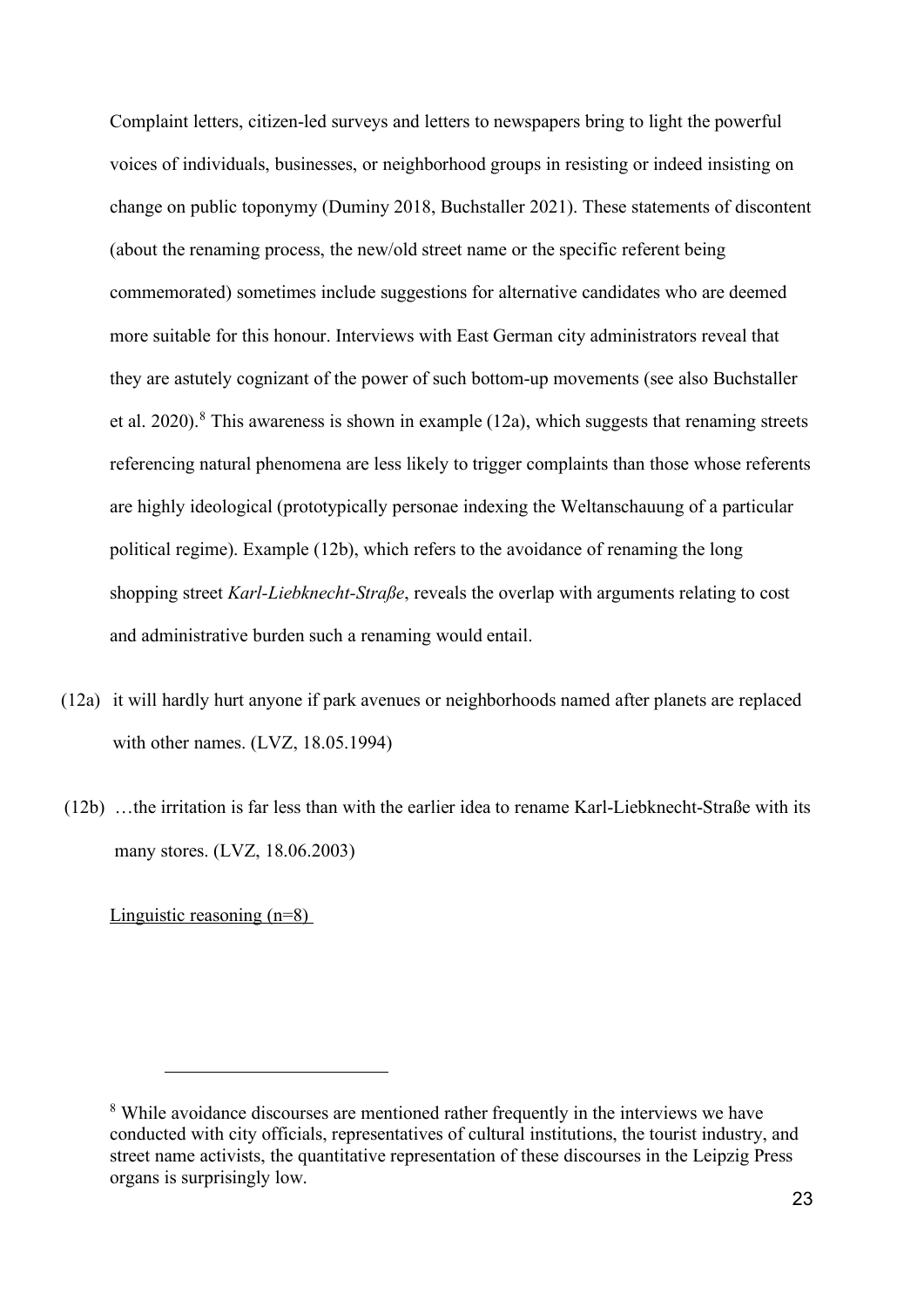Our data contain eight arguments related to the pronunciation, practicability, spelling and semantics of proposed street names.

(13) The residents of *Stöckartstraße* in Connewitz will henceforth live in *Stockartstraße*. The city councillors corrected some street names that had previously been misspelled. (LVZ, 21.05.1993)

### Legal issues and customs  $(n=7)$

Surprisingly, maybe, only few arguments refer to legal stipulations regarding street naming  $(n=2$  in favour of change,  $n=5$  opposing change). The examples illustrate the lack of precedent to include the names of job titles (14a) as well as the prohibition of doublets (14b).

- (14a) In regard to renaming a street *Pfarrer-Jahn-Straße (Priest-Jahn-Street):* The administration proposes the naming without occupational designation, since occupational designations in the street name are not common and also since all streets named after pastors have been decided by the city of Leipzig [to be named] without occupational designation. (LIZ, 05.07.2015)
- (14b) Furthermore, it is pointed out that the Council Assembly decided on 19.01.2000 that street names occurring more than once in the city of Leipzig are not permitted (Resolution No. III-176/00). Consequently, a second *Bismarckstraße* cannot be named. (LIZ, 16.04.2015)

#### **Didactic arguments** (n=5)

City councils take different approaches in terms of whether and how to recruit sedimented odonymic history for didactic purposes. One line of argumentation within this category which has been reported for other cities (Pöppinghege 2012) is that the only candid way to address the issue of street naming is to confront rather than purge the commemorative remnants of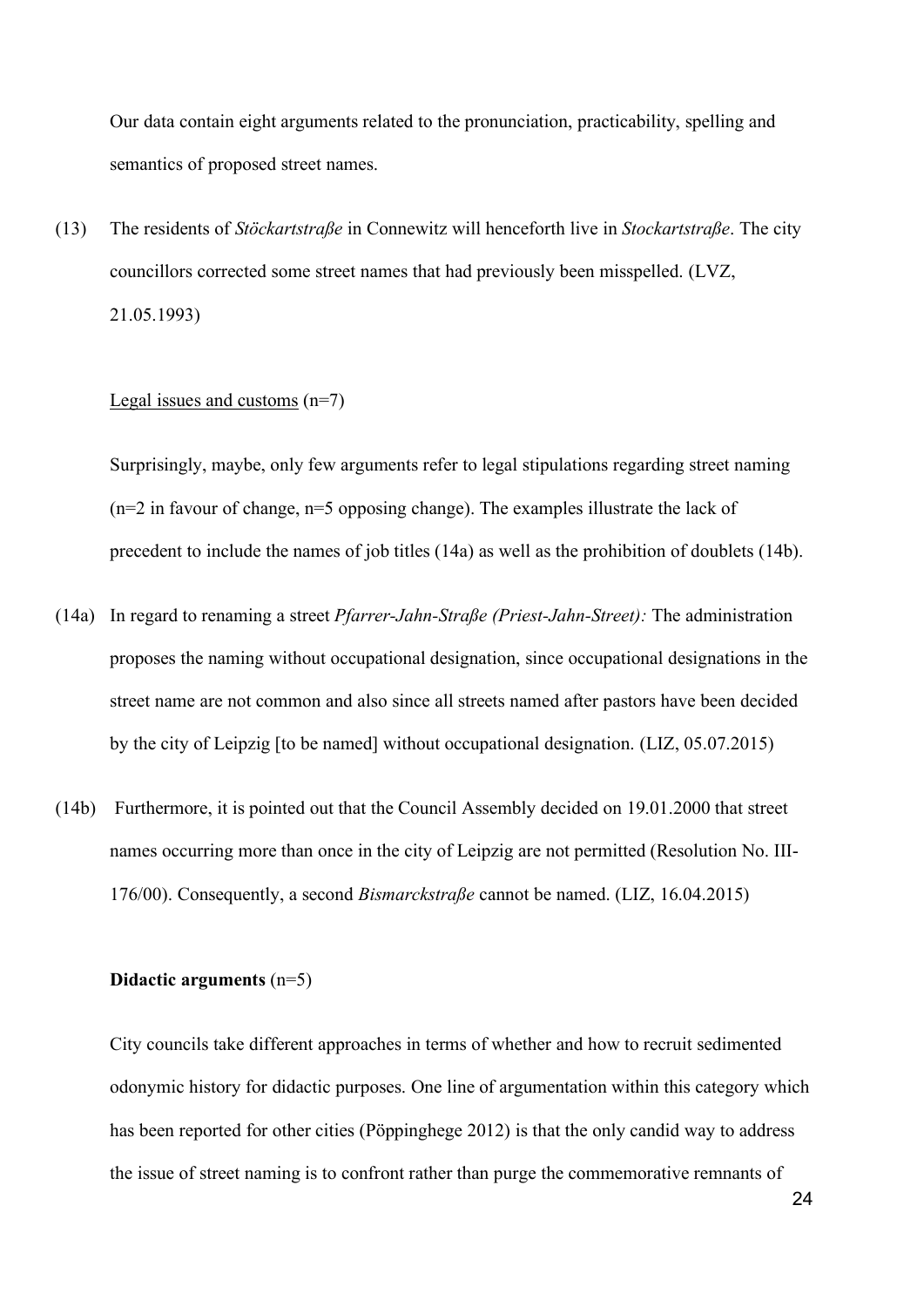one's history. Taken to a moralising extreme, which we have not come across in Leipzig, this position results in the total rejection of street renaming as an attempt to do away with uncomfortable eras of political history. And while many East German cities, including Leipzig, have resorted to adding information plaques to some of their street signs, it is, of course, impossible to provide pedagogical contextualization at every crossing (and unfeasible for navigation systems, address books etc.). Unsurprisingly, thus, we found arguments opposing  $(n=3,$  example 15a) as well as in favour of  $(n=2, 15b)$  renaming that refer to the didactic potential of street names.

- (15a) Street names do not have the task of replacing history books. (LVZ, 05.09.2007).
- (15b) It is also useful to give names to streets in order to retrieve the memory of things. (LVZ, 19.12.2000).

#### **Ideological instability** (n=9)

Contrary to our research in the small Saxon town of Annaberg-Buchholz (Buchstaller et al. 2020), discourses centering around the ideological instability of street names play a relatively minor role in Leipzig (with n=3 in favour of and n=6 against renaming). Consternation about the semantic unsteadiness of public odonymy is illustrated in example (16).

(16) After 1990 role models such as Ernst Thälmann or Wilhelm Pieck disappeared quickly from the streetscape. After the Wende they were considered as outdated, because they represented an old regime. (LVZ, 01.05.2010).

The taxonomy of arguments around individual acts of street renaming illustrates the ways in which users of the citytext react to the selection of new name choices in public odonymy,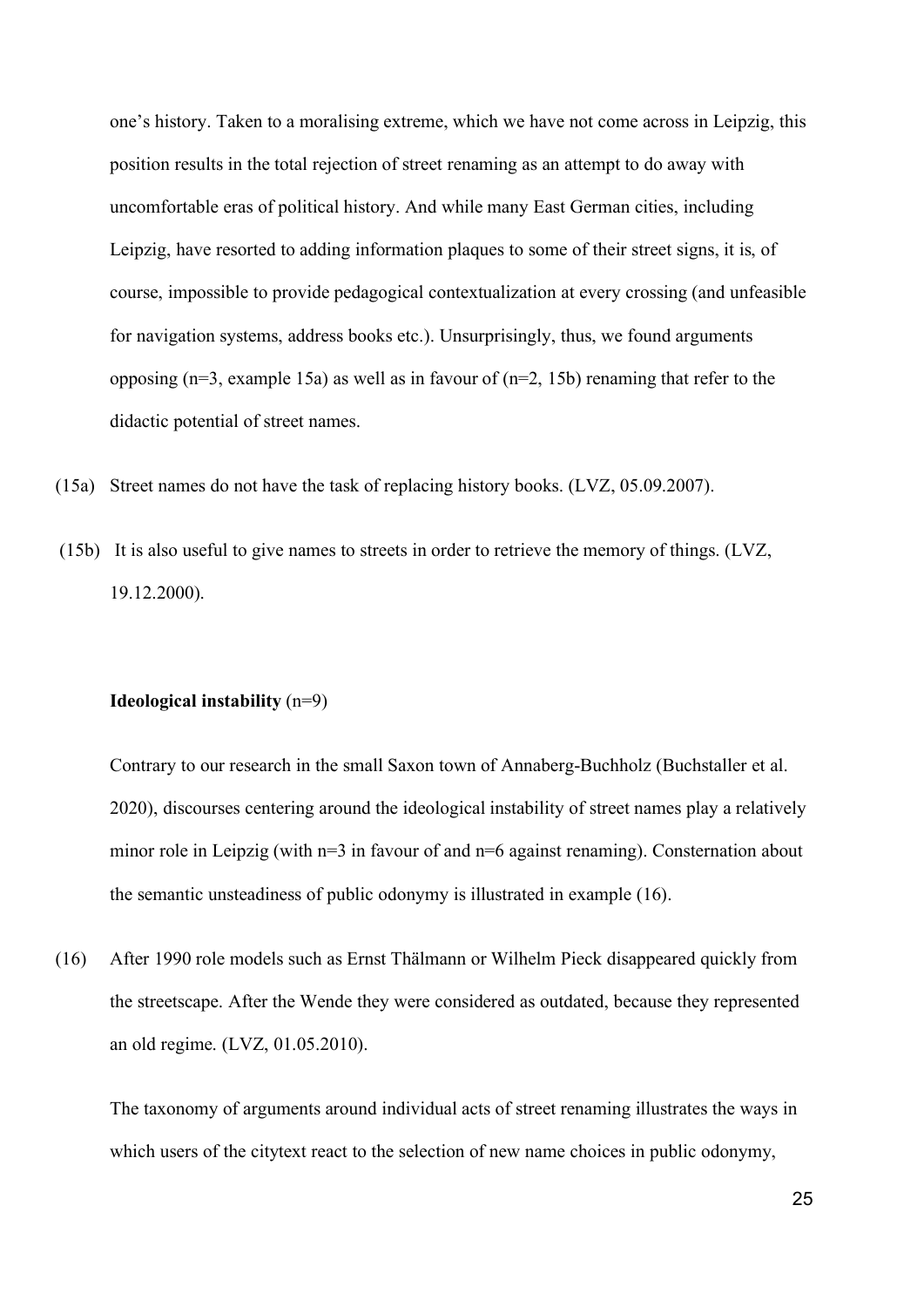encouraging memorial choices or opposing official narratives (see Buchstaller 2021). More specifically, the finding that the same types of argument can encode supportive as well as divergent stances towards semantic reversal brings to the fore the "multiple, changeable and contradictory narrativizations of the city" (Tufi 2019: 257).

The following section briefly explores the occurrence of these discourses across the past hundred years in the city of Leipzig. We discuss the limitation of our study as well as the benefits such an endeavor holds for understanding the users' perspective on hegemonic, topdown, acts of public memorialisation.

### **7. Tracing arguments surrounding renaming over the last 100 years**

Table 3 summarizes the occurrence of arguments for and against street renaming across the four political-historical eras covered in this research. As becomes immediately obvious, the historical eras prior reunification yielded very few data points. Also, none of the discourses in previous eras were critical of the odonymic changes implemented in the Leipzig citytext.

The first reason for this dearth of earlier data points is a problem inherent in archival research. In our particular case, factors that proved prohibitive were the devastations of war that ravaged many German cities during WWII – in particular the bombing of the city archive in 1943 and the ensuing fire. [9](#page-25-0) Added to this are the banal ravages of time, where newspaper

<span id="page-25-0"></span> $9<sup>9</sup>$  A thorough analysis of the city archives, the city library and the town chronicles resulted in no more than the sporadic finds included in our dataset. Note, however, that discourses in authoritarian states such as the GDR and the Nazi times might be found in specialized repositories. Future research might explore the potential of archives such as the records kept by political organizations, specialized museums (for example those dedicated to journalistic freedom or commemorative of Nazi propaganda) or indeed the section for agitation at the Central Committee of the SED.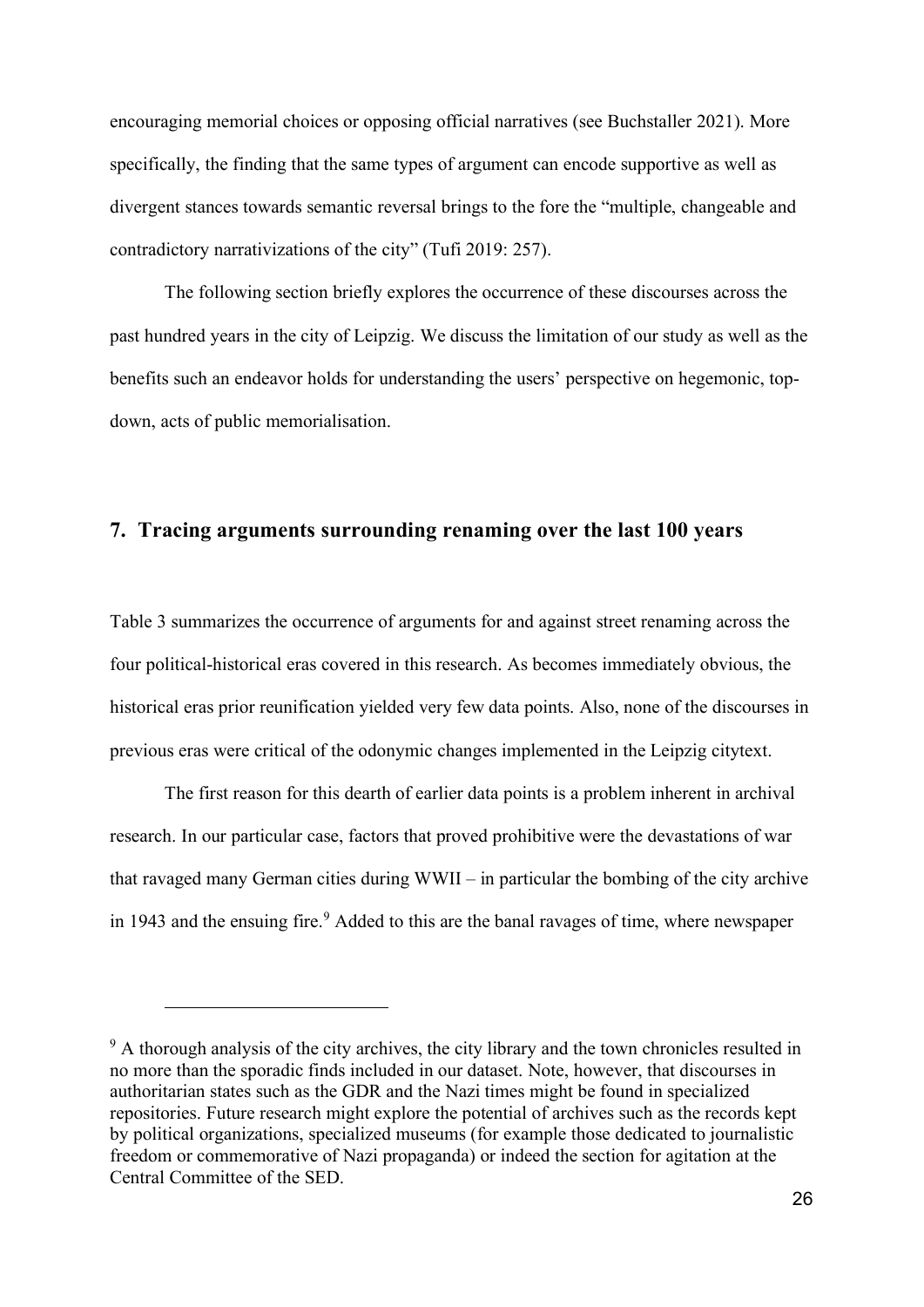issues are classified as lost or perennially "misshelved" in the catalogue of the library or archive. Note also that our corpus increased in size over the time period investigated, with the average article size becoming longer (see Table 2 above) and the inclusion of the LIZ in most recent years.

Table 3: Arguments for and against street (re)naming

| Arguments for $(+)$ and against $(-)$                   | <b>Since</b>   |                | <b>GDR</b>       |                       | $3^{rd}$ | Weimar          |                  | <b>Total</b>    |                |
|---------------------------------------------------------|----------------|----------------|------------------|-----------------------|----------|-----------------|------------------|-----------------|----------------|
|                                                         | Wende          |                |                  |                       | Reich    | <b>Republic</b> |                  |                 |                |
|                                                         | $\overline{+}$ | $\sim$         | $+$              | $\tilde{\phantom{a}}$ | n.a.     | $+$             | $\overline{a}$   | $+$             |                |
| Historical-preservational arguments                     | $\overline{4}$ | 14             | $\mathbf{1}$     | $\Omega$              |          | $\mathbf{1}$    | $\theta$         | 6               | 14             |
| Moral-ideological arguments                             | 35             | 50             | $\overline{9}$   | $\Omega$              |          | $\mathbf{1}$    | $\overline{0}$   | 45              | 50             |
| a) Indexing officially sanctioned identity and ideology | 12             | 11             | 8                | $\Omega$              |          | $\mathbf{1}$    | $\boldsymbol{0}$ | 21              | 11             |
| b) Retaining memory/ideology (-)                        | $\mathbf{0}$   | 15             | $\boldsymbol{0}$ | $\Omega$              |          | $\Omega$        | $\mathbf{0}$     | $\overline{0}$  | 15             |
| c) Reversing the erasure of memory $(+)$                | 6              | $\overline{0}$ | $\overline{0}$   | $\theta$              |          | $\overline{0}$  | $\Omega$         | 6               | $\overline{0}$ |
| d) Institutionalization of cultural memory              | 11             | $\overline{5}$ | $\mathbf{1}$     | $\mathbf{0}$          |          | $\overline{0}$  | $\boldsymbol{0}$ | $\overline{12}$ | $\overline{5}$ |
| e) Over- or underrepresentation of certain groups       | 6              | 9              | $\mathbf{0}$     | $\theta$              |          | $\overline{0}$  | $\Omega$         | 6               | $\overline{9}$ |
| f) Legitimization of instigators of change              | $\theta$       | 10             | $\boldsymbol{0}$ | $\mathbf{0}$          |          | $\overline{0}$  | $\overline{0}$   | $\theta$        | 10             |
| <b>Practical Concerns</b>                               | 20             | 47             | $\overline{0}$   | $\overline{0}$        |          | $\mathbf{1}$    | $\mathbf{0}$     | 21              | 47             |
| a) Cost                                                 | 1              | 11             | $\mathbf{0}$     | $\Omega$              |          | $\mathbf{0}$    | $\theta$         | $\mathbf{1}$    | 11             |
| c) Administrative Burden                                | 3              | 16             | $\boldsymbol{0}$ | $\mathbf{0}$          |          | $\theta$        | $\boldsymbol{0}$ | $\overline{3}$  | 16             |
| b) Orientation aspects                                  | 9              | 9              | $\mathbf{0}$     | $\overline{0}$        |          | $\mathbf{1}$    | $\boldsymbol{0}$ | 10              | $\overline{9}$ |
| d) Avoidance of disgruntlement                          | $\overline{c}$ | $\mathbf{1}$   | $\mathbf{0}$     | $\theta$              |          | $\mathbf{0}$    | $\boldsymbol{0}$ | $\overline{2}$  | $\overline{1}$ |
| e) Linguistic reasons                                   | 3              | 5              | $\overline{0}$   | $\Omega$              |          | $\overline{0}$  | $\mathbf{0}$     | $\overline{3}$  | 5              |
| f) Legal reasons                                        | $\overline{2}$ | 5              | $\overline{0}$   | $\Omega$              |          | $\overline{0}$  | $\mathbf{0}$     | $\overline{2}$  | $\overline{5}$ |
| Didactic Arguments                                      | $\overline{1}$ | $\overline{3}$ | $\mathbf{1}$     | $\overline{0}$        |          | $\overline{0}$  | $\overline{0}$   | $\overline{2}$  | $\overline{3}$ |
| Ideological instability of streetnames                  | 3              | 6              | $\mathbf{0}$     | $\Omega$              |          | $\Omega$        | $\theta$         | $\overline{3}$  | 6              |
| Miscellaneous                                           | 10             | $\mathbf{0}$   | $\overline{3}$   | $\theta$              |          | $\overline{0}$  | $\boldsymbol{0}$ | $\overline{13}$ | $\overline{0}$ |
| Total of arguments                                      | 73             | 120            | 14               | $\mathbf{0}$          | n.a.     | 3               | $\mathbf{0}$     | 90              | 120            |
| $N =$ articles available during this period             | 73             | 73             | 12               | 12                    | n.a.     | $\overline{2}$  | $\overline{2}$   | 87              | 87             |
| $N=$ articles + small scale notifications               | 97             |                | 16               |                       | n.a.     | 7               |                  | 120             |                |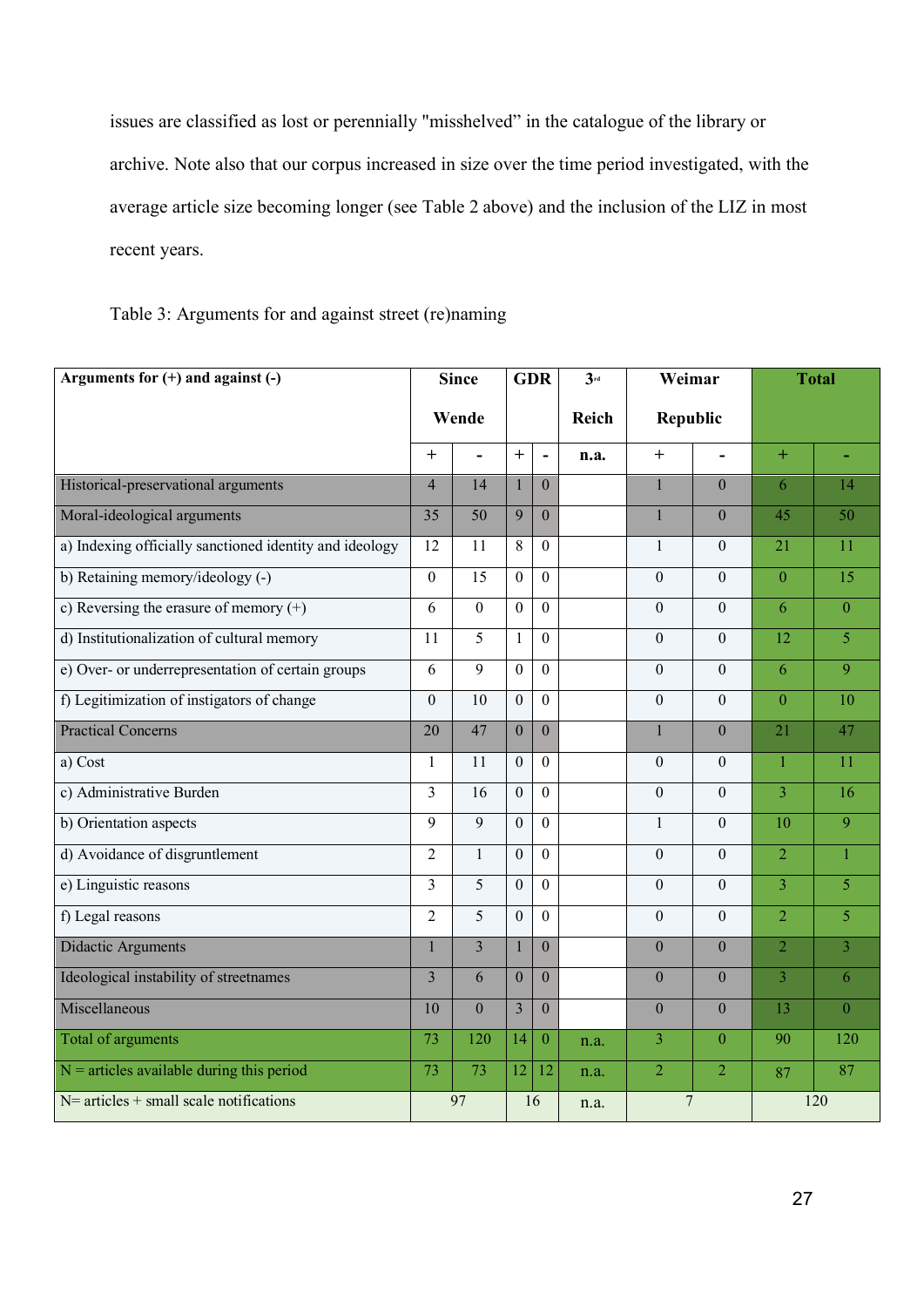We therefore need to be mindful of the fact that our data-set cannot fully represent the multiplicity of voices which contribute to the narratives that result in memory making across time. This is important since LL as a discipline aims to capture the "plural dimension of memory-making and emplacing" via the discourses that support or deny the encoding of referents that index Weltanschauung in the city narrative (Tufi 2019:257, see also Todorov 2003). Bearing these caveats in mind, we now offer some reflections on the distribution of arguments surrounding street renaming across time.

Needless to say, the occurrence of arguments regarding official odonymic choices is contingent on the relative freedom with which such voices can be publicly voiced and indeed printed in the local newspaper. The ideological muzzling of all press organs that were not entirely in compliance with party principles during the two non-democratic regimes, the  $3<sup>d</sup>$ Reich and the GDR, has been reported elsewhere (Wilke 2013, Pürer und Raabe 1996). Its consequence is that freedom of speech was severely curtailed during the years 1933-1989.

Also during the GDR regime, freedom of the press was severely curtailed, as the Socialist Unity Party, "which politically controlled East Germany … had [complete] political power and with it [an] iron grip on the mass media" (Willnat 1991:193). While there is some discussion about the extent to which the GDR media were "'uniform' both in form and in content (Tiemeyer, 1986: 25)", it is notable is that our data-set only contains neutral voices (short notes announcing 4 changes in street names) and system-supportive arguments (n=14 in favour of odonymic renaming in the overall data-set). What is more, the majority of these arguments are explicitly in favour of indexing officially sanctioned identity and ideology (n=8). This ties in with Fiedler and Meyen's (2015: 847) contention that the SED leadership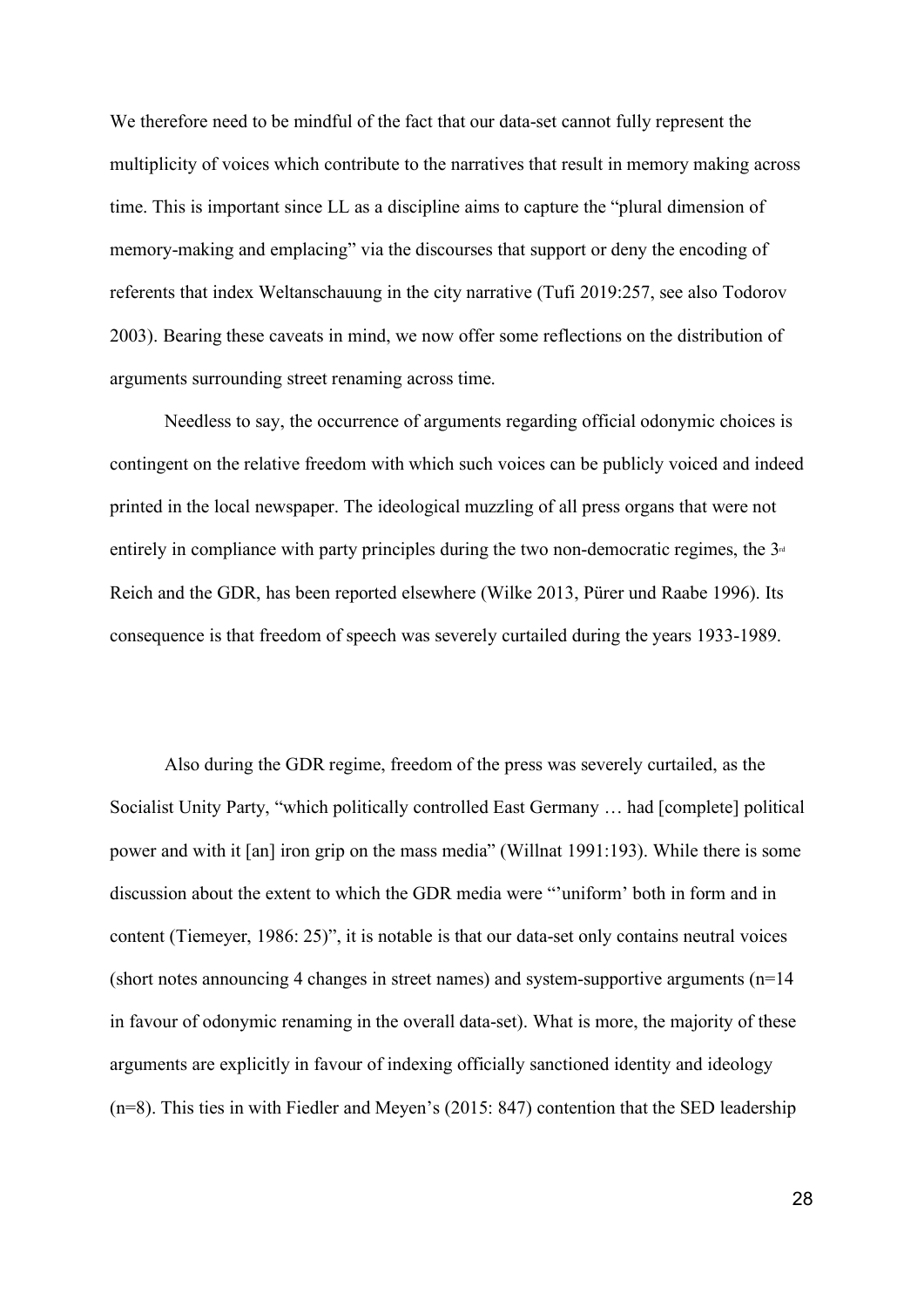used the press to "position… a fiction in the part of the public sphere that it could control directly", manipulating public perception to their own ends.<sup>[10](#page-28-0)</sup>

The freedom of the press during the Weimar Republic, finally, has been a matter of discussion in the political historical literature. While the constitution of the Weimar Republic officially prohibited censorship, Fliess (1955) paints a "discouraging picture" (Fleming 1956:500) of the actual protection of the press, arguing that "the change from authoritianism [the former empire] to liberalism cannot be made over night" (501, see also Wilke 2013). Overall three arguments concerning street renaming can be found in the archives for the timespan 1918-1932, all of which are supportive (one preservational, one supporting the indexing of state ideology and one practical in nature).

The most recent tranche of data, the united, reunified Germany includes – for the first time – press discourses that are critical of odonymic reversal. As a matter of fact, arguments contrary to street renaming make up the majority of arguments in the post-Wende Germany (120/193). One line of reasoning which we only find since 1989 is the instability of ideological odonymy. This argument – which is even more plentiful in the newspaper of the small town Annaberg-Buchholz, see Buchstaller et al. 2020 – manifests a reluctance among the population to accept the recurring rewriting of the "ideological robe of the city" (Zieliński 1994).<sup>[11](#page-28-1)</sup> Indeed, as our interviews with inhabitants of several East German cities suggest, the

<span id="page-28-0"></span><sup>&</sup>lt;sup>10</sup> It is interesting that, as Fiedler and Meyen (2015: 845-846) point out, at least since 1980 "all petitions and readers' letters [to the central party newspaper *Neues Deutschland*] had to be registered, to receive answers in a timely manner or to be transmitted to third parties for treatment (such as administrations)." It is this last, rather threatening, aspect which probably kept the East German audience from writing reader responses or editorials which feature critical voices.

<span id="page-28-1"></span> $11$  It deserves mentioning that, at the fall of the Wall, a sizeable proportion of the population had lived through the most dramatic semiotic turnover in the streetscape, from Nazi to Soviet Weltanschauung which followed the years following the end of WWII.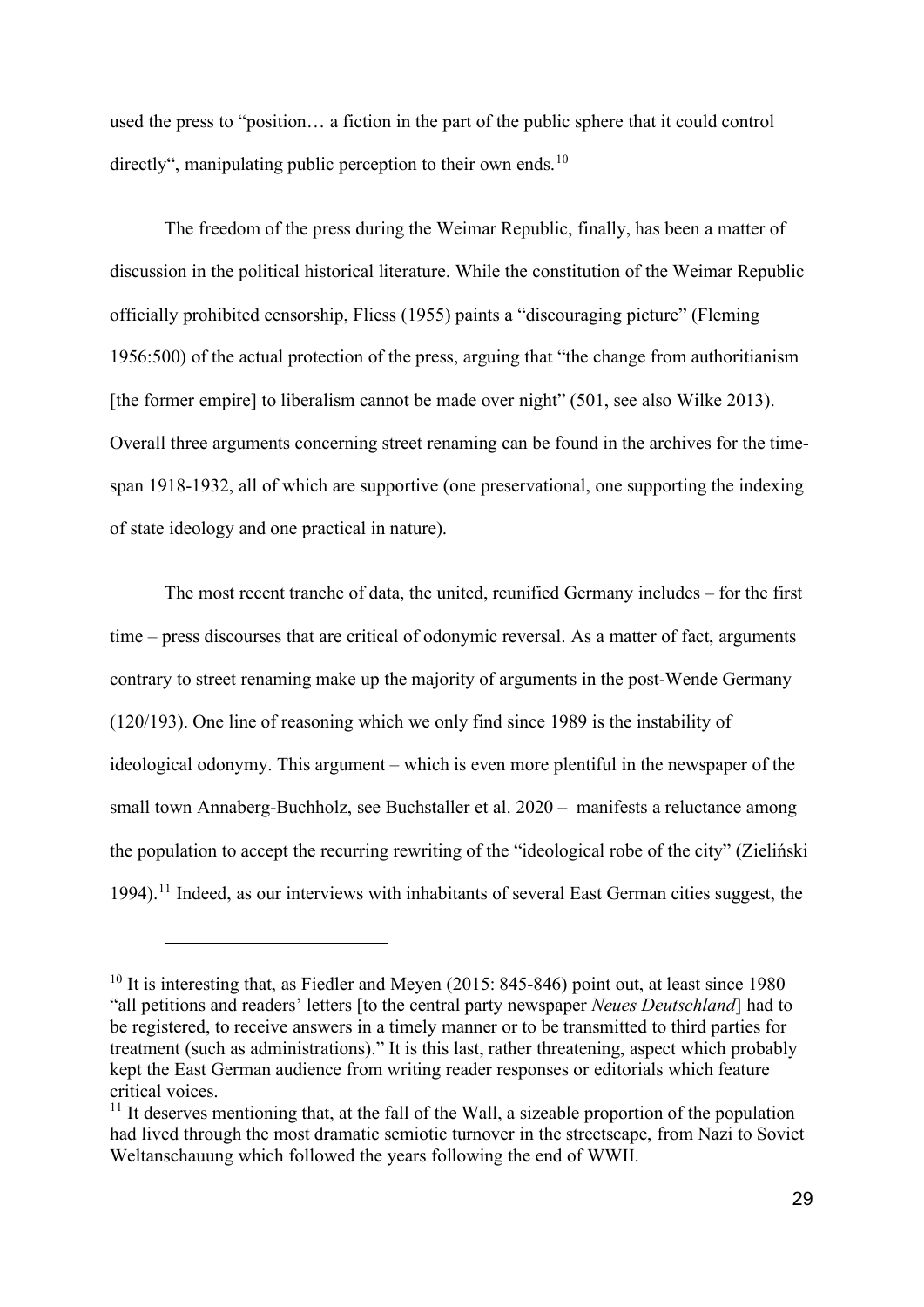thorough ideological saturation of the citytext during the GDR era followed by drastic textual reversal after the Wende resulted in a reluctance (if not downright hostility) towards encoding referents that might be co-opted for ideological purposes (see also

[https://germanhistorydocs.ghi-dc.org/docpage.cfm?docpage\\_id=3489\)](https://germanhistorydocs.ghi-dc.org/docpage.cfm?docpage_id=3489). Hence, only since the Wende do we find discussions deliberating whether certain referents encoded into the citytext are still acceptable in the current political Weltanschauung – potentially with the metatextual addition of an explanatory plaque – or whether their "ideological force" (Fabiszak et al. 2021) to index certain aspects of political ideology is no longer tenable. Consequently, only the most recent era features voices in favour of keeping certain referents encoded in the streetscape. We hypothesize that such arguments would have been much less possible during the non-democratic Nazi or GDR regime, not only because of their autocratic nature, but also because the respective breaks with the immediately preceding political ideology was too stark to allow for commemorative continuity. At the same time, we also find, for the first time, arguments that explicitly reject the political indexicality contained in street names, pushing for a re-semioticization that brings the citytext in line with the commemorative priorities of the respective author.

Whereas moral-ideological considerations prevail in our dataset, another large cluster of discourses are related to practical concerns. These arguments can already be found in the Weimar Republic but the prevalence of such voices as a rationale against renaming after the Wende must be seen within the context of lived experience, which not only brought about a radical regime change but also resulted in far-reaching changes that affected almost all aspects of people's daily lives. It should thus not strike us as surprising that the inhabitants of Leipzig express concern at the prospect of having yet another orientational signpost  $-$  a fundamental aspect of street names – overturned (with ramifications for their identification documents, address and telephone books etc.). As we discussed above, practical concerns are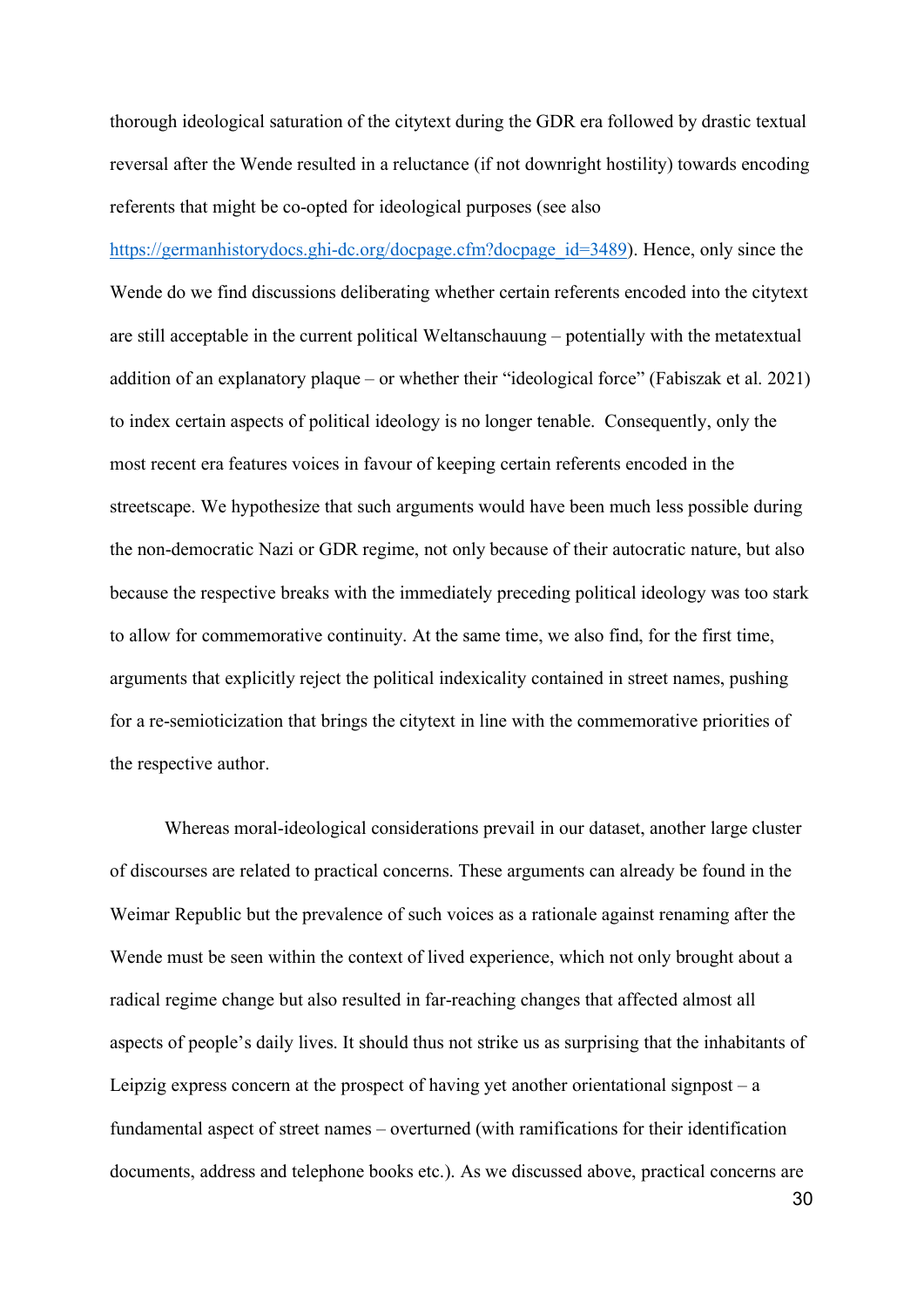often weighted against ideological considerations, an argumentative balancing act that is currently played out on the global scale as a result of the backlash against colonial and discriminatory heritage in official semiotic choices.

Notably, in reunified Germany, these opinions could be voiced – and sometimes hotly debated – without fear of political retribution, providing a fertile ground for media discourses surrounding street renaming. Our data thus not only register a formidable upswing of voices opposing street renaming, but also, for the first time, we find arguments that explicitly challenge the legitimacy of the instigators of change.

## **8. Conclusion**

Huebner and Phoocharoensil (2017: 109) argue that "the power of monuments rests in the histories they create. They do this both verbally and visually". The present study contributes to our understanding of the ways in which public discourses surrounding the socio-indexical power of hegemonic commemoration are linked to memory formation. We investigate arguments that support or contest acts of rewriting the streetscape across a century of political turmoil in Leipzig, a large East German city. Street names can be interpreted as both reflective and constitutive of transformations in political Weltanschauung, a "memoryscape" in Harjes' (2005: 149) words. Following Tufi (2019:238), we thus consider street-name sign as emplaced memory, as "monuments both in an etymological sense …. and as discursive devices positioned at the intersection of memory and identity" (see also Harjes 2005). Past research on commemorative street naming has tended to focus on theorizing political rationale for commemoration without considering of the inhabitants' understanding of place naming practices, and thus at the expense of users' interpretations that may be unrelated to ideological agendas (Azaryahu 2011). Consequently, very little research has engaged with the discourses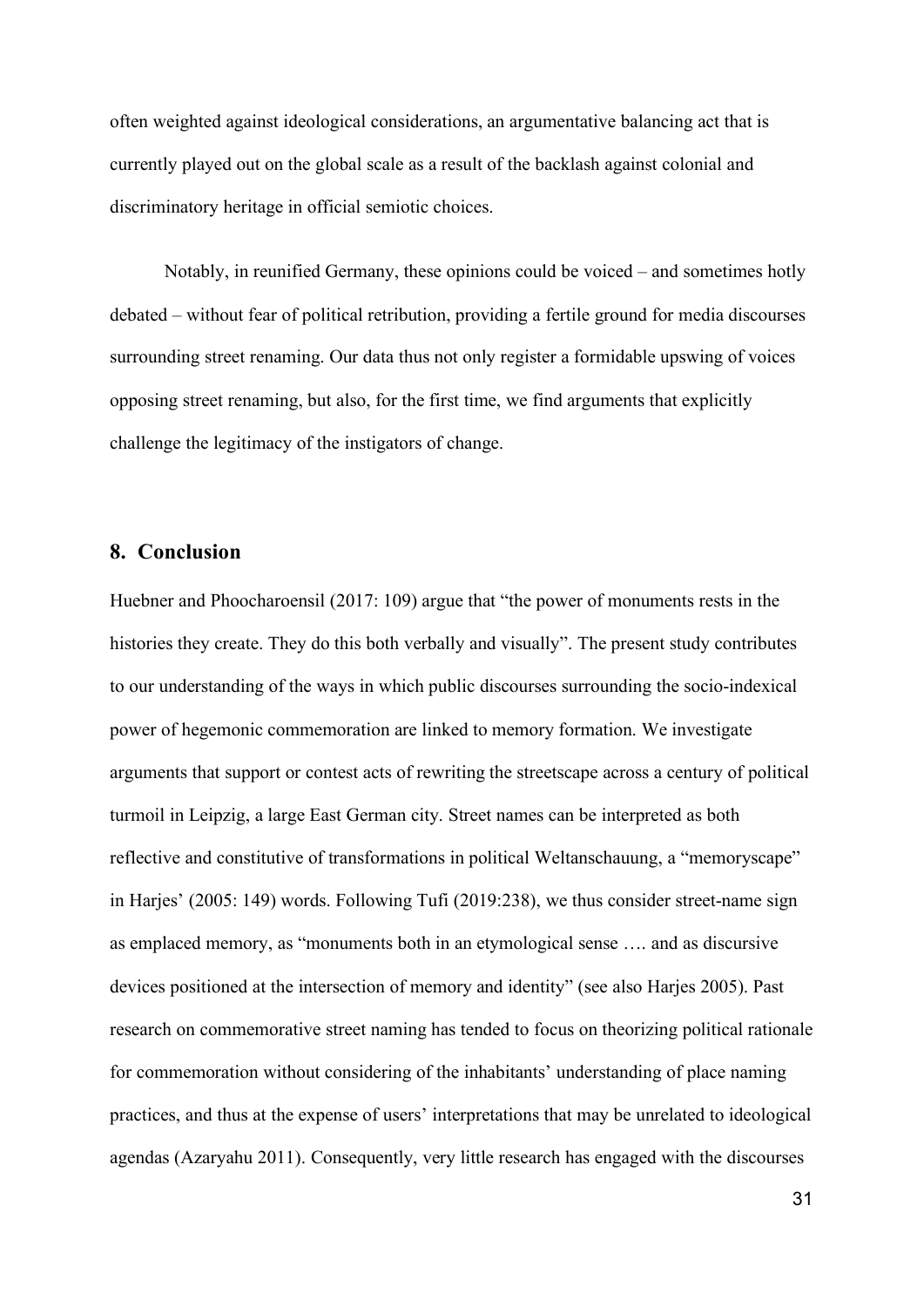which accompany, support, or oppose the turnover in memory formation in the public streetscape over time. If we see commemoration as a "practice of representation that enacts and gives social substance to the discourse of collective memory" (Sherman 1994: 186), we need to explore voices other than the top-down narrative encoded in the streetscape.

In line with Bodnar's (1992) claim that public memory tends to be the result of a negotiation or symbolic struggle between the official top-down and the more vernacular memory, the present project presents a typology of arguments surrounding changes in street semantics in the two main press outlets of the city of Leipzig. While the ravages of time have meant that our archival data need to bet taken with a fair grain of salt, voices in our data-set most frequently fall into two categories: moral-ideological arguments (n=95) and practical concerns (n=68). Many of these arguments overlap and reinforce each other in complex ways.

The few arguments regarding street renaming in media discourse that have survived from the Weimar Republic and the GDR are either related to orientational and historical aspects of the streetscape or supportive of the ideological-political agenda expressed in the citytext. None of them voice opposition to odonymic reversal and they do not engage critically with the ideologies encoded in the streetscape. Arguments that challenge street name changes – in particular such that contest the legitimacy of the instigators of change – only start to occur in the most recent, post-Wende, data.

We would like to suggest that the occurrence of press discourses surrounding street renaming is not only dependent on the extent to which a political regime affords full freedom of the press. Rather, our findings lead us to conjecture that arguments surrounding street renaming – and in particular critical voices opposing such reversals – are contingent on a complex combination of factors including public as well as self-censorship, the (perceived) ideological saturation of the citytext as well as the extent to which residents have been sensitized to the diachronic instability of the commemorative streetscape. Added to these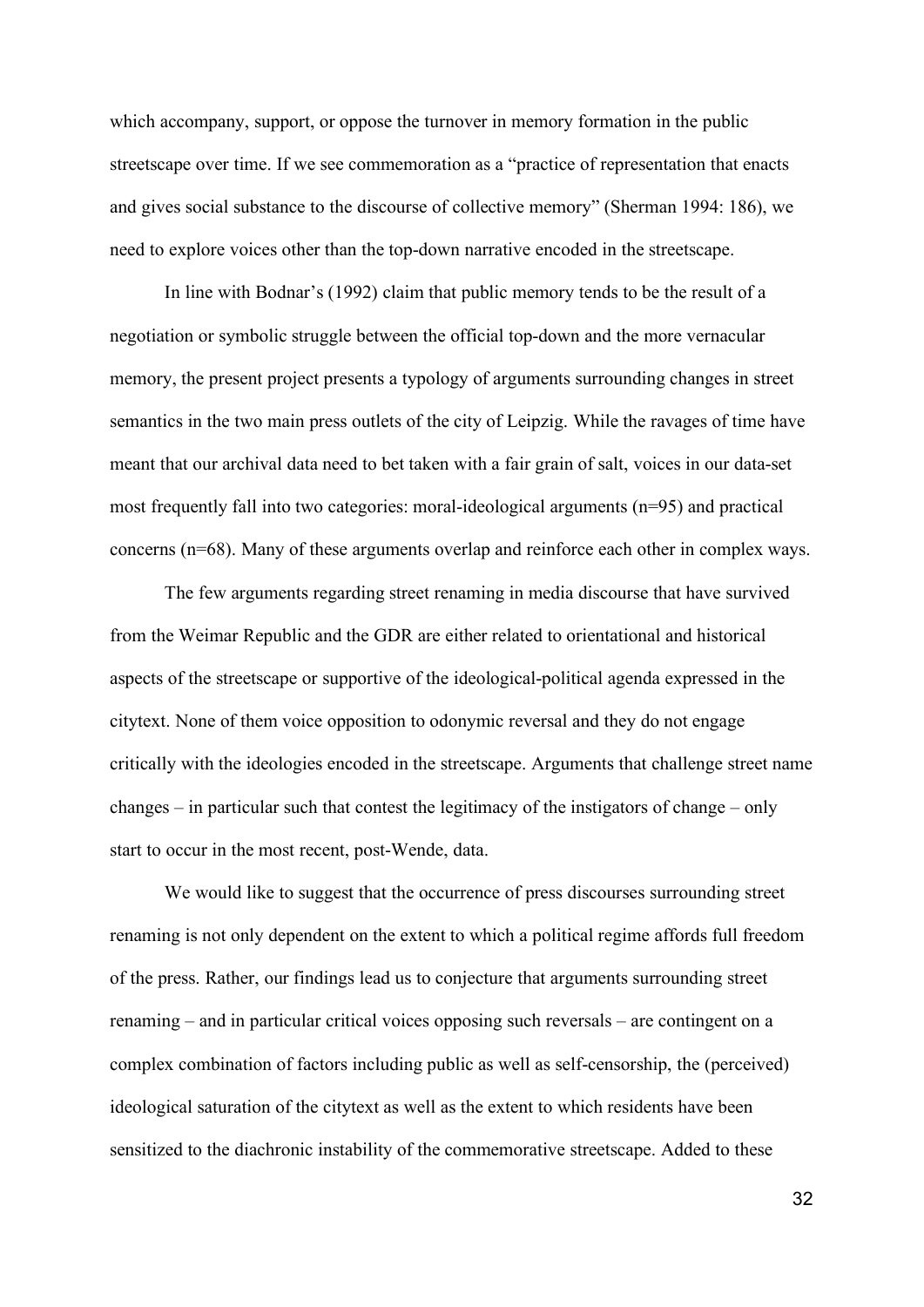concerns are change fatigue and resistance to the loss of orientational signposts, as well as the existence and awareness of alternative solutions, such as the addition of information plaques. Finally, as Mitchell (2003:443) aptly points out "the capacity for … remembrances to be sustained [and introduced] is vastly dependent on the … power of the groups who produce and maintain them" and it is especially in the most recent era that we find discourses contesting the moral legitimacy of those choosing commemorative semantics.

Overall, thus, this paper provides a classification of the discourses of which opponents and advocates of street renaming avail themselves to buttress their textual agenda for the streetscape. This has allowed us to create an empirically-based classification scheme for understanding the types of discourses that surround institutionalized, top-down changes in the citytext. We hope that our taxonomy will serve as a springboard for future research on the "communicative negotiation of memory in public space, … their 'attendant discourses, ideologies, practices, and policies' (Train 2016: 226)" (Bendl 2019:269). Extending the present framework to other situations in which choices in the citytext are debated in the media will provide us with a better understanding the complex ways in which commemoration as a "practice of representation …. enacts and gives social substance to the discourse[s] of collective memory" (Sherman, 1994:186).<sup>[12](#page-32-0)</sup>

<span id="page-32-0"></span> $12$  Note in this respect that the findings reported here are representative of European textual practices in the street scape. For research on the production, perception and reception of non-Western streetscapes, we refer the reader to Phan (2021) and Banda and Jimaima (2015).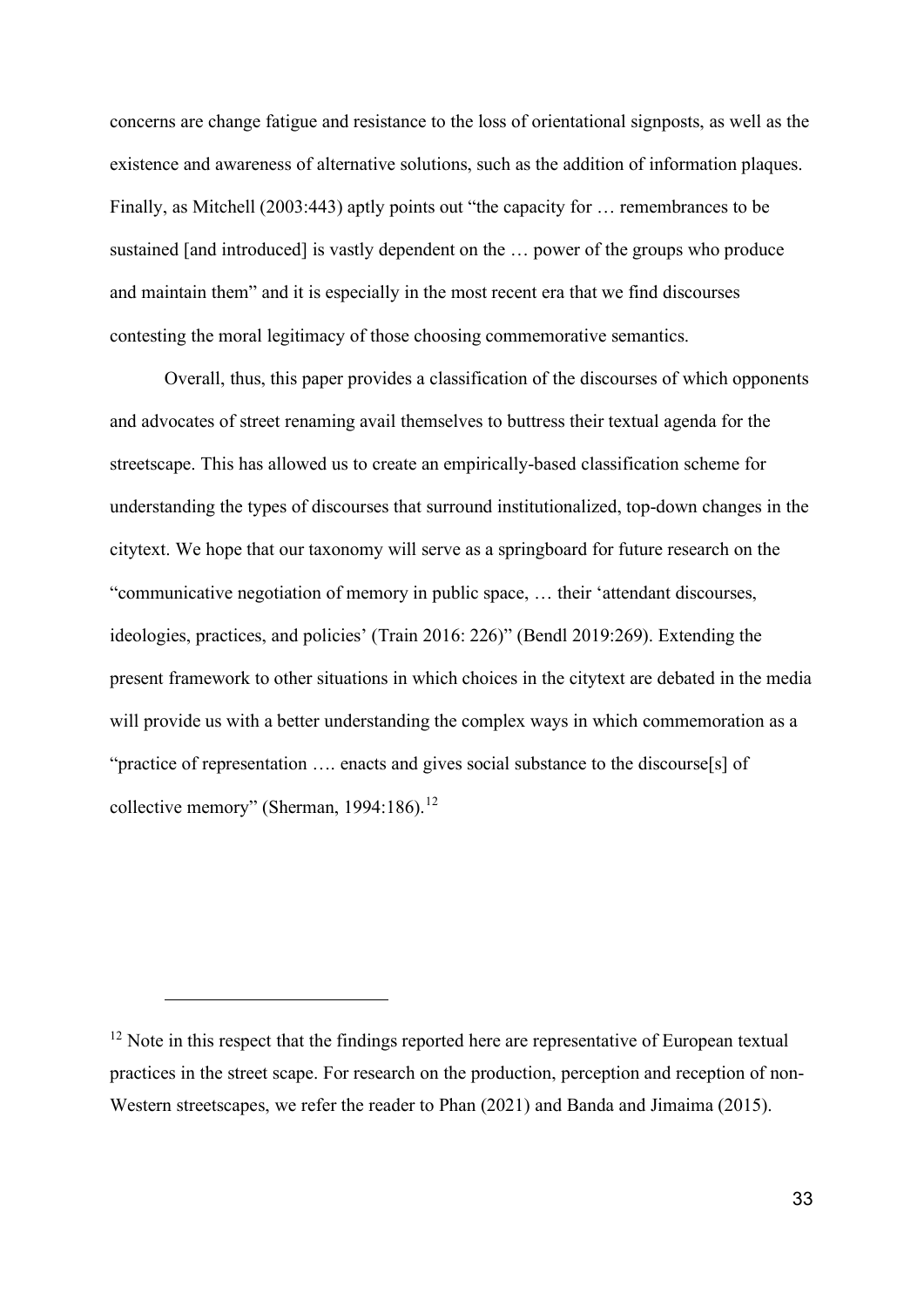#### **References**

- Anderson, B. (2006). *Imagined Communities*. *Reflections on the Origin and Spread of Nationalism*. London: Verso.
- Assmann, A. (2010). Canon and Archive. In A. Erll, & A. Nünning (Eds.), *A Companion to cultural memory studies* (pp. 97-108). Berlin: De Gruyter.

Assmann, A. (2016). *Formen des Vergessens*. Göttingen: Wallstein Verlag.

- Azaryahu, M. (2012). Renaming the past in post-Nazi Germany: Insights into the politics of street naming in Mannheim and Potsdam. *Cultural Geographies,* 19(3), 385-400.
- Azaryahu, Maoz. (2011). [The Critical Turn and Beyond: The Case of Commemorative Street](https://www.acme-journal.org/index.php/acme/article/view/883)  [Naming.](https://www.acme-journal.org/index.php/acme/article/view/883) *Acme* 10(1), 28-33.
- Azaryahu, M. (1997). German Reunification and the Politics of Street Names: The Case of East Berlin. *Political Geography,* 16, 479-493.
- Azaryahu, M. (1986). Street Names and Political Identity: The Case of East Berlin. *Journal of Contemporary History,* 21, 581-604.
- Banda. F. & Jimaima, H. (2015). The semiotic ecology of linguistic landscapes in rural Zambia. *Journal of Sociolinguistics* 19, 643-670.
- Ben-Rafael, B & Shohamy, E. (2016), eds. Memory and memorialization. Special issue of *Linguistic Landscape,* 2(3).
- Bendl, Ch. (2019). Appropriation and re-appropriation: the museum as a palimpsest. In R. Blackwood, & J. Macalister. (Eds.), *Multilingual memories: Monuments, museums and the linguistic landscape* (pp. 262–284). London: Bloomsbury.
- Berg, L. D. & Kearns, R.A. (2009). Naming as Norming: "Race," Gender and the Identity Politics of Naming Places in Aotearoa/New Zealand. In L. D. Berg, & J. Vuolteenaho (Eds.), *Critical Toponymies: The Contested Politics of Place Naming* (pp. 19-52). Burlington: Ashgate Publishing Company.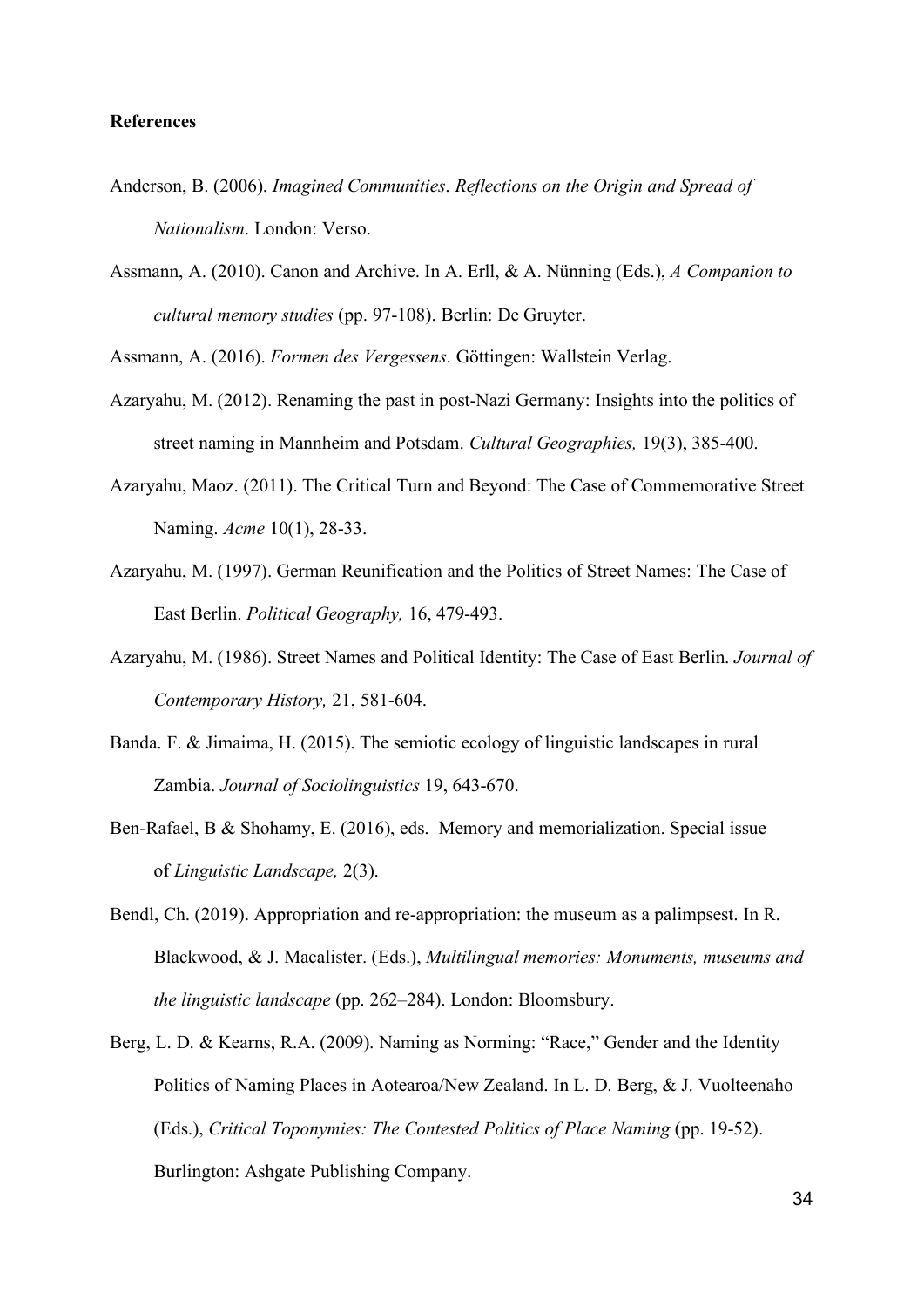- Berg, L. & Vuolteenaho, J. (2009). Towards critical toponymies. In L. Berg, & J. Vuolteenaho (Eds.). *Critical toponymies: contested politics of place naming* (pp. 1-18). London: Ashgate.
- Blackwood, R. & Macalister, J. (2019). *Multilingual memories: Monuments, museums and the linguistic landscape*. London: Bloomsbury.
- Buchstaller, I. **(**2021). Community cityscape: Modes of engagement and co-construction of the streetscape. *Linguistics Vanguard*. (special issue on Ideology and commemoration in the urban scape, edited by M. Fabiszak and I. Buchstaller).
- Buchstaller, I., Alvanides, S., Griese, F. & Schneider, C. (2020). Competing ideologies, competing semiotics: A critical perspective on politically-driven renaming practices in Annaberg-Buchholz, Eastern Germany. In E. Ziegler & H. Marten (Eds.). *Linguistic Landscapes im deutschsprachigen Kontext* (pp. 229-260). Frankfurt: Lang.
- Bodnar, J. (1992). *Remaking America: Public Memory, Commemoration, and Patriotism in the Twentieth Century*. New Jersey: Princeton University Press.
- Borowiak, P. (2012). *Nazewnictwo miejskie Poznania na tle urbonimii bułgarskiej*. In A. W. Brzezińska, & A. Chwieduk (Eds.), *Miasto Poznań w perspektywie badań interdyscyplinarnych*. (pp. 55–60). Wielichowo: TIPI.

Connerton*,* Paul. (2008). *Seven types of forgetting*. *Memory Studies,* 1(1), 59–71

Czepczyński, M. (2008). *Cultural Landscapes of Post-Socialist Cities*. Aldershot: Ashgate.

- Drozdzewski, D., De Nardi, S., & Waterton, E. (2016). Geographies of memory, place and identity: Intersections in remembering war and conflict, *Geography Compass*, 10(11), 447-456.
- Duminy, J. (2018). Street renaming, symbolic capital, and resistance in Durban, South Africa. In R. Rose-Redwood, D. Aldermann, & M. Azaryahu (Eds.), *The Political Life*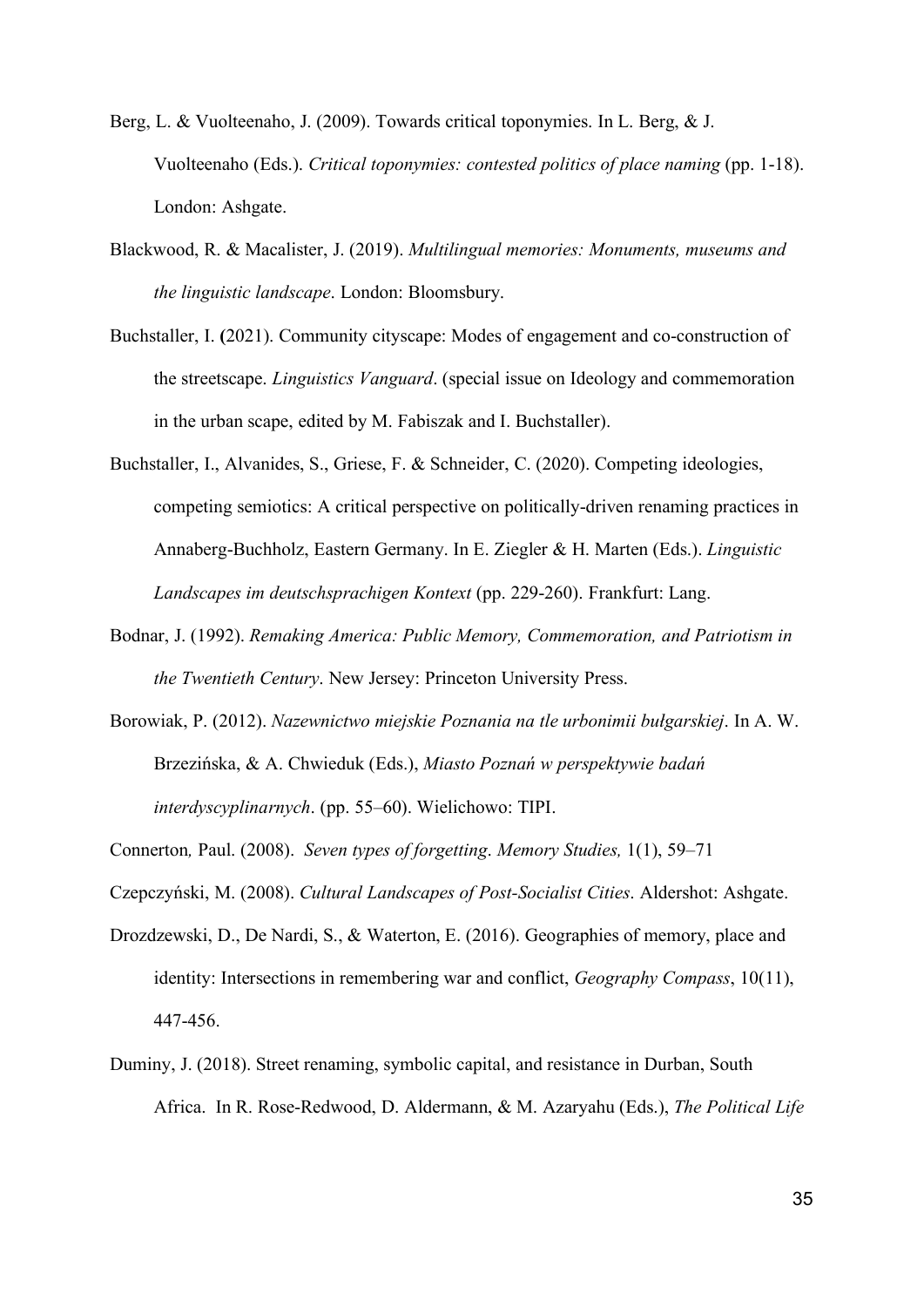*of Urban Streetscapes: Naming, Politics, and Place* (pp. 240-258). New York: Routledge.

- Edelman, L. (2009). What's in a name? Classification of Proper Names by Language. In E. Shohamy, & D. Gorter (Eds.). *Linguistic Landscape: Expanding the Scenery* (pp. 141- 154)*.* New York: Routledge.
- Fabiszak, M., & Brzezińska, A. W. (2016). Żydzi i Niemcy w Poznaniu (nie)pamięć w krajobrazie miejskim. Analiza korpusu prasowego i wywiadów grupowych, *Studia Socjologiczne,* 2, 217-241.
- Fabiszak, M., & Rubdy, R. (2021). Media debates over the renaming of the cityscape. *Linguistics Vanguard, 7(5),* 20200089.
- Fabiszak, M., Buchstaller, I., Brzezinska, A. W., Alvanides, S., Griese, F., & Schneider, C. (2021). Ideology and memory in the linguistic landscape: Towards a quantitative approach. *Discourse and Society* 32(4): 405-425.
- Fabiszak M. & I. Buchstaller (eds.) 2021. *Special issue on Ideology and commemoration in the urban scape*, special issue *Linguistic Vanguard.*
- Fairclough, N. (2003). *Analysing Discourse: Textual Analysis for Social Research*. London: Routledge.
- Fiedler A. & Meyen, M. (2015). 'The totalitarian destruction of the public sphere?' Newspapers and structures of public communication in socialist countries: the example of the German Democratic Republic. *Media, Culture & Society,* 37(6), 834–849
- Fliess, P. (1955). *Freedom of the Press in the German Republic, 1918-1933*. Baton Rouge: Louisiana State University.
- Fleming, W. (1956). Review of Freedom of the Press in the German Republic, 1918-1933*. The Western Political Quarterly,* 9(2), 499-501.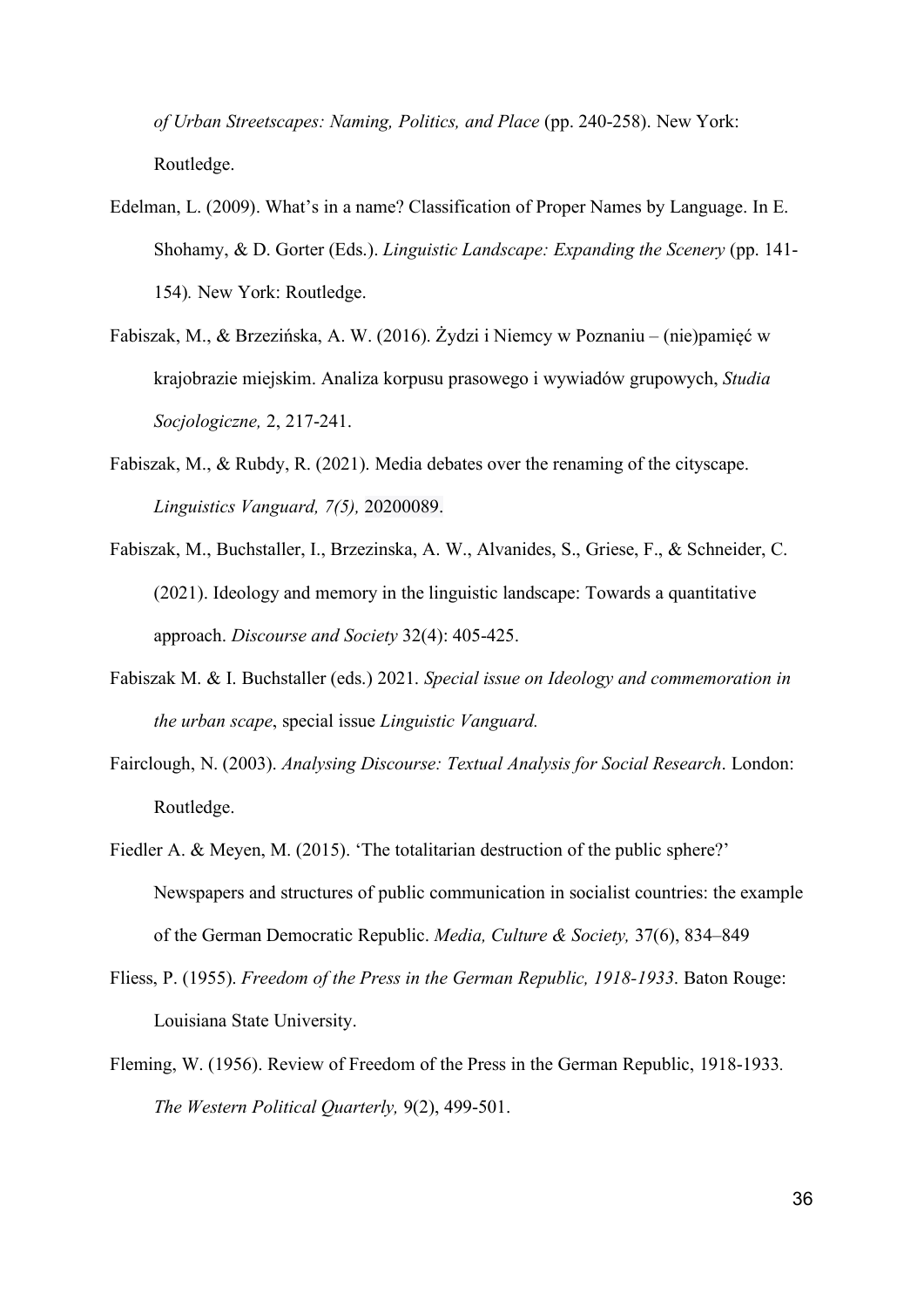- Foote, K., Toth, A., & Arvey, A. (1999). Hungary after 1989: Inscribing a New Past on Place. *Geographical Review,* 90(3), 301–333.
- Golka, M. (2009). *Pamięć społeczna i jej implanty.* Warszawa: Wydawnictwo Naukowe Scholar.
- Guissemo, M. (2018) Orders of (in)visibility: Colonial and postcolonial chronotopes in linguistic landscapes of memorization in Maputo. In A. Peck, Ch. Stroud, & Q. Williams (Eds.), Making Sense of People, Place and Linguistic Landscapes (pp. 29–47). London: Bloomsbury Academic
- Harjes, K. (2005). Stumbling stones: Holocaust memorials, national identity, and democratic inclusion in Berlin. *German Politics and Society*, *23*(1), 138-151.
- Halbwachs, M. (1925). Les cadres sociaux de la mémoire, Paris, Librairie Félix Alcan. Hobsbawm, E. J., & Ranger, T. (2015). *The Invention of Tradition*. Cambridge: Cambridge University Press.
- Hobuß, S. (2011) Aspects of memory acts: transnational cultural memory and ethics, *Journal of Aesthetics & Culture*, 3(1): 7188

Jałowiecki, B. (1985). Przestrzeń jako pamięć, *Studia Socjologiczne*, 2.

Järlehed, J. (2017). Genre and metacultural displays. The case of street-name signs. *Linguistic Landscape,* 3(3), 286–305.

Jenjekwa, V. & L. Barnes. (2018) Changes in the Linguistic Landscape Resulting from Zimbabwe's Post-2000 Land Reforms: Recasting the First and Second *Chimurenga* Narratives. *Language Matters*, 49(3), 67-85

Kaltenberg-Kwiatkowska, E. (2011). O oznaczaniu i naznaczaniu przestrzeni miasta. *Przegląd Socjologiczny,* 60, 135-165.

Karolczak, W. (2005). *Ulice i zaułki dawnego Poznania*. Muzeum Historii Miasta Poznania.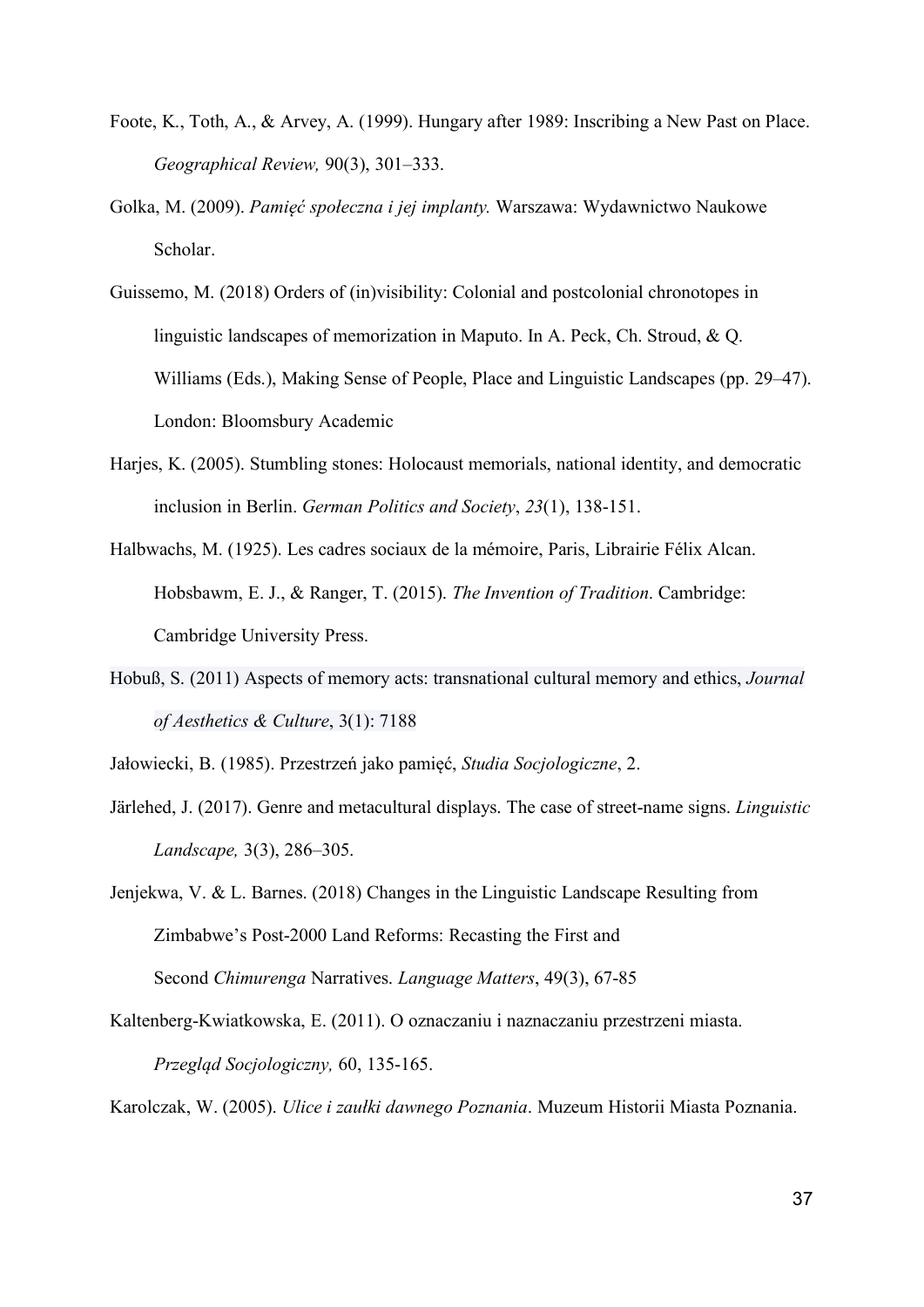Kosatica, M. (2020). 102: the semiotics of living memorials. *Social Semiotics*, DOI: [10.1080/10350330.2020.1810557](https://doi.org/10.1080/10350330.2020.1810557)

- Legal division, office of military government of Germany (U.S.). (1946). *Enactments and Approved papers of the* Control Council and Coordinating Committee *of the Allied Control Authority*, 3, 137.
- Light, D. (2004). Street Names in Bucharest,1990-1997: Exploring the Modern Historical Geographies of Post-Socialist Change. *Journal of Historical Geography*, 30, 154–172.
- Light, D., & Young, C. (2018). The politics of toponymic continuity: the limits of change and the ongoing lives of street names. In R. Rose-Redwood, D. Aldermann, & M. Azaryahu (Eds.), *The Political Life of Urban Streetscapes: Naming, Politics, and Place* (pp 185- 201). London: Routledge.
- Listewnik, M. (2021). *A fo bont, bid ben*: colonial and postcolonial ideologies in debates on renaming the Second Severn Crossing, *Linguistic Vanguard,* 7(5), 20200102.
- Lefebvre, H. (1991). *The Production of Space*. Oxford: Blackwell. Originally published as *La production de l'espace*. Anthropos: Paris, 1974.
- Lou, J. J. (2016). Shop sign as monument. The discursive recontextualization of a neon sign. *Linguistic Landscape,* 2(3), 211–222.
- Madden, D. (2018). Pushed off the map: Toponymy and the politics of place in New York City. *Urban Studies,* 55(8), 1599–1614.
- Majewski, J. (2012). *Warszawa nieodbudowana. Żydowski Muranów i okolice*. Warschau: Agora.
- Mitchell, K. (2003), Monuments, Memorials, and the Politics of Memory. *Urban Geography,* 24(5), 442-459.
- Molden, B. (2015). Resistant pasts versus mnemonic hegemony: On the power relations of collective memory. *Memory Studies,* 9(2), 125-142.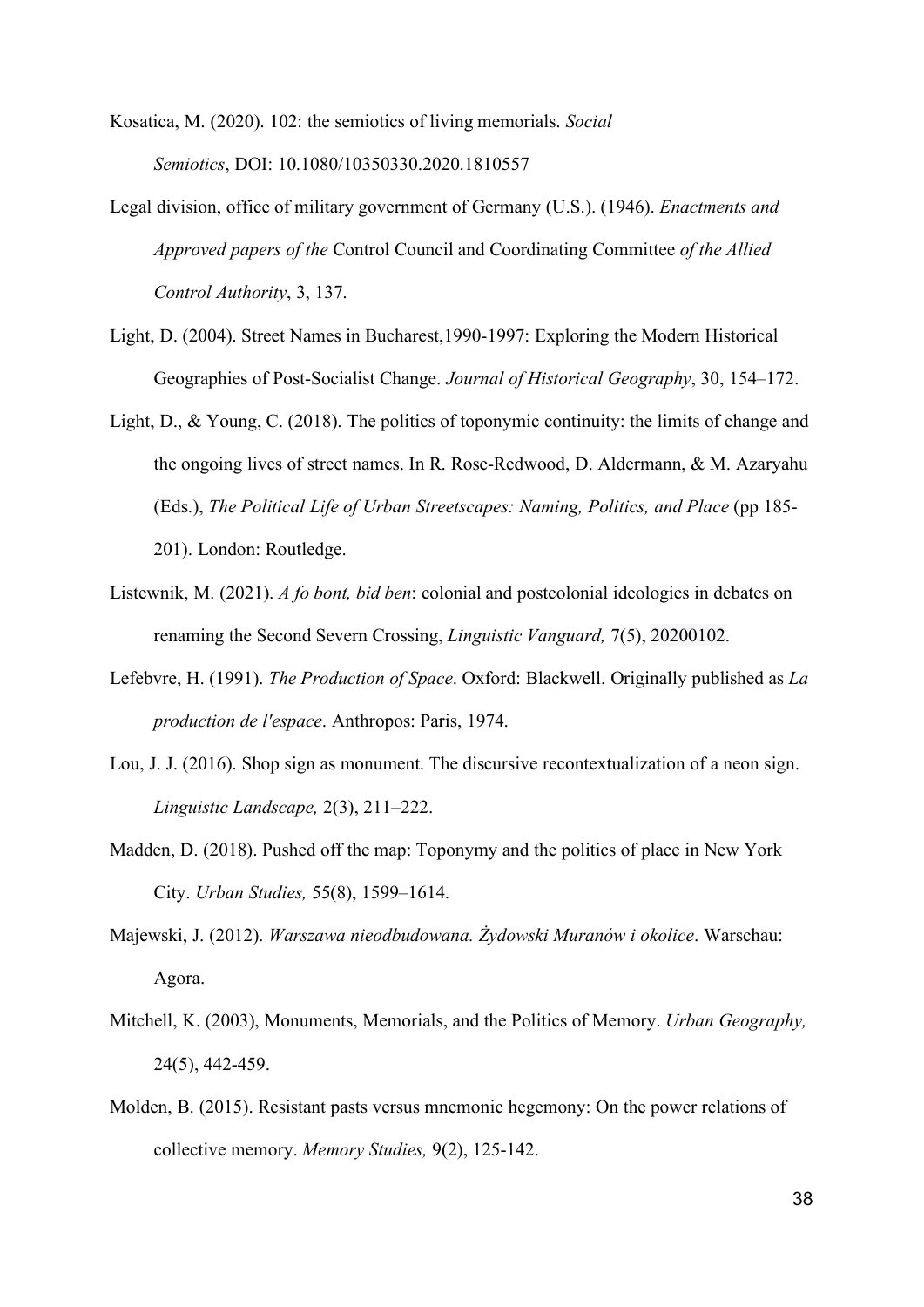- Moszberger, M., Rieger, T., & Daul, L. (2002). *Dictionnaire historique des rues de Strasbourg.* Illkirch: Verger.
- Nora, P. (1989), Between Memory and History: Les Lieux de Memoire. *Representations*, 26, 7–24
- Pavlenko, A. (2010). Linguistic Landscape of Kviv, Ukraine: A diachonic study. In E. Shohamy, M. Barni, & E. Ben-Rafael (Eds.), *Linguistic Landscapes in the City* (pp. 133-150). Bristol: Multilingualism Matters.
- Palonen, K. (2018). Reading street names politically: A second reading. In R. Rose-Redwood, D. Alderman, & M. Azaryahu (Eds.), *The political life of urban streetscapes. Naming, politics and place* (pp. 25–40). London: Routledge.
- Pavlenko, A., & Mullen, A. (2015). Why diachronicity matters in the study of linguistic landscape. *Linguistic Landscape,* 1(1-2), 114–132.
- Phan, N. (2021). Memories and semiotic resources in place-making: A case study in the Old Quarter in Hanoi, Vietnam. *Linguistic Landscapes*, 7(1), 86-115.
- Pöppinghege, R. (2012). Geschichtspolitik per Stadtplan: Kontroversen zu historischpolitischen Straßennamen. In M. Frese (Ed.), *Fragwürdige Ehrungen? Straßennamen als Instrument von Geschichtspolitik und Erinnerungskultur* (pp. 21-40). Münster: Ardey-Verlag.
- Pürer, H. & Raabe, J. (1996). *Medien in Deutschland*. Vol.1, Munich: UVK.
- Rose-Redwood, R. (2011). Rethinking the Agenda of Political Toponymy, *Acme,* 10(1), 34- 41.
- Rose-Redwood, R., Vuolteenaho, J., Young, C., & Light, D. (2019). Naming rights, place branding, and the tumultuous cultural landscapes of neoliberal urbanism, *Urban Geography,* 40(6), 747-761.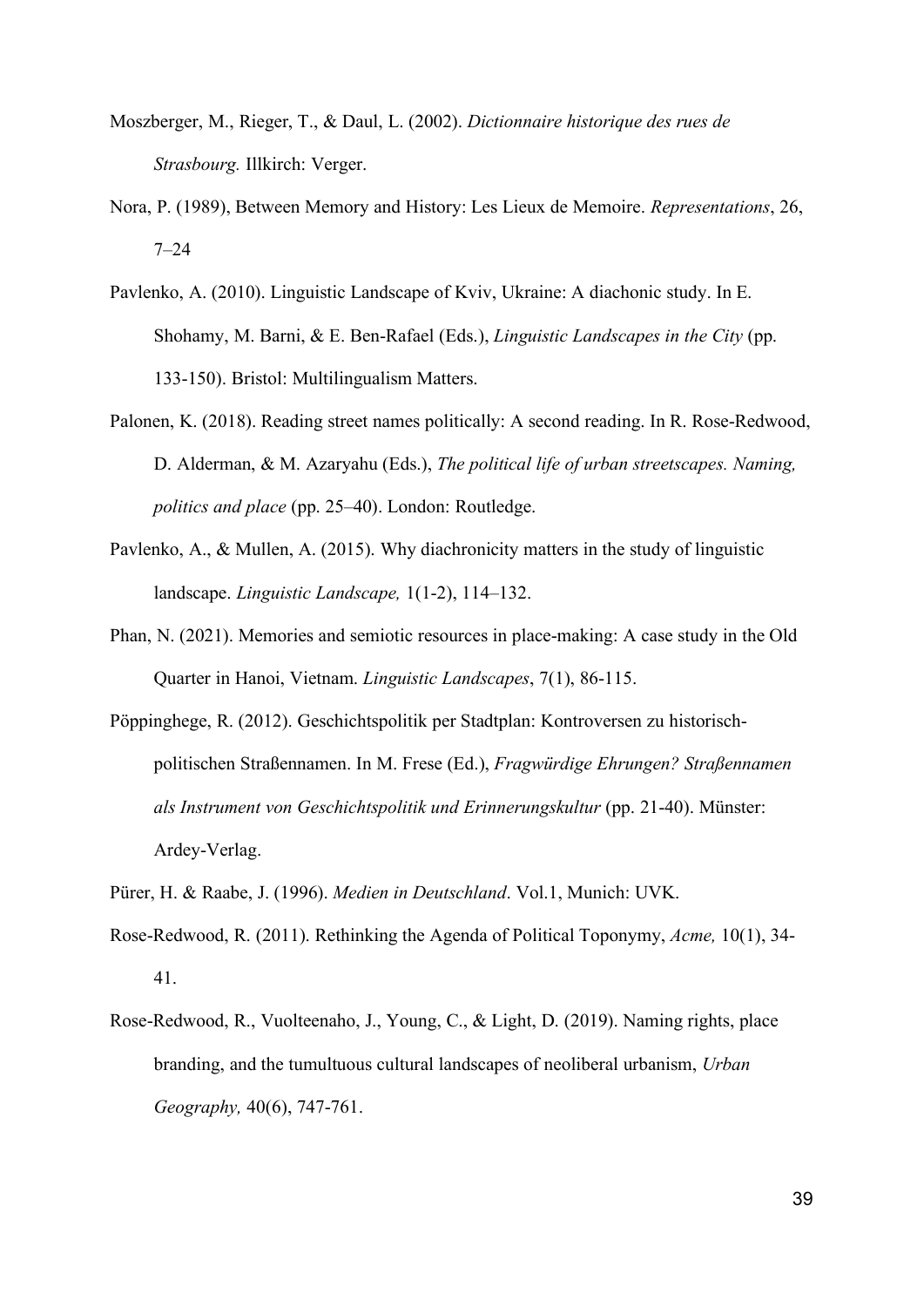- Rubdy, R. (2015). Conflict and Exclusion: The Linguistic Landscape as an Arena of Contestation. In R. Rubdy, & S. Ben Said, (Eds.), *Conflict, exclusion and dissent in the linguistic landscape* (pp. 1-25). New York: Palgrave Macmillan
- Rubdy, R. & Ben Said, S. (2015), eds. *Conflict, exclusion and dissent in the linguistic landscape.* New York: Palgrave Macmillan.
- Saxon state association for the protection of local history (Landesverein Sächsischer Heimatschutz, 1940). Grundsätze für die Benennungen von Straßen, Dresden.

Scollon, R., & Scollon, S. W. (2003). *Discourses in Place*. London: Routledge.

- Sherman, D. (1999). *The construction of memory in interwar France*. Chicago, IL: University of Chicago Press.
- Sloboda, M. (2009). State ideology and linguistic landscape: A comparative analysis of (post)communist Belarus, Czech Republic and Slovakia. In E. Shohamy, & D. Gorter (Eds.), *Linguistic Landscape: Expanding the scenery* (pp. 173-188). London: Routledge.
- Traba, R., & Hahn, H. (2012-2015), eds. *Polsko-niemieckie miejsca pamięci. Deutschpolnische Erinnerungsorte* (Vols. 1-4). Paderborn: Schöning.
- Tufi, S. (2019). Instances of Emplaced Memory: The Case of Alghero/L'Alguer. In R. Blackwood, & J. Macalister. (Eds.), *Multilingual memories: Monuments, museums and the linguistic landscape* (pp. 237–262). London: Bloomsbury.
- Tan, P. & Purschke. Ch. (2021). "Street name changes as language and identity inscription in the cityscape" *Linguistics Vanguard,* 7(5), 20200138
- Tiemeyer F. (1986) Eine Spur ausführlicher: Ein Vergleich zwischen der SED-Presse und den Zeitungen der 'Blockparteien'. *Medium,* 16(2), 25–26.
- Todorov, T. (2003), *Hope and Memory: Lessons from the Twentieth Century*, Princeton, NJ: Princeton University Press.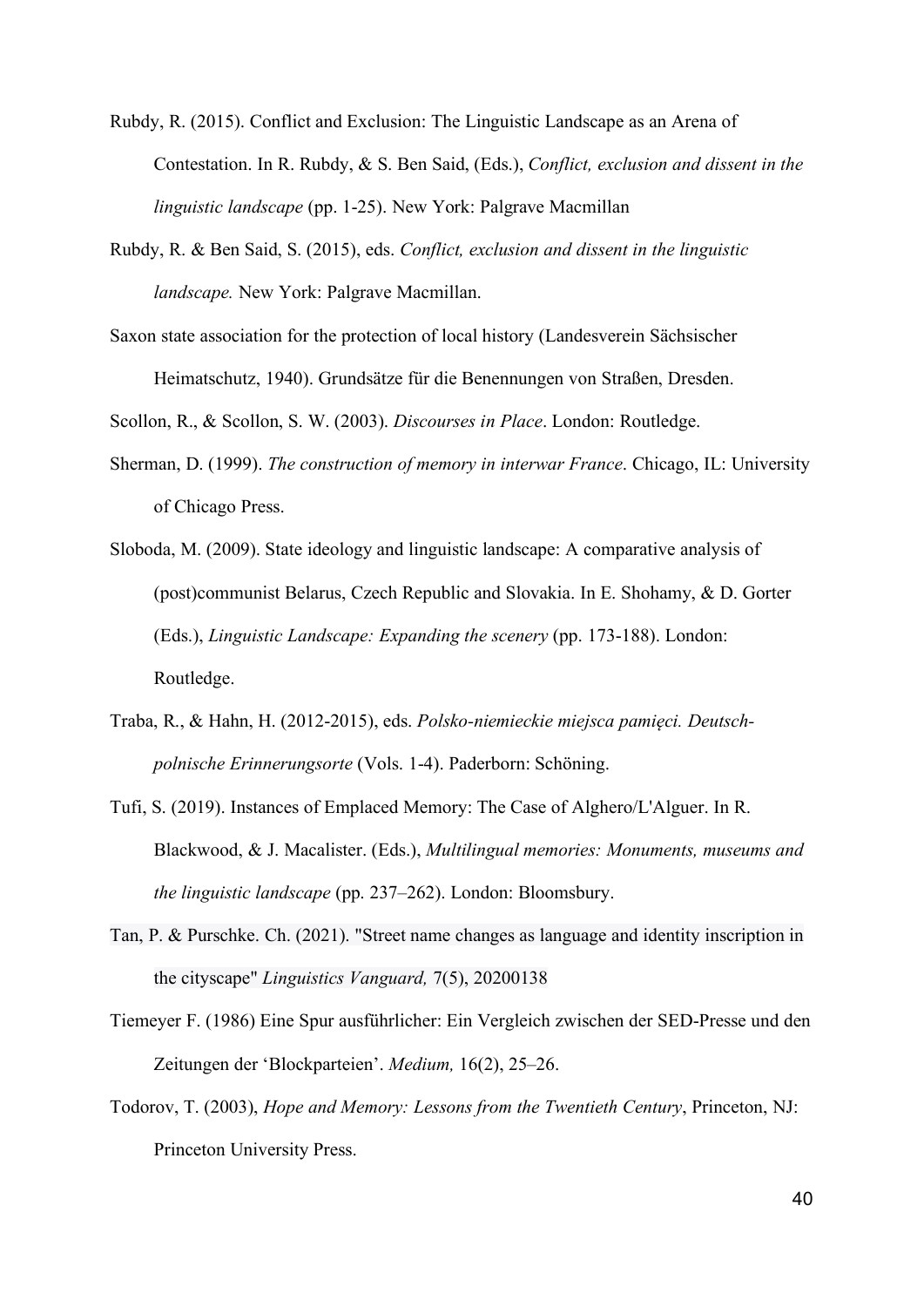- Van Mensel, L., Vandenbroucke, M., & Blackwood, R. (2016). Linguistic Landscapes. In O. Garcia, N. Flores, & M. Spotti (Eds.), *Oxford Handbook of Language and Society* (pp. 423-449). Oxford: Oxford University Press.
- Verheyen, P. (2019). Buchstadt | City of the Book, Leipzig, 1913. [https://pressbengel.blogspot.com/2019/01/buchstadt-city-of-book-leipzig-1913.html](https://pressbengel.blogspot.com/2019/01/buchstadt-city-of-book-leipzig-1913.html%20(accessed)  [\(accessed](https://pressbengel.blogspot.com/2019/01/buchstadt-city-of-book-leipzig-1913.html%20(accessed) 14.09.2021).
- Vuolteenaho, J., & Berg, L. D. (2009). Towards Critical Toponymies. In L. D. Berg, & J. Vuolteenaho (Eds.), *Critical Toponymies. The contested politics of place naming* (1-18). London: Routledge.
- Vuolteenaho, J., & Puzey, G. (2018). Armed with an encyclopaedia and an axe: The socialist and post-socialist street toponymy of East Berlin revisited through Gramsci. In R. Rose-Redwood, D. Alderman, & M. Azaryahu (Eds.), *The political life of urban streetscapes: Naming politics and place* (pp. 74–97). London: Routledge.
- *Wee*, L & *Goh, R*. (2016). *Language*, *Space* and *Cultural Play*: *Theorising Affect in the Semiotic Landscape. CUP.*
- Wee, L. (2016). Situating affect in linguistic landscapes. *Linguistic Landscape,* 2(2), 105 126.
- Willnat, L. (1991). The East German press during the political transformation of East Germany. *Gazette,* 48, 193-208.
- Wilke, J. (2013). Censorship and Freedom of the Press. *European History Online*. [http://ieg](http://ieg-ego.eu/en/threads/european-media/censorship-and-freedom-of-the-press)[ego.eu/en/threads/european-media/censorship-and-freedom-of-the-press](http://ieg-ego.eu/en/threads/european-media/censorship-and-freedom-of-the-press) (accessed 14.09.2021)
- Winter, J. (1998). *Sites of Memory, Sites of Mourning: The Great War in European Cultural History.* Cambridge: Cambridge University Press.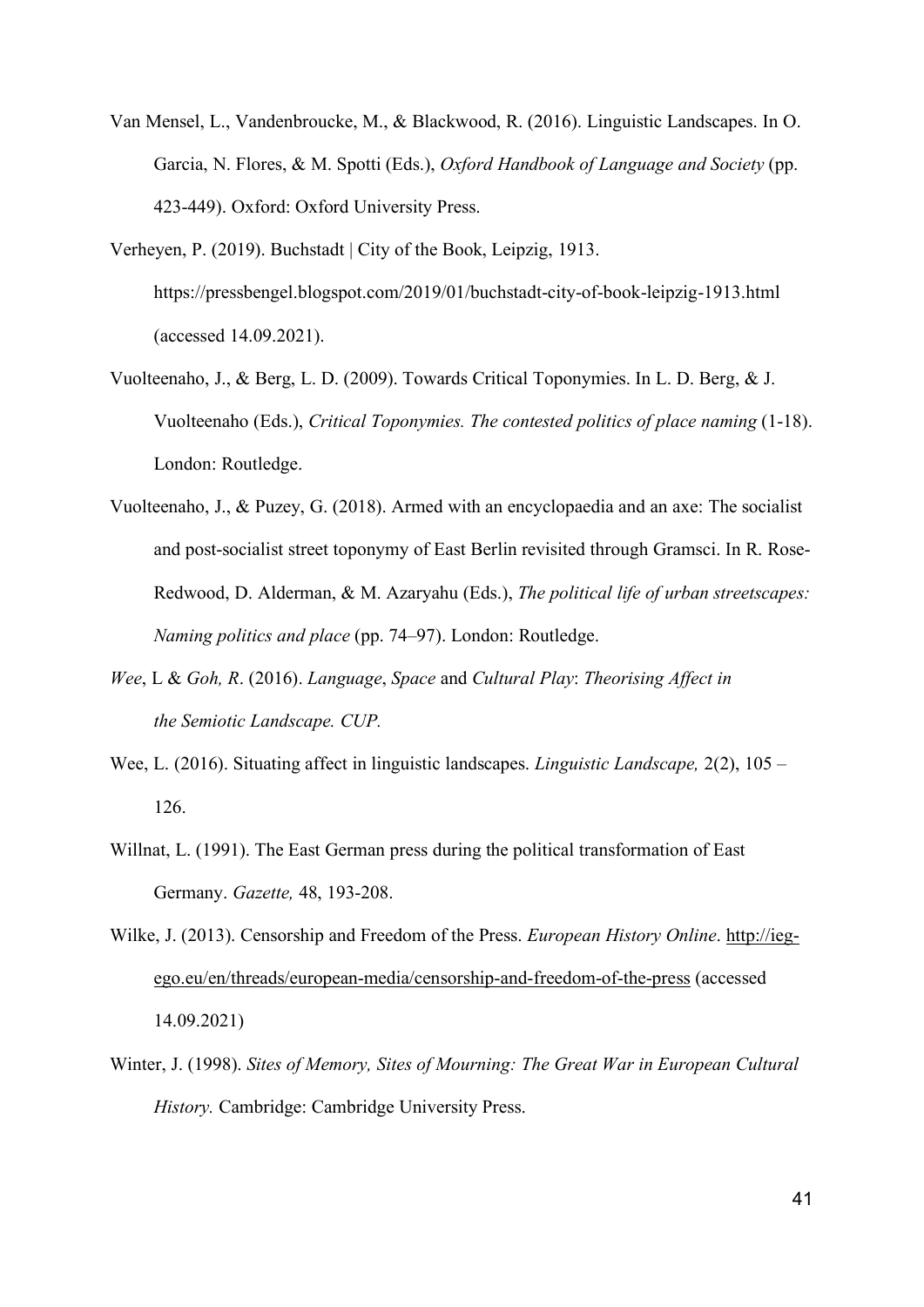- Zerubavel, E. (2003). *Time maps, collective memory and the social shape of the past*. Chicago: Chicago University Press.
- Zieliński, F. (1994). Szata ideologiczna miasta. O przemianowywaniu ulic i placów. In E. Kaltenberg-Kwiatkowska (Ed.), *Miasta polskie w dwusetlecie prawa o miastach* (pp. 189-199). Warszawa: Polskie Towarzystwo Socjologiczne.